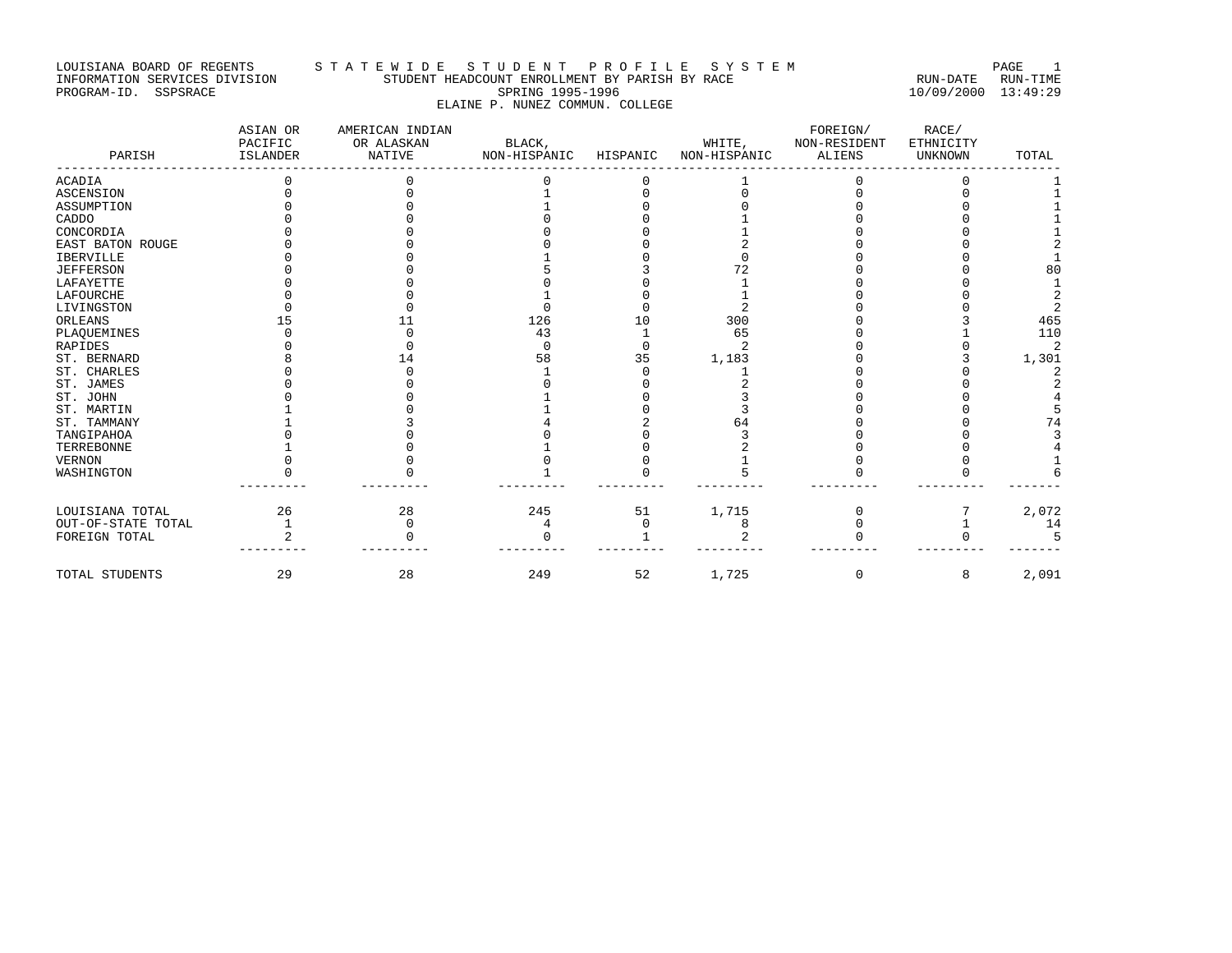# LOUISIANA BOARD OF REGENTS STA TE WIDE STUDENT PROFILE SYSTEM PAGE 2 INFORMATION SERVICES DIVISION STUDENT HEADCOUNT ENROLLMENT BY PARISH BY RACE RUN-DATE RUN-TIME PROGRAM-ID. SSPSRACE SPRING 1995-1996 10/09/2000 13:49:29 DELGADO COMMUNITY COLLEGE

| PARISH                    | ASIAN OR<br>PACIFIC<br>ISLANDER<br>__________________________ | AMERICAN INDIAN<br>OR ALASKAN<br>NATIVE | BLACK,<br>NON-HISPANIC HISPANIC |                   | WHITE,<br>NON-HISPANIC | FOREIGN/<br>NON-RESIDENT<br>ALIENS | RACE/<br>ETHNICITY<br>UNKNOWN | TOTAL           |
|---------------------------|---------------------------------------------------------------|-----------------------------------------|---------------------------------|-------------------|------------------------|------------------------------------|-------------------------------|-----------------|
| ACADIA                    | $\mathbf 0$                                                   | $\mathbf{0}$                            | 2                               | $\mathbf 0$       | 5                      | 0                                  | 0                             | 7               |
| ALLEN                     | $\mathbf 0$                                                   | $\mathbf 0$                             | $\mathsf 0$                     | $\mathsf 0$       | $\mathbf{1}$           | $\mathbf 0$                        | $\mathbf 0$                   | $\mathbf{1}$    |
| <b>ASCENSION</b>          | $\mathbf 0$                                                   | $\mathbf{0}$                            | 7                               | 0                 | 13                     | $\mathbf 0$                        | $\mathbf 0$                   | 20              |
| ASSUMPTION                |                                                               | $\Omega$                                |                                 | 0                 | $\overline{2}$         |                                    | ∩                             | 3               |
| <b>AVOYELLES</b>          | <sup>0</sup>                                                  | $\Omega$                                |                                 | $\Omega$          |                        |                                    | $\cap$                        | $7\overline{ }$ |
| BOSSIER                   |                                                               |                                         |                                 | 0                 |                        |                                    |                               | 1               |
| CADDO                     |                                                               |                                         |                                 | $\Omega$          | 5                      |                                    |                               | 6               |
| CALCASIEU                 |                                                               |                                         |                                 | $\Omega$          | 17                     |                                    |                               | 18              |
| CALDWELL                  |                                                               |                                         |                                 | $\Omega$          |                        |                                    |                               | $\mathbf{1}$    |
| CONCORDIA                 |                                                               |                                         |                                 | $\Omega$          |                        |                                    | ∩                             | 3               |
| DE SOTO                   |                                                               |                                         | 1                               | 0                 | U                      |                                    |                               | $\mathbf{1}$    |
| EAST BATON ROUGE          |                                                               |                                         | 18                              | 2                 | 30                     |                                    |                               | 57              |
| EAST CARROLL              | $\Omega$                                                      | O                                       | $\Omega$                        | 0                 | 2                      | Ω                                  | ∩                             | $\overline{a}$  |
| EAST FELICIANA            | 0                                                             |                                         |                                 | 0                 |                        | Ω                                  | O                             | 1               |
| EVANGELINE                | $\Omega$                                                      |                                         |                                 | $\Omega$          |                        |                                    |                               | 4               |
| FRANKLIN                  |                                                               |                                         |                                 | $\Omega$          |                        |                                    |                               | 1               |
| IBERIA                    |                                                               |                                         |                                 | 0                 |                        |                                    | ∩                             | 11              |
| IBERVILLE                 | $\Omega$                                                      | $\Omega$                                | 1                               | $\Omega$          | 4                      |                                    | $\Omega$                      | 5               |
| JACKSON                   | 0                                                             | $\mathbf 0$                             | $\mathbf 0$                     | 0                 |                        |                                    | $\mathbf 0$                   | 1               |
| <b>JEFFERSON</b>          | 233                                                           | 112                                     | 942                             | 500               | 3,796                  |                                    | 24                            | 5,607           |
| JEFFERSON DAVIS           | 0                                                             | $\mathbf 0$                             | $\mathbf 0$                     | 0                 | 1                      | Ω                                  | $\Omega$                      | 1               |
| LAFAYETTE                 | ∩                                                             | $\Omega$                                | κ                               | $\Omega$          | 18                     |                                    | ∩                             | 21              |
| LAFOURCHE                 | U                                                             | 2                                       | 8                               |                   | 88                     |                                    |                               | 100             |
| LA SALLE                  |                                                               | $\Omega$                                |                                 | 0                 |                        | U                                  |                               | 3               |
| LIVINGSTON                | <sup>0</sup>                                                  | $\Omega$                                |                                 | $\Omega$          |                        |                                    |                               | 8               |
| MOREHOUSE                 | ∩                                                             | $\Omega$                                | $\cap$                          | 0                 |                        |                                    | $\Omega$                      | 1               |
| NATCHITOCHES              | $\Omega$                                                      | 1                                       | $\Omega$                        | 0                 | $\Omega$               |                                    | $\mathbf 0$                   |                 |
| ORLEANS                   | 161                                                           | 47                                      | 3,433                           | 238               | 1,541                  | U                                  | 24                            | 5,444           |
| OUACHITA                  | 0                                                             | $\mathbf 0$                             | $\mathbf 0$                     | $\mathbf 0$       | 5                      | Ω                                  | $\mathbf 0$                   | 5               |
| PLAQUEMINES               | 1                                                             | 5                                       | 57                              | 5                 | 162                    | U                                  | -1                            | 231             |
| POINTE COUPEE             | $\Omega$                                                      | $\Omega$                                | $\Omega$                        | $\Omega$          | 1                      |                                    | $\Omega$                      | 1               |
| RAPIDES                   |                                                               | 1                                       | 0                               | 0                 |                        | U                                  | ∩                             | 5               |
| RICHLAND                  |                                                               | O                                       | $\Omega$                        | $\Omega$          |                        |                                    | $\cap$                        | 1               |
| SABINE                    | 8                                                             |                                         | $\Omega$<br>13                  | $\mathbf 0$<br>12 | $\mathbf{1}$<br>211    |                                    | -1                            | 1<br>247        |
| ST. BERNARD               | U                                                             | 2                                       | 67                              | 11                | 201                    |                                    | $\mathbf{1}$                  | 282             |
| ST. CHARLES<br>ST. HELENA |                                                               | $\Omega$                                | 1                               | 0                 | 1                      | U                                  | $\Omega$                      | 2               |
| ST. JAMES                 |                                                               | $\Omega$                                | 17                              | $\mathbf{1}$      | 23                     |                                    |                               | 42              |
| ST. JOHN                  |                                                               | 7                                       | 86                              | 4                 | 133                    | Ω                                  | O                             | 231             |
| ST. LANDRY                |                                                               | O                                       | $\overline{4}$                  | 0                 | $\overline{4}$         | Ω                                  | O                             | 8               |
| ST. MARTIN                |                                                               | $\mathbf 0$                             | 3                               | 0                 | 2                      |                                    | ∩                             | 5               |
| ST. MARY                  |                                                               | 4                                       | 9                               | 5                 | 53                     |                                    | $\Omega$                      | 72              |
| ST. TAMMANY               |                                                               | 21                                      | 78                              | 17                | 803                    |                                    | 8                             | 931             |
| TANGIPAHOA                |                                                               | $\mathbf 0$                             | 16                              | $\mathbf{1}$      | 33                     |                                    |                               | 50              |
| TENSAS                    |                                                               | 0                                       | $\overline{2}$                  | 0                 | 2                      |                                    | O                             | 4               |
| TERREBONNE                |                                                               |                                         | 10                              | $\Omega$          | 90                     |                                    |                               | 106             |
| VERMILLION                |                                                               |                                         | $\Omega$                        | 0                 | 3                      |                                    |                               | 4               |
| VERNON                    |                                                               |                                         |                                 |                   |                        |                                    |                               | 3               |
| WASHINGTON                | 0                                                             |                                         | 6                               |                   | 7                      | Ω                                  | $\Omega$                      | 15              |
| WEBSTER                   | $\Omega$                                                      | $\Omega$                                | $\mathbf{1}$                    | $\Omega$          | $\overline{2}$         | $\Omega$                           | $\Omega$                      | 3               |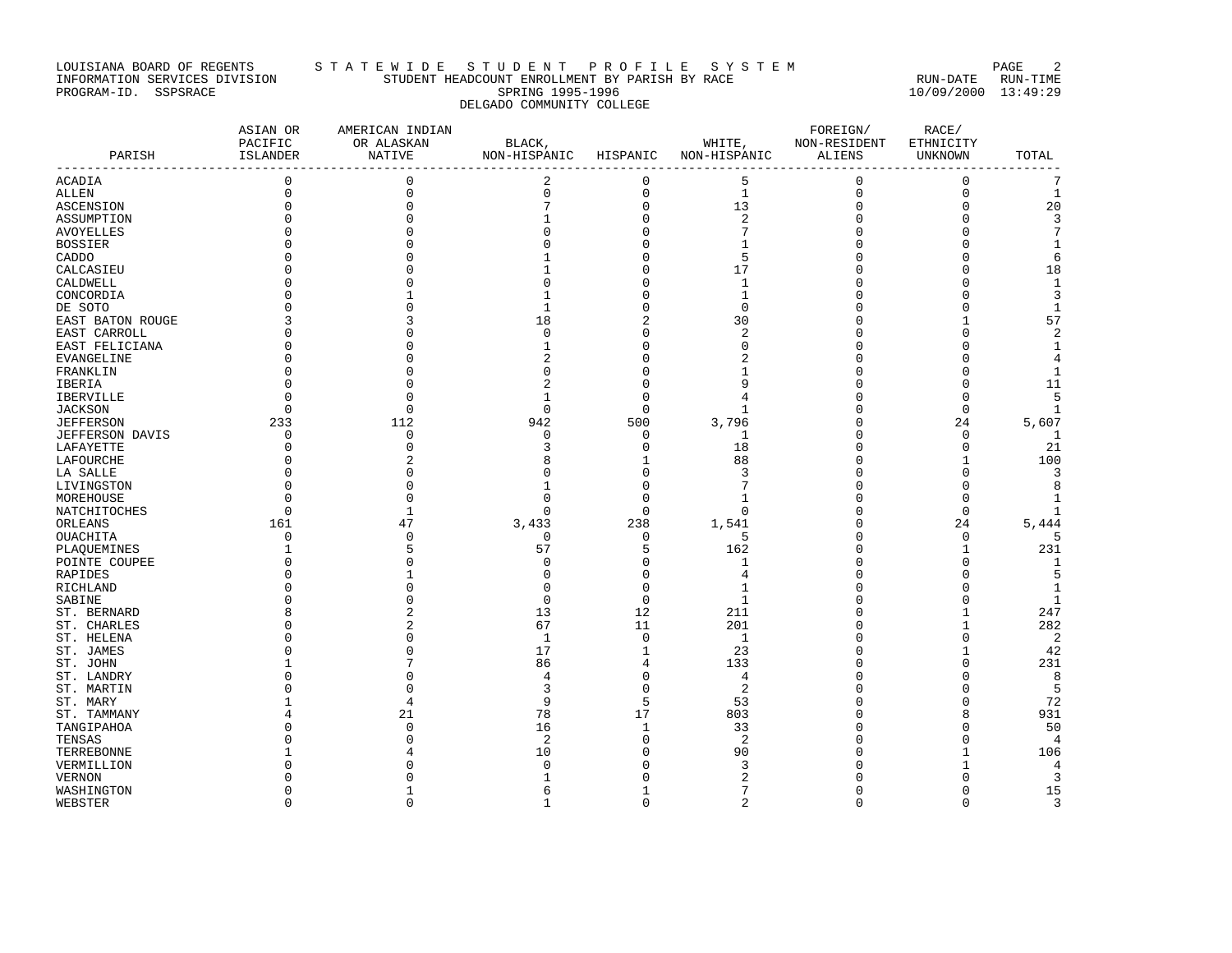# LOUISIANA BOARD OF REGENTS STA T E W I D E S T U D E N T P R O F I L E S Y S T E M PAGE 3 INFORMATION SERVICES DIVISION STUDENT HEADCOUNT ENROLLMENT BY PARISH BY RACE RUN-DATE RUN-TIME PROGRAM-ID. SSPSRACE SPRING 1995-1996 10/09/2000 13:49:29 DELGADO COMMUNITY COLLEGE

| PARISH                                                 | ASIAN OR<br>PACIFIC<br><b>ISLANDER</b> | AMERICAN INDIAN<br>OR ALASKAN<br>NATIVE | BLACK,<br>NON-HISPANIC | HISPANIC        | WHITE,<br>NON-HISPANIC | FOREIGN/<br>NON-RESIDENT<br>ALIENS | RACE/<br>ETHNICITY<br>UNKNOWN | TOTAL                |
|--------------------------------------------------------|----------------------------------------|-----------------------------------------|------------------------|-----------------|------------------------|------------------------------------|-------------------------------|----------------------|
| WEST BATON ROUGE                                       |                                        |                                         |                        |                 |                        |                                    |                               |                      |
| LOUISIANA TOTAL<br>OUT-OF-STATE TOTAL<br>FOREIGN TOTAL | 413<br>62                              | 213                                     | 4,797<br>31<br>8       | 798<br>10<br>65 | 7,304<br>126<br>27     |                                    | 64                            | 13,589<br>179<br>169 |
| TOTAL STUDENTS                                         | 483                                    | 222                                     | 4,836                  | 873             | 7,457                  |                                    | 66                            | 13,937               |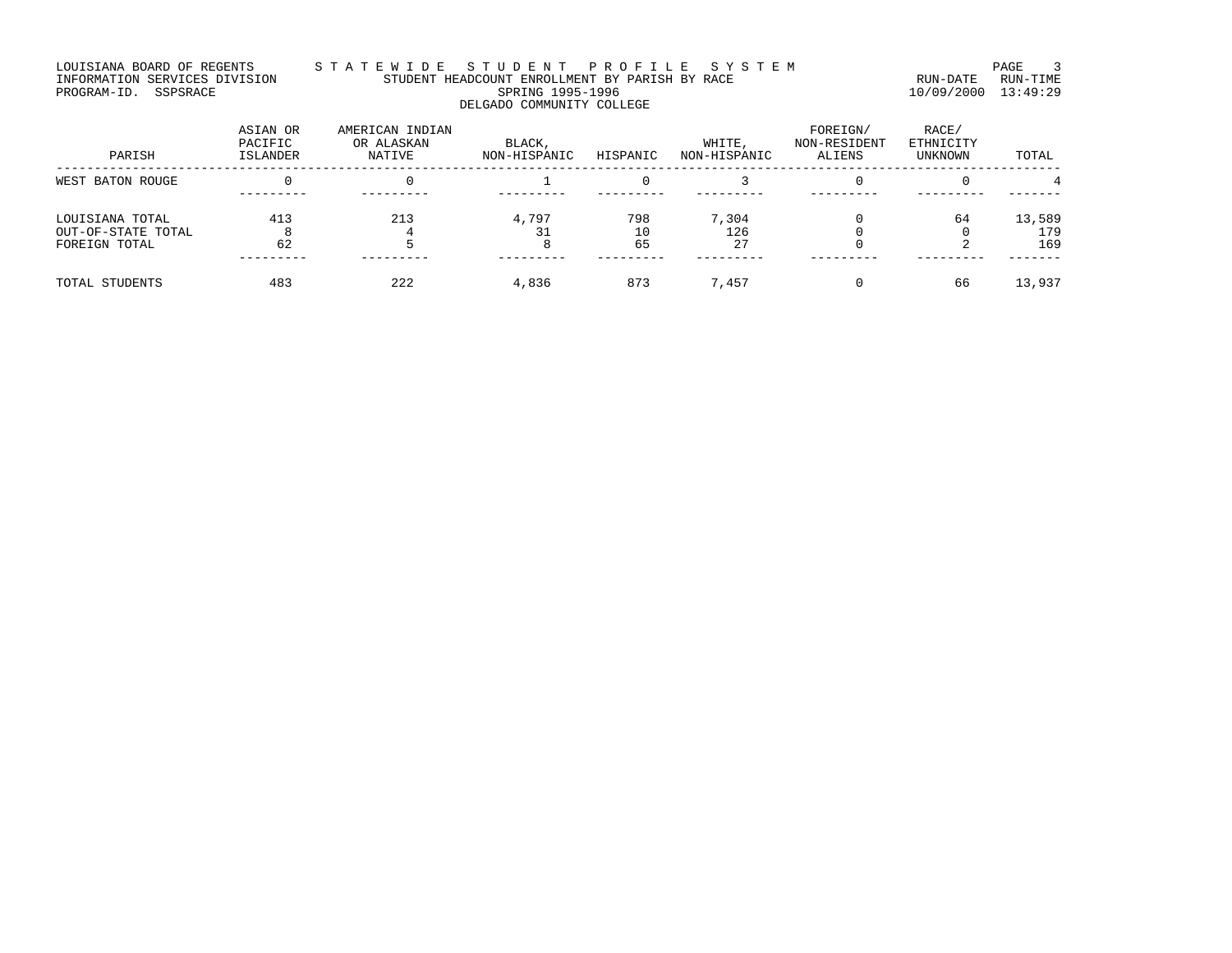# LOUISIANA BOARD OF REGENTS STA T E W I D E S T U D E N T P R O F I L E S Y S T E M PAGE 4 INFORMATION SERVICES DIVISION STUDENT HEADCOUNT ENROLLMENT BY PARISH BY RACE RUN-DATE RUN-TIME PROGRAM-ID. SSPSRACE SPRING 1995-1996 10/09/2000 13:49:29 GRAMBLING STATE UNIVERSITY

| PARISH                 | ASIAN OR<br>PACIFIC<br>ISLANDER | AMERICAN INDIAN<br>OR ALASKAN<br>NATIVE | BLACK,<br>NON-HISPANIC HISPANIC |             | WHITE,<br>NON-HISPANIC | FOREIGN/<br>NON-RESIDENT<br>ALIENS | RACE/<br>ETHNICITY<br>UNKNOWN | TOTAL           |
|------------------------|---------------------------------|-----------------------------------------|---------------------------------|-------------|------------------------|------------------------------------|-------------------------------|-----------------|
|                        | $\mathbf 0$                     | $\mathbf 0$                             | 18                              | $\mathbf 0$ | $\mathbf 0$            | $\mathbf 0$                        | $\mathsf 0$                   | 18              |
| ACADIA                 | $\mathbf 0$                     | $\mathbf{0}$                            |                                 |             |                        |                                    |                               |                 |
| ALLEN                  |                                 |                                         | 17                              | 0           | $\mathbf{1}$           | $\mathbf 0$                        | $\mathbf 0$                   | 18              |
| ASCENSION              | $\Omega$                        | $\mathbf{0}$                            | 16                              | 0           | $\mathsf 0$            | $\mathbf 0$                        | $\mathbf 0$                   | 16              |
| ASSUMPTION             | $\Omega$                        | $\mathbf{0}$                            | 12                              | 0           | $\mathbf 0$            | 0                                  | $\mathbf 0$                   | 12              |
| AVOYELLES              |                                 | $\Omega$                                | 32                              | $\Omega$    | 2                      | $\Omega$                           | $\Omega$                      | 35              |
| <b>BEAUREGARD</b>      | $\Omega$                        |                                         | 12                              | 0           | $\Omega$               | 0                                  | 1                             | 13              |
| <b>BIENVILLE</b>       | $\Omega$                        |                                         | 116                             | 0           | 3                      | $\Omega$                           | 2                             | 122             |
| <b>BOSSIER</b>         |                                 |                                         | 50                              | 0           | 14                     | $\Omega$                           | $\mathbf{1}$                  | 67              |
| CADDO                  |                                 |                                         | 403                             | 0           | 23                     | 1                                  | 5                             | 438             |
| CALCASIEU              |                                 |                                         | 57                              | 0           | 2                      | $\Omega$                           | $\mathbf 0$                   | 62              |
| CALDWELL               | $\Omega$                        | $\cap$                                  | $\mathbf 0$                     | 0           | -1                     | O                                  | $\Omega$                      | $\mathbf{1}$    |
| CATAHOULA              |                                 | $\Omega$                                | 22                              | $\Omega$    | $\Omega$               |                                    | $\Omega$                      | 23              |
| CLAIBORNE              | $\cap$                          | $\cap$                                  | 109                             | 0           |                        | O                                  | $\Omega$                      | 114             |
| CONCORDIA              |                                 | $\Omega$                                | 33                              | $\Omega$    |                        | O                                  | $\mathbf 0$                   | 34              |
| DE SOTO                | $\Omega$                        | $\Omega$                                | 51                              | 0           |                        | 0                                  | 2                             | 54              |
| EAST BATON ROUGE       |                                 | $\overline{2}$                          | 103                             | $\Omega$    |                        | O                                  | $\Omega$                      | 107             |
| EAST CARROLL           |                                 |                                         | 65                              | O           |                        |                                    | $\Omega$                      | 65              |
| EAST FELICIANA         | U                               |                                         | 9                               | O           |                        | U                                  | O                             | 11              |
| EVANGELINE             | $\Omega$                        | $\Omega$                                | 19                              | $\Omega$    |                        | O                                  | $\Omega$                      | 19              |
| FRANKLIN               |                                 |                                         | 41                              | 0           |                        | U                                  | $\Omega$                      | 46              |
| GRANT                  |                                 |                                         | 11                              | O           |                        | Λ                                  | $\Omega$                      | 12              |
| IBERIA                 |                                 |                                         | 39                              | $\Omega$    |                        | U                                  | $\Omega$                      | 39              |
| IBERVILLE              | <sup>0</sup>                    | O                                       | 12                              | 0           |                        | Ω                                  | $\Omega$                      | 12              |
| <b>JACKSON</b>         |                                 |                                         | 105                             | 0           |                        | O                                  | $\Omega$                      | 112             |
| <b>JEFFERSON</b>       |                                 | $\Omega$                                | 76                              | $\Omega$    |                        |                                    | $\Omega$                      | 81              |
| <b>JEFFERSON DAVIS</b> |                                 | ∩                                       | 19                              | $\Omega$    |                        | U                                  | $\Omega$                      | 19              |
| LAFAYETTE              |                                 | $\Omega$                                | 40                              | $\Omega$    |                        | Ω                                  | $\Omega$                      | 40              |
| LAFOURCHE              |                                 |                                         | 6                               | 0           | $\Omega$               | U                                  | 0                             | 6               |
| LA SALLE               |                                 |                                         | $\overline{4}$                  | O           | ∩                      | U                                  | 1                             | 5               |
| LINCOLN                |                                 |                                         | 371                             | O           | 27                     | 1                                  | $\overline{c}$                | 414             |
| LIVINGSTON             | <sup>0</sup>                    | O                                       | 7                               | 0           | $\Omega$               | O                                  | $\Omega$                      | $7\phantom{.0}$ |
| MADISON                |                                 | $\cap$                                  | 86                              | 0           |                        | O                                  | $\Omega$                      | 88              |
| MOREHOUSE              |                                 |                                         | 110                             | $\Omega$    | 8                      |                                    | $\Omega$                      | 120             |
| NATCHITOCHES           |                                 |                                         | 25                              | 0           | 4                      |                                    | $\Omega$                      | 30              |
| ORLEANS                |                                 |                                         | 221                             | $\Omega$    | $\Omega$               | U                                  | $\Omega$                      | 221             |
| OUACHITA               |                                 |                                         | 324                             | 1           | 43                     | U                                  | 3                             | 378             |
| PLAQUEMINES            |                                 |                                         | 5                               | 0           | -1                     | U                                  | $\Omega$                      | 6               |
| POINTE COUPEE          |                                 | $\Omega$                                | 10                              | 0           | $\Omega$               |                                    | $\mathbf 0$                   | 10              |
| RAPIDES                |                                 |                                         | 155                             | 0           | 13                     | U                                  | $\overline{2}$                | 175             |
| RED RIVER              |                                 |                                         | 9                               | $\Omega$    | 1                      | U                                  | $\Omega$                      | 11              |
| RICHLAND               |                                 | $\Omega$                                | 45                              | 0           | 9                      | U                                  | $\Omega$                      | 54              |
| SABINE                 |                                 | $\Omega$                                | 8                               | $\Omega$    |                        | Ω                                  | $\Omega$                      | 9               |
| ST. BERNARD            |                                 |                                         | $\overline{2}$                  | U           |                        |                                    | $\Omega$                      | $\overline{a}$  |
| ST. CHARLES            |                                 | O                                       | 7                               | O           |                        |                                    | $\Omega$                      | $7\phantom{.0}$ |
| ST. HELENA             |                                 |                                         | 23                              | U           |                        |                                    | $\Omega$                      | 23              |
| ST. JAMES              |                                 |                                         | $\overline{2}$                  |             |                        |                                    |                               | 3               |
| ST. JOHN               |                                 |                                         | 16                              | U           |                        |                                    | ∩                             | 16              |
| ST. LANDRY             |                                 |                                         | 90                              |             |                        |                                    | ∩                             | 90              |
| ST. MARTIN             | $\Omega$                        | O                                       | 8                               | 0           | $\Omega$               | O                                  | $\mathbf 0$                   | 8               |
| ST. MARY               | $\mathbf{1}$                    | $\Omega$                                | 38                              | $\Omega$    | $\Omega$               | $\Omega$                           | $\Omega$                      | 39              |
|                        |                                 |                                         |                                 |             |                        |                                    |                               |                 |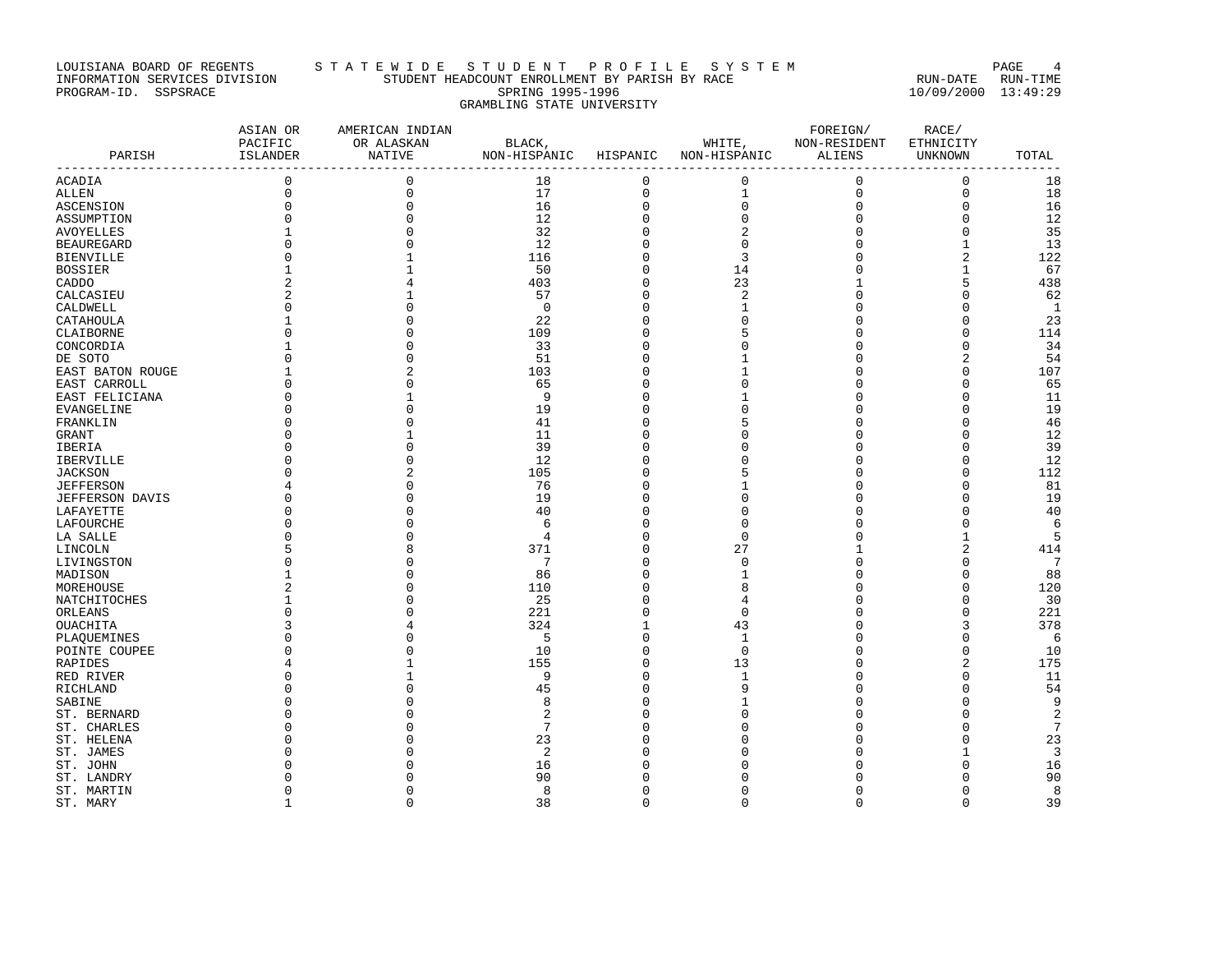# LOUISIANA BOARD OF REGENTS STA T E W I D E S T U D E N T P R O F I L E S Y S T E M PAGE 5 INFORMATION SERVICES DIVISION STUDENT HEADCOUNT ENROLLMENT BY PARISH BY RACE RUN-DATE RUN-TIME PROGRAM-ID. SSPSRACE SPRING 1995-1996 10/09/2000 13:49:29 GRAMBLING STATE UNIVERSITY

| PARISH             | ASIAN OR<br>PACIFIC<br>ISLANDER | AMERICAN INDIAN<br>OR ALASKAN<br>NATIVE | BLACK,<br>NON-HISPANIC | HISPANIC | WHITE,<br>NON-HISPANIC | FOREIGN/<br>NON-RESIDENT<br>ALIENS | RACE/<br>ETHNICITY<br><b>UNKNOWN</b> | TOTAL |
|--------------------|---------------------------------|-----------------------------------------|------------------------|----------|------------------------|------------------------------------|--------------------------------------|-------|
| ST. TAMMANY        |                                 |                                         | 18                     |          |                        |                                    |                                      | 18    |
| TANGIPAHOA         |                                 |                                         | 39                     |          |                        |                                    |                                      | 40    |
| TENSAS             |                                 |                                         | 28                     |          |                        |                                    |                                      | 33    |
| TERREBONNE         |                                 |                                         | 25                     |          |                        |                                    |                                      | 25    |
| UNION              |                                 |                                         | 56                     |          |                        |                                    |                                      | 62    |
| VERMILLION         |                                 |                                         |                        |          |                        |                                    |                                      |       |
| VERNON             |                                 |                                         | 12                     |          |                        |                                    |                                      | 12    |
| WASHINGTON         |                                 |                                         | 18                     |          |                        |                                    |                                      | 19    |
| WEBSTER            |                                 |                                         | 133                    |          |                        |                                    |                                      | 141   |
| WEST BATON ROUGE   |                                 |                                         |                        |          |                        |                                    |                                      |       |
| WEST CARROLL       |                                 |                                         | 14                     |          |                        |                                    |                                      | 16    |
| WEST FELICIANA     |                                 |                                         |                        |          |                        |                                    |                                      |       |
| WINN               |                                 |                                         | 40                     |          |                        |                                    |                                      | 44    |
| LOUISIANA TOTAL    | 34                              | 31                                      | 3,453                  |          | 190                    |                                    | 22                                   | 3,733 |
| OUT-OF-STATE TOTAL | 17                              |                                         | 3,135                  |          | 29                     |                                    | 26                                   | 3,220 |
| FOREIGN TOTAL      |                                 |                                         | 23                     |          |                        | 30                                 |                                      | 67    |
| TOTAL STUDENTS     | 55                              | 37                                      | 6,611                  | 11       | 219                    | 32                                 | 55                                   | 7,020 |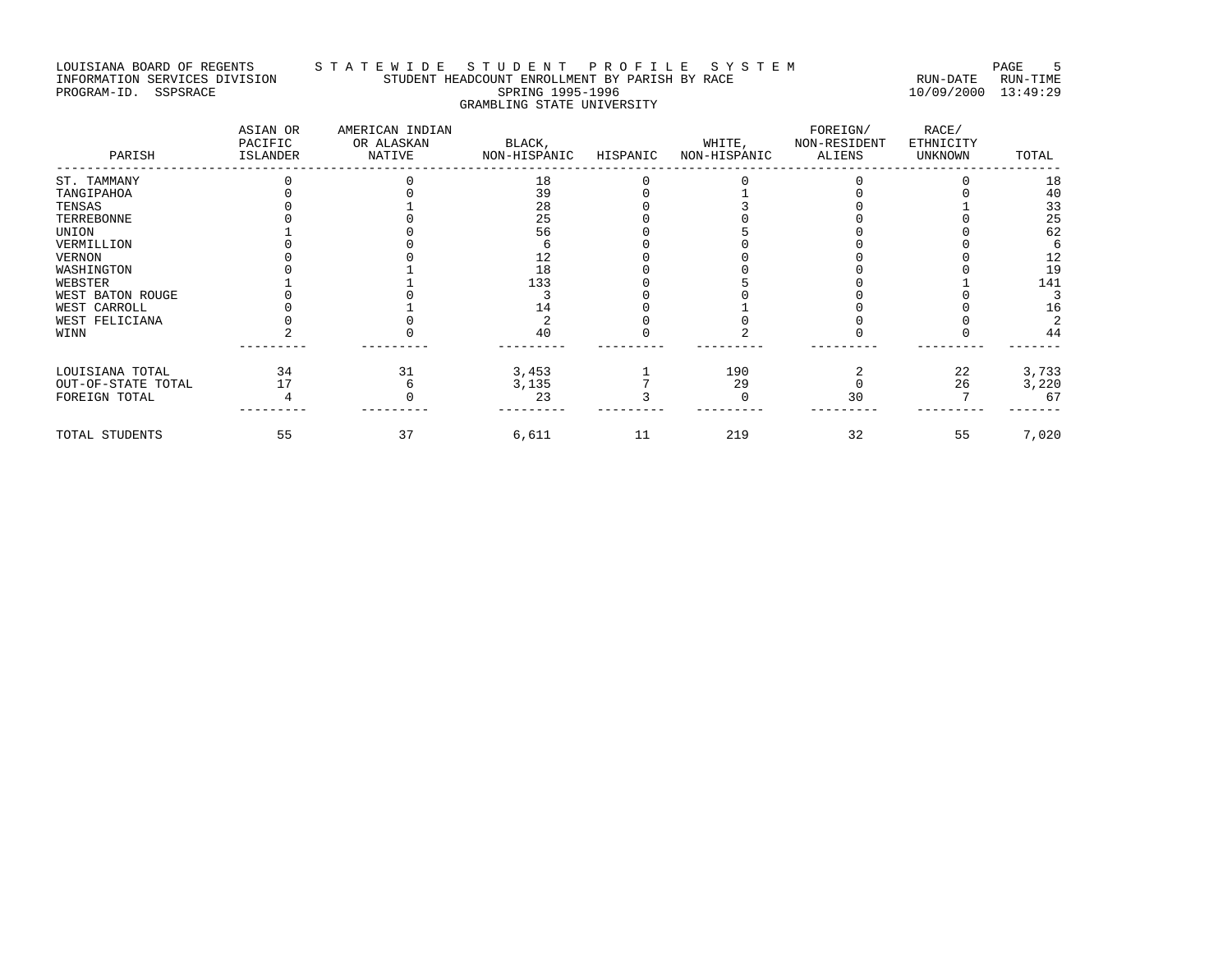# LOUISIANA BOARD OF REGENTS STA T E W I D E S T U D E N T P R O F I L E S Y S T E M PAGE 6 INFORMATION SERVICES DIVISION STUDENT HEADCOUNT ENROLLMENT BY PARISH BY RACE RUN-DATE RUN-TIME PROGRAM-ID. SSPSRACE SPRING 1995-1996 10/09/2000 13:49:29 LOUISIANA TECH UNIVERSITY

| --------------------<br>____________________________<br>3<br>$\mathbf 0$<br>$\mathbf 0$<br>0<br>$\mathbf 0$<br>3<br>$\mathbf 0$<br>0<br>$\mathbf 0$<br>$\mathbf 0$<br>2<br>$\mathbf 0$<br>16<br>$\mathbf 0$<br>$\mathbf 0$<br>18<br>$\mathbf 0$<br>$\Omega$<br>$\mathsf 0$<br>34<br>3<br>30<br>0<br>$\mathbf 1$<br>15<br>$\Omega$<br>$\mathbf 0$<br>15<br>$\mathbf 0$<br>$\Omega$<br>$\mathbf 0$<br>$\Omega$<br>20<br>$\mathbf 0$<br>20<br>$\Omega$<br>$\Omega$<br><sup>0</sup><br>62<br>$\mathbf 0$<br>53<br>$\mathbf 0$<br><b>BEAUREGARD</b><br>3<br>$\Omega$<br>6<br>$\Omega$<br>$\mathsf 0$<br>29<br>179<br>136<br>11<br>1<br>$\Omega$<br>87<br>22<br>633<br>54<br>814<br>16<br>2<br>$\Omega$<br>7<br>193<br>15<br>710<br>33<br>965<br>$\Omega$<br>$\overline{2}$<br>$\mathbf 0$<br>88<br>94<br>3<br>1<br>O<br>$\Omega$<br>20<br>$\mathbf 0$<br>16<br>$\mathbf 0$<br>$\Omega$<br>$\Omega$<br>O<br>4<br>$\mathsf 0$<br>-1<br>1<br>$\Omega$<br>0<br><sup>0</sup><br>$\mathsf 0$<br>41<br>42<br>1<br>$\Omega$<br>$\Omega$<br>15<br>131<br>1<br>110<br><sup>0</sup><br>4<br>1<br>56<br>66<br>6<br>3<br>O<br><sup>0</sup><br>$\mathbf 0$<br>43<br>16<br>26<br>O<br>$\Omega$<br>-1<br>343<br>21<br>4<br>311<br>$\Omega$<br>4<br>21<br>9<br>$\mathbf 0$<br>12<br><sup>0</sup><br>U<br>$\mathbf 0$<br>11<br>11<br><sup>0</sup><br>∩<br>O<br>n<br>O<br>$\mathsf 0$<br>8<br>8<br>$\Omega$<br>$\mathbf 0$<br>$\Omega$<br>O<br><sup>0</sup><br>75<br>10<br>1<br>63<br>$\Omega$<br>$\mathbf{1}$<br>$\Omega$<br>35<br>$\mathbf 0$<br>5<br>30<br>∩<br>O<br>n<br>$\mathbf 0$<br>6<br>$\Omega$<br>$\Omega$<br>6<br>$\Omega$<br><sup>0</sup><br>5<br>2<br>$\mathsf 0$<br>3<br>0<br>$\Omega$<br>O<br>$\Omega$<br>32<br>$\mathbf 0$<br>224<br>$\Omega$<br>$\Omega$<br>188<br><sup>0</sup><br>4<br>7<br>16<br>115<br><b>JEFFERSON</b><br>84<br>$\mathbf{1}$<br>6<br>1<br><sup>0</sup><br>5<br><b>JEFFERSON DAVIS</b><br>$\Omega$<br>0<br>5<br>$\Omega$<br><sup>0</sup><br>O<br><sup>0</sup><br>59<br>0<br>52<br>$\mathbf{1}$<br>LAFAYETTE<br>1<br>O<br>5<br><sup>0</sup><br>$\mathbf 0$<br>22<br>18<br>$\mathbf 0$<br>LAFOURCHE<br>1<br>3<br>$\Omega$<br>$\mathbf 0$<br>36<br>2<br>33<br>1<br>LA SALLE<br>0<br>$\Omega$<br>n<br>1,200<br>17<br>95<br>16<br>1,341<br>LINCOLN<br>11<br>1<br>$\mathbf 0$<br>35<br>35<br>LIVINGSTON<br>$\mathbf 0$<br>$\Omega$<br>0<br>$\Omega$<br>$\mathbf 0$<br>31<br>2<br>14<br>14<br>0<br>MADISON<br>1<br>O<br>$\Omega$<br>54<br>81<br>26<br>$\mathsf 0$<br>$\mathbf{1}$<br>MOREHOUSE<br>$\Omega$<br>$\Omega$<br>$\Omega$<br>63<br>1<br>54<br>NATCHITOCHES<br>6<br>1<br>1<br><sup>0</sup><br>$\overline{c}$<br>35<br>$\mathbf 1$<br>2<br>94<br>ORLEANS<br>54<br>O<br>$\Omega$<br>3<br>551<br>3<br>50<br>479<br>16<br><b>OUACHITA</b><br>$\Omega$<br>O<br>$\mathsf 0$<br>10<br>12<br>$\Omega$<br>$\Omega$<br>$\mathbf 0$<br>PLAQUEMINES<br>$\mathbf 0$<br>10<br>10<br>$\Omega$<br>$\Omega$<br>POINTE COUPEE<br>n<br>∩<br><sup>0</sup><br>$\overline{2}$<br>262<br>$\overline{c}$<br>36<br>216<br>5<br>RAPIDES<br>1<br>$\Omega$<br>$\mathsf 0$<br>20<br>$\Omega$<br>$\Omega$<br>8<br>12<br>RED RIVER<br>$\Omega$<br>$\Omega$<br>15<br>$\mathbf 0$<br>47<br>62<br>$\Omega$<br>$\Omega$<br>$\cap$<br>RICHLAND<br><sup>0</sup><br>$\overline{a}$<br>$\mathbf 0$<br>36<br>SABINE<br>$\overline{2}$<br>31<br>n<br><sup>0</sup><br>-1<br>$\mathsf 0$<br>5<br>6<br>ST. BERNARD<br>$\mathbf 0$<br>5<br>38<br>26<br>ST. CHARLES<br><sup>0</sup><br>$\Omega$<br>O<br>$\mathbf{1}$<br>$\Omega$<br>ST. JAMES<br>1<br>C<br>25<br>$\Omega$<br>22<br>ST. JOHN<br>C<br>O<br>15<br>$\Omega$<br>12<br>ST. LANDRY<br>$\cap$<br>5<br>$\mathbf 0$<br>$\overline{4}$<br>ST. MARTIN<br>$\Omega$<br>$\Omega$<br>O<br>$\Omega$<br>$\Omega$<br>$\Omega$<br>3<br>$\Omega$<br>5<br>$\Omega$<br>$\Omega$ | PARISH           | ASIAN OR<br>PACIFIC<br>ISLANDER | AMERICAN INDIAN<br>OR ALASKAN<br>NATIVE | BLACK,<br>NON-HISPANIC HISPANIC | WHITE,<br>NON-HISPANIC | FOREIGN/<br>NON-RESIDENT<br>ALIENS | RACE/<br>ETHNICITY<br>UNKNOWN | TOTAL |
|------------------------------------------------------------------------------------------------------------------------------------------------------------------------------------------------------------------------------------------------------------------------------------------------------------------------------------------------------------------------------------------------------------------------------------------------------------------------------------------------------------------------------------------------------------------------------------------------------------------------------------------------------------------------------------------------------------------------------------------------------------------------------------------------------------------------------------------------------------------------------------------------------------------------------------------------------------------------------------------------------------------------------------------------------------------------------------------------------------------------------------------------------------------------------------------------------------------------------------------------------------------------------------------------------------------------------------------------------------------------------------------------------------------------------------------------------------------------------------------------------------------------------------------------------------------------------------------------------------------------------------------------------------------------------------------------------------------------------------------------------------------------------------------------------------------------------------------------------------------------------------------------------------------------------------------------------------------------------------------------------------------------------------------------------------------------------------------------------------------------------------------------------------------------------------------------------------------------------------------------------------------------------------------------------------------------------------------------------------------------------------------------------------------------------------------------------------------------------------------------------------------------------------------------------------------------------------------------------------------------------------------------------------------------------------------------------------------------------------------------------------------------------------------------------------------------------------------------------------------------------------------------------------------------------------------------------------------------------------------------------------------------------------------------------------------------------------------------------------------------------------------------------------------------------------------------------------------------------------------------------------------------------------------------------------------------------------------------------------------------------------------------------------------------------------------------------------------------------------------------------------------------------------------------------------------------------------------------------------------------------------------------------------------------------------------------------------------------------------------------------------------------------------------|------------------|---------------------------------|-----------------------------------------|---------------------------------|------------------------|------------------------------------|-------------------------------|-------|
|                                                                                                                                                                                                                                                                                                                                                                                                                                                                                                                                                                                                                                                                                                                                                                                                                                                                                                                                                                                                                                                                                                                                                                                                                                                                                                                                                                                                                                                                                                                                                                                                                                                                                                                                                                                                                                                                                                                                                                                                                                                                                                                                                                                                                                                                                                                                                                                                                                                                                                                                                                                                                                                                                                                                                                                                                                                                                                                                                                                                                                                                                                                                                                                                                                                                                                                                                                                                                                                                                                                                                                                                                                                                                                                                                                                          | <b>ACADIA</b>    |                                 |                                         |                                 |                        |                                    |                               |       |
|                                                                                                                                                                                                                                                                                                                                                                                                                                                                                                                                                                                                                                                                                                                                                                                                                                                                                                                                                                                                                                                                                                                                                                                                                                                                                                                                                                                                                                                                                                                                                                                                                                                                                                                                                                                                                                                                                                                                                                                                                                                                                                                                                                                                                                                                                                                                                                                                                                                                                                                                                                                                                                                                                                                                                                                                                                                                                                                                                                                                                                                                                                                                                                                                                                                                                                                                                                                                                                                                                                                                                                                                                                                                                                                                                                                          | ALLEN            |                                 |                                         |                                 |                        |                                    |                               |       |
|                                                                                                                                                                                                                                                                                                                                                                                                                                                                                                                                                                                                                                                                                                                                                                                                                                                                                                                                                                                                                                                                                                                                                                                                                                                                                                                                                                                                                                                                                                                                                                                                                                                                                                                                                                                                                                                                                                                                                                                                                                                                                                                                                                                                                                                                                                                                                                                                                                                                                                                                                                                                                                                                                                                                                                                                                                                                                                                                                                                                                                                                                                                                                                                                                                                                                                                                                                                                                                                                                                                                                                                                                                                                                                                                                                                          | ASCENSION        |                                 |                                         |                                 |                        |                                    |                               |       |
|                                                                                                                                                                                                                                                                                                                                                                                                                                                                                                                                                                                                                                                                                                                                                                                                                                                                                                                                                                                                                                                                                                                                                                                                                                                                                                                                                                                                                                                                                                                                                                                                                                                                                                                                                                                                                                                                                                                                                                                                                                                                                                                                                                                                                                                                                                                                                                                                                                                                                                                                                                                                                                                                                                                                                                                                                                                                                                                                                                                                                                                                                                                                                                                                                                                                                                                                                                                                                                                                                                                                                                                                                                                                                                                                                                                          | ASSUMPTION       |                                 |                                         |                                 |                        |                                    |                               |       |
|                                                                                                                                                                                                                                                                                                                                                                                                                                                                                                                                                                                                                                                                                                                                                                                                                                                                                                                                                                                                                                                                                                                                                                                                                                                                                                                                                                                                                                                                                                                                                                                                                                                                                                                                                                                                                                                                                                                                                                                                                                                                                                                                                                                                                                                                                                                                                                                                                                                                                                                                                                                                                                                                                                                                                                                                                                                                                                                                                                                                                                                                                                                                                                                                                                                                                                                                                                                                                                                                                                                                                                                                                                                                                                                                                                                          | AVOYELLES        |                                 |                                         |                                 |                        |                                    |                               |       |
|                                                                                                                                                                                                                                                                                                                                                                                                                                                                                                                                                                                                                                                                                                                                                                                                                                                                                                                                                                                                                                                                                                                                                                                                                                                                                                                                                                                                                                                                                                                                                                                                                                                                                                                                                                                                                                                                                                                                                                                                                                                                                                                                                                                                                                                                                                                                                                                                                                                                                                                                                                                                                                                                                                                                                                                                                                                                                                                                                                                                                                                                                                                                                                                                                                                                                                                                                                                                                                                                                                                                                                                                                                                                                                                                                                                          |                  |                                 |                                         |                                 |                        |                                    |                               |       |
|                                                                                                                                                                                                                                                                                                                                                                                                                                                                                                                                                                                                                                                                                                                                                                                                                                                                                                                                                                                                                                                                                                                                                                                                                                                                                                                                                                                                                                                                                                                                                                                                                                                                                                                                                                                                                                                                                                                                                                                                                                                                                                                                                                                                                                                                                                                                                                                                                                                                                                                                                                                                                                                                                                                                                                                                                                                                                                                                                                                                                                                                                                                                                                                                                                                                                                                                                                                                                                                                                                                                                                                                                                                                                                                                                                                          | <b>BIENVILLE</b> |                                 |                                         |                                 |                        |                                    |                               |       |
|                                                                                                                                                                                                                                                                                                                                                                                                                                                                                                                                                                                                                                                                                                                                                                                                                                                                                                                                                                                                                                                                                                                                                                                                                                                                                                                                                                                                                                                                                                                                                                                                                                                                                                                                                                                                                                                                                                                                                                                                                                                                                                                                                                                                                                                                                                                                                                                                                                                                                                                                                                                                                                                                                                                                                                                                                                                                                                                                                                                                                                                                                                                                                                                                                                                                                                                                                                                                                                                                                                                                                                                                                                                                                                                                                                                          | <b>BOSSIER</b>   |                                 |                                         |                                 |                        |                                    |                               |       |
|                                                                                                                                                                                                                                                                                                                                                                                                                                                                                                                                                                                                                                                                                                                                                                                                                                                                                                                                                                                                                                                                                                                                                                                                                                                                                                                                                                                                                                                                                                                                                                                                                                                                                                                                                                                                                                                                                                                                                                                                                                                                                                                                                                                                                                                                                                                                                                                                                                                                                                                                                                                                                                                                                                                                                                                                                                                                                                                                                                                                                                                                                                                                                                                                                                                                                                                                                                                                                                                                                                                                                                                                                                                                                                                                                                                          | CADDO            |                                 |                                         |                                 |                        |                                    |                               |       |
|                                                                                                                                                                                                                                                                                                                                                                                                                                                                                                                                                                                                                                                                                                                                                                                                                                                                                                                                                                                                                                                                                                                                                                                                                                                                                                                                                                                                                                                                                                                                                                                                                                                                                                                                                                                                                                                                                                                                                                                                                                                                                                                                                                                                                                                                                                                                                                                                                                                                                                                                                                                                                                                                                                                                                                                                                                                                                                                                                                                                                                                                                                                                                                                                                                                                                                                                                                                                                                                                                                                                                                                                                                                                                                                                                                                          | CALCASIEU        |                                 |                                         |                                 |                        |                                    |                               |       |
|                                                                                                                                                                                                                                                                                                                                                                                                                                                                                                                                                                                                                                                                                                                                                                                                                                                                                                                                                                                                                                                                                                                                                                                                                                                                                                                                                                                                                                                                                                                                                                                                                                                                                                                                                                                                                                                                                                                                                                                                                                                                                                                                                                                                                                                                                                                                                                                                                                                                                                                                                                                                                                                                                                                                                                                                                                                                                                                                                                                                                                                                                                                                                                                                                                                                                                                                                                                                                                                                                                                                                                                                                                                                                                                                                                                          | CALDWELL         |                                 |                                         |                                 |                        |                                    |                               |       |
|                                                                                                                                                                                                                                                                                                                                                                                                                                                                                                                                                                                                                                                                                                                                                                                                                                                                                                                                                                                                                                                                                                                                                                                                                                                                                                                                                                                                                                                                                                                                                                                                                                                                                                                                                                                                                                                                                                                                                                                                                                                                                                                                                                                                                                                                                                                                                                                                                                                                                                                                                                                                                                                                                                                                                                                                                                                                                                                                                                                                                                                                                                                                                                                                                                                                                                                                                                                                                                                                                                                                                                                                                                                                                                                                                                                          | CAMERON          |                                 |                                         |                                 |                        |                                    |                               |       |
|                                                                                                                                                                                                                                                                                                                                                                                                                                                                                                                                                                                                                                                                                                                                                                                                                                                                                                                                                                                                                                                                                                                                                                                                                                                                                                                                                                                                                                                                                                                                                                                                                                                                                                                                                                                                                                                                                                                                                                                                                                                                                                                                                                                                                                                                                                                                                                                                                                                                                                                                                                                                                                                                                                                                                                                                                                                                                                                                                                                                                                                                                                                                                                                                                                                                                                                                                                                                                                                                                                                                                                                                                                                                                                                                                                                          | CATAHOULA        |                                 |                                         |                                 |                        |                                    |                               |       |
|                                                                                                                                                                                                                                                                                                                                                                                                                                                                                                                                                                                                                                                                                                                                                                                                                                                                                                                                                                                                                                                                                                                                                                                                                                                                                                                                                                                                                                                                                                                                                                                                                                                                                                                                                                                                                                                                                                                                                                                                                                                                                                                                                                                                                                                                                                                                                                                                                                                                                                                                                                                                                                                                                                                                                                                                                                                                                                                                                                                                                                                                                                                                                                                                                                                                                                                                                                                                                                                                                                                                                                                                                                                                                                                                                                                          | CLAIBORNE        |                                 |                                         |                                 |                        |                                    |                               |       |
|                                                                                                                                                                                                                                                                                                                                                                                                                                                                                                                                                                                                                                                                                                                                                                                                                                                                                                                                                                                                                                                                                                                                                                                                                                                                                                                                                                                                                                                                                                                                                                                                                                                                                                                                                                                                                                                                                                                                                                                                                                                                                                                                                                                                                                                                                                                                                                                                                                                                                                                                                                                                                                                                                                                                                                                                                                                                                                                                                                                                                                                                                                                                                                                                                                                                                                                                                                                                                                                                                                                                                                                                                                                                                                                                                                                          | CONCORDIA        |                                 |                                         |                                 |                        |                                    |                               |       |
|                                                                                                                                                                                                                                                                                                                                                                                                                                                                                                                                                                                                                                                                                                                                                                                                                                                                                                                                                                                                                                                                                                                                                                                                                                                                                                                                                                                                                                                                                                                                                                                                                                                                                                                                                                                                                                                                                                                                                                                                                                                                                                                                                                                                                                                                                                                                                                                                                                                                                                                                                                                                                                                                                                                                                                                                                                                                                                                                                                                                                                                                                                                                                                                                                                                                                                                                                                                                                                                                                                                                                                                                                                                                                                                                                                                          | DE SOTO          |                                 |                                         |                                 |                        |                                    |                               |       |
|                                                                                                                                                                                                                                                                                                                                                                                                                                                                                                                                                                                                                                                                                                                                                                                                                                                                                                                                                                                                                                                                                                                                                                                                                                                                                                                                                                                                                                                                                                                                                                                                                                                                                                                                                                                                                                                                                                                                                                                                                                                                                                                                                                                                                                                                                                                                                                                                                                                                                                                                                                                                                                                                                                                                                                                                                                                                                                                                                                                                                                                                                                                                                                                                                                                                                                                                                                                                                                                                                                                                                                                                                                                                                                                                                                                          | EAST BATON ROUGE |                                 |                                         |                                 |                        |                                    |                               |       |
|                                                                                                                                                                                                                                                                                                                                                                                                                                                                                                                                                                                                                                                                                                                                                                                                                                                                                                                                                                                                                                                                                                                                                                                                                                                                                                                                                                                                                                                                                                                                                                                                                                                                                                                                                                                                                                                                                                                                                                                                                                                                                                                                                                                                                                                                                                                                                                                                                                                                                                                                                                                                                                                                                                                                                                                                                                                                                                                                                                                                                                                                                                                                                                                                                                                                                                                                                                                                                                                                                                                                                                                                                                                                                                                                                                                          | EAST CARROLL     |                                 |                                         |                                 |                        |                                    |                               |       |
|                                                                                                                                                                                                                                                                                                                                                                                                                                                                                                                                                                                                                                                                                                                                                                                                                                                                                                                                                                                                                                                                                                                                                                                                                                                                                                                                                                                                                                                                                                                                                                                                                                                                                                                                                                                                                                                                                                                                                                                                                                                                                                                                                                                                                                                                                                                                                                                                                                                                                                                                                                                                                                                                                                                                                                                                                                                                                                                                                                                                                                                                                                                                                                                                                                                                                                                                                                                                                                                                                                                                                                                                                                                                                                                                                                                          | EAST FELICIANA   |                                 |                                         |                                 |                        |                                    |                               |       |
|                                                                                                                                                                                                                                                                                                                                                                                                                                                                                                                                                                                                                                                                                                                                                                                                                                                                                                                                                                                                                                                                                                                                                                                                                                                                                                                                                                                                                                                                                                                                                                                                                                                                                                                                                                                                                                                                                                                                                                                                                                                                                                                                                                                                                                                                                                                                                                                                                                                                                                                                                                                                                                                                                                                                                                                                                                                                                                                                                                                                                                                                                                                                                                                                                                                                                                                                                                                                                                                                                                                                                                                                                                                                                                                                                                                          | EVANGELINE       |                                 |                                         |                                 |                        |                                    |                               |       |
|                                                                                                                                                                                                                                                                                                                                                                                                                                                                                                                                                                                                                                                                                                                                                                                                                                                                                                                                                                                                                                                                                                                                                                                                                                                                                                                                                                                                                                                                                                                                                                                                                                                                                                                                                                                                                                                                                                                                                                                                                                                                                                                                                                                                                                                                                                                                                                                                                                                                                                                                                                                                                                                                                                                                                                                                                                                                                                                                                                                                                                                                                                                                                                                                                                                                                                                                                                                                                                                                                                                                                                                                                                                                                                                                                                                          | FRANKLIN         |                                 |                                         |                                 |                        |                                    |                               |       |
|                                                                                                                                                                                                                                                                                                                                                                                                                                                                                                                                                                                                                                                                                                                                                                                                                                                                                                                                                                                                                                                                                                                                                                                                                                                                                                                                                                                                                                                                                                                                                                                                                                                                                                                                                                                                                                                                                                                                                                                                                                                                                                                                                                                                                                                                                                                                                                                                                                                                                                                                                                                                                                                                                                                                                                                                                                                                                                                                                                                                                                                                                                                                                                                                                                                                                                                                                                                                                                                                                                                                                                                                                                                                                                                                                                                          | GRANT            |                                 |                                         |                                 |                        |                                    |                               |       |
|                                                                                                                                                                                                                                                                                                                                                                                                                                                                                                                                                                                                                                                                                                                                                                                                                                                                                                                                                                                                                                                                                                                                                                                                                                                                                                                                                                                                                                                                                                                                                                                                                                                                                                                                                                                                                                                                                                                                                                                                                                                                                                                                                                                                                                                                                                                                                                                                                                                                                                                                                                                                                                                                                                                                                                                                                                                                                                                                                                                                                                                                                                                                                                                                                                                                                                                                                                                                                                                                                                                                                                                                                                                                                                                                                                                          | IBERIA           |                                 |                                         |                                 |                        |                                    |                               |       |
|                                                                                                                                                                                                                                                                                                                                                                                                                                                                                                                                                                                                                                                                                                                                                                                                                                                                                                                                                                                                                                                                                                                                                                                                                                                                                                                                                                                                                                                                                                                                                                                                                                                                                                                                                                                                                                                                                                                                                                                                                                                                                                                                                                                                                                                                                                                                                                                                                                                                                                                                                                                                                                                                                                                                                                                                                                                                                                                                                                                                                                                                                                                                                                                                                                                                                                                                                                                                                                                                                                                                                                                                                                                                                                                                                                                          | IBERVILLE        |                                 |                                         |                                 |                        |                                    |                               |       |
|                                                                                                                                                                                                                                                                                                                                                                                                                                                                                                                                                                                                                                                                                                                                                                                                                                                                                                                                                                                                                                                                                                                                                                                                                                                                                                                                                                                                                                                                                                                                                                                                                                                                                                                                                                                                                                                                                                                                                                                                                                                                                                                                                                                                                                                                                                                                                                                                                                                                                                                                                                                                                                                                                                                                                                                                                                                                                                                                                                                                                                                                                                                                                                                                                                                                                                                                                                                                                                                                                                                                                                                                                                                                                                                                                                                          | <b>JACKSON</b>   |                                 |                                         |                                 |                        |                                    |                               |       |
|                                                                                                                                                                                                                                                                                                                                                                                                                                                                                                                                                                                                                                                                                                                                                                                                                                                                                                                                                                                                                                                                                                                                                                                                                                                                                                                                                                                                                                                                                                                                                                                                                                                                                                                                                                                                                                                                                                                                                                                                                                                                                                                                                                                                                                                                                                                                                                                                                                                                                                                                                                                                                                                                                                                                                                                                                                                                                                                                                                                                                                                                                                                                                                                                                                                                                                                                                                                                                                                                                                                                                                                                                                                                                                                                                                                          |                  |                                 |                                         |                                 |                        |                                    |                               |       |
|                                                                                                                                                                                                                                                                                                                                                                                                                                                                                                                                                                                                                                                                                                                                                                                                                                                                                                                                                                                                                                                                                                                                                                                                                                                                                                                                                                                                                                                                                                                                                                                                                                                                                                                                                                                                                                                                                                                                                                                                                                                                                                                                                                                                                                                                                                                                                                                                                                                                                                                                                                                                                                                                                                                                                                                                                                                                                                                                                                                                                                                                                                                                                                                                                                                                                                                                                                                                                                                                                                                                                                                                                                                                                                                                                                                          |                  |                                 |                                         |                                 |                        |                                    |                               |       |
|                                                                                                                                                                                                                                                                                                                                                                                                                                                                                                                                                                                                                                                                                                                                                                                                                                                                                                                                                                                                                                                                                                                                                                                                                                                                                                                                                                                                                                                                                                                                                                                                                                                                                                                                                                                                                                                                                                                                                                                                                                                                                                                                                                                                                                                                                                                                                                                                                                                                                                                                                                                                                                                                                                                                                                                                                                                                                                                                                                                                                                                                                                                                                                                                                                                                                                                                                                                                                                                                                                                                                                                                                                                                                                                                                                                          |                  |                                 |                                         |                                 |                        |                                    |                               |       |
|                                                                                                                                                                                                                                                                                                                                                                                                                                                                                                                                                                                                                                                                                                                                                                                                                                                                                                                                                                                                                                                                                                                                                                                                                                                                                                                                                                                                                                                                                                                                                                                                                                                                                                                                                                                                                                                                                                                                                                                                                                                                                                                                                                                                                                                                                                                                                                                                                                                                                                                                                                                                                                                                                                                                                                                                                                                                                                                                                                                                                                                                                                                                                                                                                                                                                                                                                                                                                                                                                                                                                                                                                                                                                                                                                                                          |                  |                                 |                                         |                                 |                        |                                    |                               |       |
|                                                                                                                                                                                                                                                                                                                                                                                                                                                                                                                                                                                                                                                                                                                                                                                                                                                                                                                                                                                                                                                                                                                                                                                                                                                                                                                                                                                                                                                                                                                                                                                                                                                                                                                                                                                                                                                                                                                                                                                                                                                                                                                                                                                                                                                                                                                                                                                                                                                                                                                                                                                                                                                                                                                                                                                                                                                                                                                                                                                                                                                                                                                                                                                                                                                                                                                                                                                                                                                                                                                                                                                                                                                                                                                                                                                          |                  |                                 |                                         |                                 |                        |                                    |                               |       |
|                                                                                                                                                                                                                                                                                                                                                                                                                                                                                                                                                                                                                                                                                                                                                                                                                                                                                                                                                                                                                                                                                                                                                                                                                                                                                                                                                                                                                                                                                                                                                                                                                                                                                                                                                                                                                                                                                                                                                                                                                                                                                                                                                                                                                                                                                                                                                                                                                                                                                                                                                                                                                                                                                                                                                                                                                                                                                                                                                                                                                                                                                                                                                                                                                                                                                                                                                                                                                                                                                                                                                                                                                                                                                                                                                                                          |                  |                                 |                                         |                                 |                        |                                    |                               |       |
|                                                                                                                                                                                                                                                                                                                                                                                                                                                                                                                                                                                                                                                                                                                                                                                                                                                                                                                                                                                                                                                                                                                                                                                                                                                                                                                                                                                                                                                                                                                                                                                                                                                                                                                                                                                                                                                                                                                                                                                                                                                                                                                                                                                                                                                                                                                                                                                                                                                                                                                                                                                                                                                                                                                                                                                                                                                                                                                                                                                                                                                                                                                                                                                                                                                                                                                                                                                                                                                                                                                                                                                                                                                                                                                                                                                          |                  |                                 |                                         |                                 |                        |                                    |                               |       |
|                                                                                                                                                                                                                                                                                                                                                                                                                                                                                                                                                                                                                                                                                                                                                                                                                                                                                                                                                                                                                                                                                                                                                                                                                                                                                                                                                                                                                                                                                                                                                                                                                                                                                                                                                                                                                                                                                                                                                                                                                                                                                                                                                                                                                                                                                                                                                                                                                                                                                                                                                                                                                                                                                                                                                                                                                                                                                                                                                                                                                                                                                                                                                                                                                                                                                                                                                                                                                                                                                                                                                                                                                                                                                                                                                                                          |                  |                                 |                                         |                                 |                        |                                    |                               |       |
|                                                                                                                                                                                                                                                                                                                                                                                                                                                                                                                                                                                                                                                                                                                                                                                                                                                                                                                                                                                                                                                                                                                                                                                                                                                                                                                                                                                                                                                                                                                                                                                                                                                                                                                                                                                                                                                                                                                                                                                                                                                                                                                                                                                                                                                                                                                                                                                                                                                                                                                                                                                                                                                                                                                                                                                                                                                                                                                                                                                                                                                                                                                                                                                                                                                                                                                                                                                                                                                                                                                                                                                                                                                                                                                                                                                          |                  |                                 |                                         |                                 |                        |                                    |                               |       |
|                                                                                                                                                                                                                                                                                                                                                                                                                                                                                                                                                                                                                                                                                                                                                                                                                                                                                                                                                                                                                                                                                                                                                                                                                                                                                                                                                                                                                                                                                                                                                                                                                                                                                                                                                                                                                                                                                                                                                                                                                                                                                                                                                                                                                                                                                                                                                                                                                                                                                                                                                                                                                                                                                                                                                                                                                                                                                                                                                                                                                                                                                                                                                                                                                                                                                                                                                                                                                                                                                                                                                                                                                                                                                                                                                                                          |                  |                                 |                                         |                                 |                        |                                    |                               |       |
|                                                                                                                                                                                                                                                                                                                                                                                                                                                                                                                                                                                                                                                                                                                                                                                                                                                                                                                                                                                                                                                                                                                                                                                                                                                                                                                                                                                                                                                                                                                                                                                                                                                                                                                                                                                                                                                                                                                                                                                                                                                                                                                                                                                                                                                                                                                                                                                                                                                                                                                                                                                                                                                                                                                                                                                                                                                                                                                                                                                                                                                                                                                                                                                                                                                                                                                                                                                                                                                                                                                                                                                                                                                                                                                                                                                          |                  |                                 |                                         |                                 |                        |                                    |                               |       |
|                                                                                                                                                                                                                                                                                                                                                                                                                                                                                                                                                                                                                                                                                                                                                                                                                                                                                                                                                                                                                                                                                                                                                                                                                                                                                                                                                                                                                                                                                                                                                                                                                                                                                                                                                                                                                                                                                                                                                                                                                                                                                                                                                                                                                                                                                                                                                                                                                                                                                                                                                                                                                                                                                                                                                                                                                                                                                                                                                                                                                                                                                                                                                                                                                                                                                                                                                                                                                                                                                                                                                                                                                                                                                                                                                                                          |                  |                                 |                                         |                                 |                        |                                    |                               |       |
|                                                                                                                                                                                                                                                                                                                                                                                                                                                                                                                                                                                                                                                                                                                                                                                                                                                                                                                                                                                                                                                                                                                                                                                                                                                                                                                                                                                                                                                                                                                                                                                                                                                                                                                                                                                                                                                                                                                                                                                                                                                                                                                                                                                                                                                                                                                                                                                                                                                                                                                                                                                                                                                                                                                                                                                                                                                                                                                                                                                                                                                                                                                                                                                                                                                                                                                                                                                                                                                                                                                                                                                                                                                                                                                                                                                          |                  |                                 |                                         |                                 |                        |                                    |                               |       |
|                                                                                                                                                                                                                                                                                                                                                                                                                                                                                                                                                                                                                                                                                                                                                                                                                                                                                                                                                                                                                                                                                                                                                                                                                                                                                                                                                                                                                                                                                                                                                                                                                                                                                                                                                                                                                                                                                                                                                                                                                                                                                                                                                                                                                                                                                                                                                                                                                                                                                                                                                                                                                                                                                                                                                                                                                                                                                                                                                                                                                                                                                                                                                                                                                                                                                                                                                                                                                                                                                                                                                                                                                                                                                                                                                                                          |                  |                                 |                                         |                                 |                        |                                    |                               |       |
|                                                                                                                                                                                                                                                                                                                                                                                                                                                                                                                                                                                                                                                                                                                                                                                                                                                                                                                                                                                                                                                                                                                                                                                                                                                                                                                                                                                                                                                                                                                                                                                                                                                                                                                                                                                                                                                                                                                                                                                                                                                                                                                                                                                                                                                                                                                                                                                                                                                                                                                                                                                                                                                                                                                                                                                                                                                                                                                                                                                                                                                                                                                                                                                                                                                                                                                                                                                                                                                                                                                                                                                                                                                                                                                                                                                          |                  |                                 |                                         |                                 |                        |                                    |                               |       |
|                                                                                                                                                                                                                                                                                                                                                                                                                                                                                                                                                                                                                                                                                                                                                                                                                                                                                                                                                                                                                                                                                                                                                                                                                                                                                                                                                                                                                                                                                                                                                                                                                                                                                                                                                                                                                                                                                                                                                                                                                                                                                                                                                                                                                                                                                                                                                                                                                                                                                                                                                                                                                                                                                                                                                                                                                                                                                                                                                                                                                                                                                                                                                                                                                                                                                                                                                                                                                                                                                                                                                                                                                                                                                                                                                                                          |                  |                                 |                                         |                                 |                        |                                    |                               |       |
|                                                                                                                                                                                                                                                                                                                                                                                                                                                                                                                                                                                                                                                                                                                                                                                                                                                                                                                                                                                                                                                                                                                                                                                                                                                                                                                                                                                                                                                                                                                                                                                                                                                                                                                                                                                                                                                                                                                                                                                                                                                                                                                                                                                                                                                                                                                                                                                                                                                                                                                                                                                                                                                                                                                                                                                                                                                                                                                                                                                                                                                                                                                                                                                                                                                                                                                                                                                                                                                                                                                                                                                                                                                                                                                                                                                          |                  |                                 |                                         |                                 |                        |                                    |                               |       |
|                                                                                                                                                                                                                                                                                                                                                                                                                                                                                                                                                                                                                                                                                                                                                                                                                                                                                                                                                                                                                                                                                                                                                                                                                                                                                                                                                                                                                                                                                                                                                                                                                                                                                                                                                                                                                                                                                                                                                                                                                                                                                                                                                                                                                                                                                                                                                                                                                                                                                                                                                                                                                                                                                                                                                                                                                                                                                                                                                                                                                                                                                                                                                                                                                                                                                                                                                                                                                                                                                                                                                                                                                                                                                                                                                                                          |                  |                                 |                                         |                                 |                        |                                    |                               |       |
|                                                                                                                                                                                                                                                                                                                                                                                                                                                                                                                                                                                                                                                                                                                                                                                                                                                                                                                                                                                                                                                                                                                                                                                                                                                                                                                                                                                                                                                                                                                                                                                                                                                                                                                                                                                                                                                                                                                                                                                                                                                                                                                                                                                                                                                                                                                                                                                                                                                                                                                                                                                                                                                                                                                                                                                                                                                                                                                                                                                                                                                                                                                                                                                                                                                                                                                                                                                                                                                                                                                                                                                                                                                                                                                                                                                          |                  |                                 |                                         |                                 |                        |                                    |                               |       |
|                                                                                                                                                                                                                                                                                                                                                                                                                                                                                                                                                                                                                                                                                                                                                                                                                                                                                                                                                                                                                                                                                                                                                                                                                                                                                                                                                                                                                                                                                                                                                                                                                                                                                                                                                                                                                                                                                                                                                                                                                                                                                                                                                                                                                                                                                                                                                                                                                                                                                                                                                                                                                                                                                                                                                                                                                                                                                                                                                                                                                                                                                                                                                                                                                                                                                                                                                                                                                                                                                                                                                                                                                                                                                                                                                                                          |                  |                                 |                                         |                                 |                        |                                    |                               |       |
|                                                                                                                                                                                                                                                                                                                                                                                                                                                                                                                                                                                                                                                                                                                                                                                                                                                                                                                                                                                                                                                                                                                                                                                                                                                                                                                                                                                                                                                                                                                                                                                                                                                                                                                                                                                                                                                                                                                                                                                                                                                                                                                                                                                                                                                                                                                                                                                                                                                                                                                                                                                                                                                                                                                                                                                                                                                                                                                                                                                                                                                                                                                                                                                                                                                                                                                                                                                                                                                                                                                                                                                                                                                                                                                                                                                          |                  |                                 |                                         |                                 |                        |                                    |                               |       |
|                                                                                                                                                                                                                                                                                                                                                                                                                                                                                                                                                                                                                                                                                                                                                                                                                                                                                                                                                                                                                                                                                                                                                                                                                                                                                                                                                                                                                                                                                                                                                                                                                                                                                                                                                                                                                                                                                                                                                                                                                                                                                                                                                                                                                                                                                                                                                                                                                                                                                                                                                                                                                                                                                                                                                                                                                                                                                                                                                                                                                                                                                                                                                                                                                                                                                                                                                                                                                                                                                                                                                                                                                                                                                                                                                                                          |                  |                                 |                                         |                                 |                        |                                    |                               |       |
|                                                                                                                                                                                                                                                                                                                                                                                                                                                                                                                                                                                                                                                                                                                                                                                                                                                                                                                                                                                                                                                                                                                                                                                                                                                                                                                                                                                                                                                                                                                                                                                                                                                                                                                                                                                                                                                                                                                                                                                                                                                                                                                                                                                                                                                                                                                                                                                                                                                                                                                                                                                                                                                                                                                                                                                                                                                                                                                                                                                                                                                                                                                                                                                                                                                                                                                                                                                                                                                                                                                                                                                                                                                                                                                                                                                          |                  |                                 |                                         |                                 |                        |                                    |                               |       |
|                                                                                                                                                                                                                                                                                                                                                                                                                                                                                                                                                                                                                                                                                                                                                                                                                                                                                                                                                                                                                                                                                                                                                                                                                                                                                                                                                                                                                                                                                                                                                                                                                                                                                                                                                                                                                                                                                                                                                                                                                                                                                                                                                                                                                                                                                                                                                                                                                                                                                                                                                                                                                                                                                                                                                                                                                                                                                                                                                                                                                                                                                                                                                                                                                                                                                                                                                                                                                                                                                                                                                                                                                                                                                                                                                                                          | ST. MARY         |                                 |                                         |                                 |                        |                                    |                               | 8     |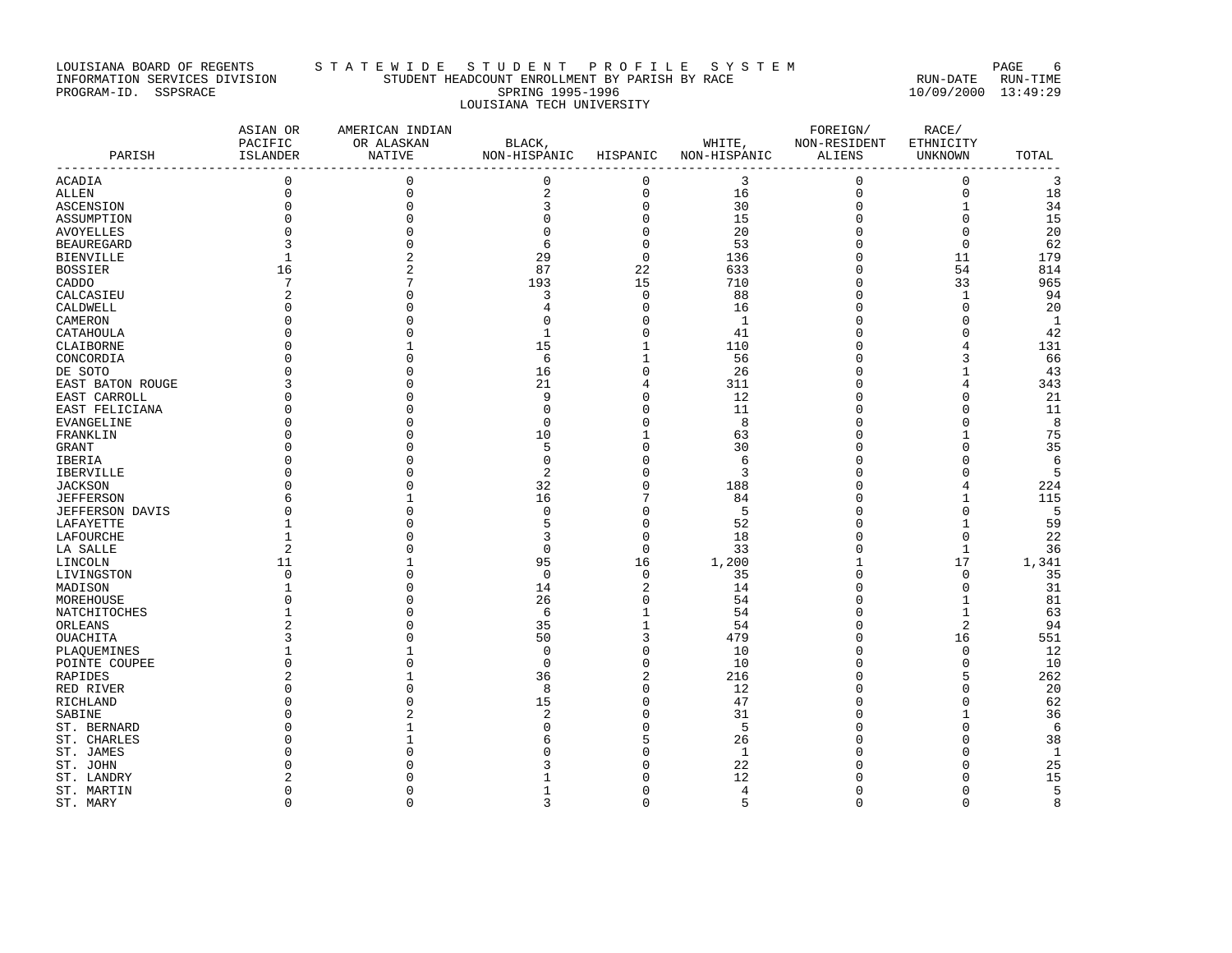# LOUISIANA BOARD OF REGENTS STATEWIDE STUDENT HEADCOUNT ENROLLMENT BY PARISH BY RACE STE MUNICIPATE RUN-TIME TO<br>INFORMATION SERVICES DIVISION STUDENT HEADCOUNT ENROLLMENT BY PARISH BY RACE INFORMATION SERVICES DIVISION STUDENT HEADCOUNT ENROLLMENT BY PARISH BY RACE RUN-DATE RUN-TIME PROGRAM-ID. SSPSRACE SPRING 1995-1996 10/09/2000 13:49:29 LOUISIANA TECH UNIVERSITY

| PARISH             | ASIAN OR<br>PACIFIC<br>ISLANDER | AMERICAN INDIAN<br>OR ALASKAN<br>NATIVE | BLACK,<br>NON-HISPANIC | HISPANIC | WHITE,<br>NON-HISPANIC | FOREIGN/<br>NON-RESIDENT<br>ALIENS | RACE/<br>ETHNICITY<br><b>UNKNOWN</b> | TOTAL |
|--------------------|---------------------------------|-----------------------------------------|------------------------|----------|------------------------|------------------------------------|--------------------------------------|-------|
| ST. TAMMANY        |                                 |                                         |                        |          | 95                     |                                    |                                      | 105   |
| TANGIPAHOA         |                                 |                                         |                        |          |                        |                                    |                                      | 25    |
| TENSAS             |                                 |                                         |                        |          |                        |                                    |                                      | 17    |
| TERREBONNE         |                                 |                                         |                        |          | 53                     |                                    |                                      | 58    |
| UNION              |                                 |                                         |                        |          | 174                    |                                    |                                      | 215   |
| VERMILLION         |                                 |                                         |                        |          |                        |                                    |                                      |       |
| VERNON             |                                 |                                         |                        |          | 58                     |                                    |                                      | 67    |
| WASHINGTON         |                                 |                                         |                        |          | 18                     |                                    |                                      | 18    |
| WEBSTER            |                                 |                                         |                        |          | 266                    |                                    |                                      | 318   |
| WEST BATON ROUGE   |                                 |                                         |                        |          |                        |                                    |                                      |       |
| WEST CARROLL       |                                 |                                         |                        |          | 58                     |                                    |                                      | 61    |
| WEST FELICIANA     |                                 |                                         |                        |          | 13                     |                                    |                                      | 14    |
| WINN               |                                 |                                         |                        |          | 72                     |                                    |                                      | 81    |
| LOUISIANA TOTAL    | 69                              | 24                                      | 875                    | 93       | 5,916                  |                                    | 178                                  | 7,157 |
| OUT-OF-STATE TOTAL | 16                              |                                         | 214                    | 21       | 907                    |                                    | 22                                   | 1,183 |
| FOREIGN TOTAL      |                                 |                                         |                        |          |                        | 290                                | 13                                   | 313   |
| TOTAL STUDENTS     | 86                              | 27                                      | 1,090                  | 116      | 6,829                  | 292                                | 213                                  | 8,653 |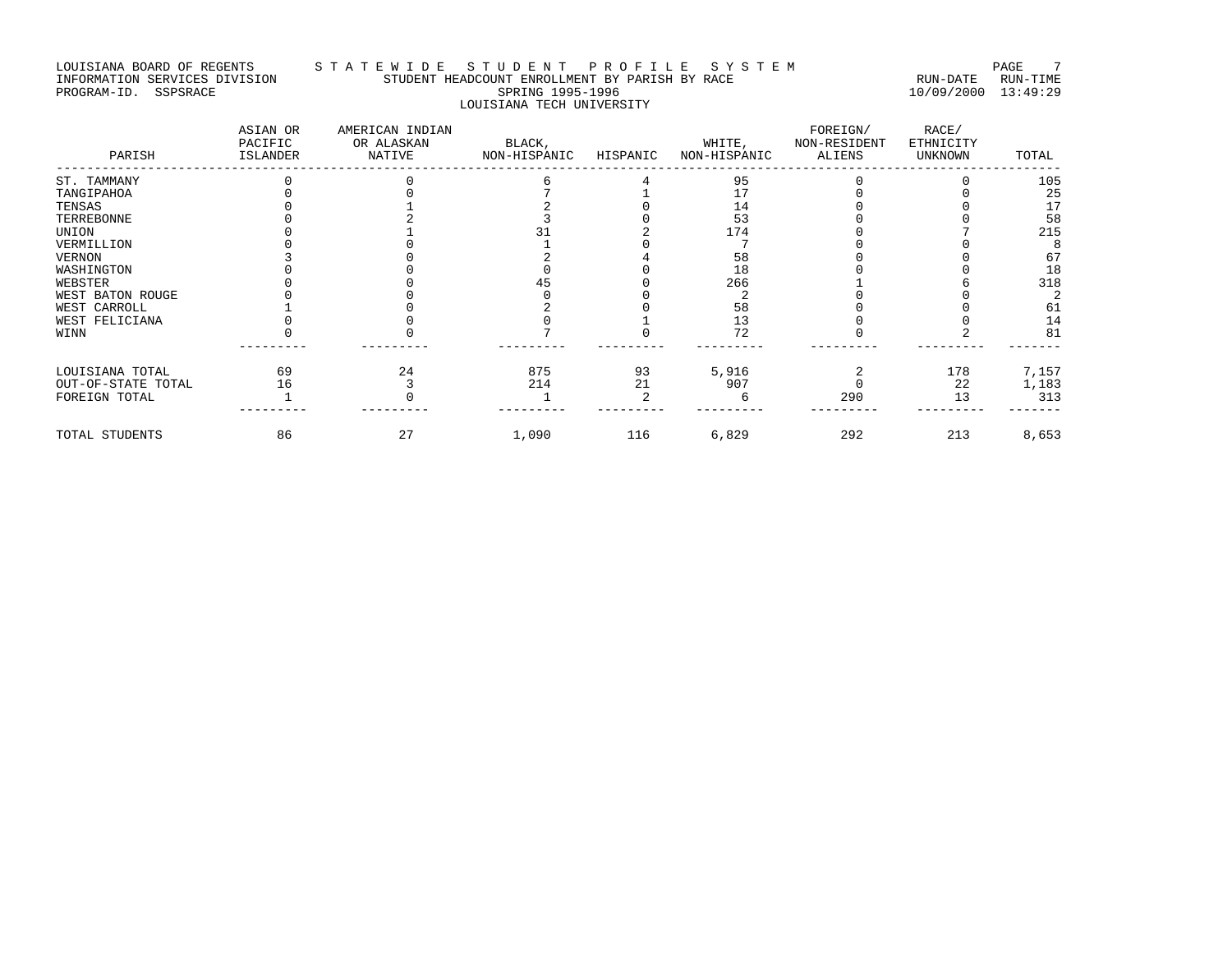# LOUISIANA BOARD OF REGENTS STA T E W I D E S T U D E N T P R O F I L E S Y S T E M PAGE 8 INFORMATION SERVICES DIVISION STUDENT HEADCOUNT ENROLLMENT BY PARISH BY RACE RUN-DATE RUN-TIME PROGRAM-ID. SSPSRACE SPRING 1995-1996 10/09/2000 13:49:29 MCNEESE STATE UNIVERSITY

| PARISH             | ASIAN OR<br>PACIFIC<br><b>ISLANDER</b> | AMERICAN INDIAN<br>OR ALASKAN | BLACK,         |                      | WHITE,         | FOREIGN/<br>NON-RESIDENT | RACE/<br>ETHNICITY<br>UNKNOWN | TOTAL<br>----  |
|--------------------|----------------------------------------|-------------------------------|----------------|----------------------|----------------|--------------------------|-------------------------------|----------------|
| ACADIA             | 0                                      | 2                             | 30             | 1                    | 197            | $\mathbf 0$              | $\mathbf 0$                   | 230            |
| ALLEN              | $\Omega$                               | $\overline{2}$                | 17             | 2                    | 236            | $\mathbf 0$              | $\mathbf 0$                   | 257            |
| ASCENSION          | $\Omega$                               | $\mathbf 0$                   | 3              | $\mathbf 0$          | 8              | $\mathbf 0$              | $\mathbf 0$                   | - 11           |
| ASSUMPTION         | $\Omega$                               | $\Omega$                      | 4              | $\mathbf 0$          | $\overline{4}$ | $\Omega$                 | $\Omega$                      | - 8            |
| AVOYELLES          | <sup>n</sup>                           | $\Omega$                      | -1             | $\mathbf 0$          | 13             | n                        | $\Omega$                      | 14             |
| BEAUREGARD         |                                        |                               | 32             | 8                    | 375            | $\Omega$                 | $\Omega$                      | 420            |
| BIENVILLE          | 0                                      | $\Omega$                      | 2              | $\mathbf 0$          | $\overline{2}$ | $\Omega$                 | 0                             | $\overline{4}$ |
| BOSSIER            | $\Omega$                               | $\cap$                        | 4              | $\mathbf 0$          | 12             | $\Omega$                 | O                             | 16             |
| CADDO              | $\Omega$                               | $\Omega$                      | 6              | $\mathbf 0$          | 17             | $\Omega$                 | O                             | 23             |
| CALCASIEU          | 37                                     | 17                            | 702            | 50                   | 3,562          | 11                       | 0                             | 4,379          |
| CALDWELL           | $\Omega$                               | $\Omega$                      | $\Omega$       | $\mathbf 0$          | 1              | $\mathbf 0$              | $\Omega$                      | -1             |
| CAMERON            | 2                                      |                               | 2              | $\mathbf 0$          | 194            | $\Omega$                 | O                             | 199            |
| CATAHOULA          |                                        |                               |                | 0                    | 4              |                          | O                             | 6              |
| CONCORDIA          |                                        |                               |                | $\Omega$             | 2              |                          |                               | 2              |
| DE SOTO            |                                        |                               |                | $\Omega$             | $\mathbf 0$    |                          | O                             | $\overline{2}$ |
| EAST BATON ROUGE   |                                        |                               | 6              | $\Omega$             | 78             |                          | O                             | 85             |
| EVANGELINE         | $\Omega$                               |                               | 11             | 1                    | 112            |                          | O                             | 124            |
| FRANKLIN           |                                        |                               | 2              | $\Omega$             | 0              |                          |                               | $\overline{c}$ |
| GRANT              |                                        | ∩                             | $\Omega$       | $\Omega$             | 4              |                          | U                             | 4              |
| IBERIA             |                                        |                               | 22             | $\mathbf{1}$         | 42             |                          | O                             | 65             |
| IBERVILLE          |                                        |                               | -1             | $\Omega$             | 1              |                          | O                             | 2              |
| JACKSON            |                                        |                               | $\Omega$       | $\Omega$             | 3              |                          | U                             | 3              |
| JEFFERSON          |                                        |                               | 5              | 4                    | 20             |                          | $\Omega$                      | 29             |
| JEFFERSON DAVIS    |                                        |                               | 66             | 2                    | 462            | Λ                        | O                             | 535            |
| LAFAYETTE          |                                        |                               | 11             | 2                    | 49             |                          | U                             | 63             |
| LAFOURCHE          |                                        |                               | 3              | 0                    | 15             |                          | O                             | 18             |
| LA SALLE           |                                        |                               | -1             | $\Omega$             | 2              |                          | O                             | 3              |
| LINCOLN            |                                        |                               | U              | $\Omega$             | 2              |                          |                               | 2              |
| LIVINGSTON         |                                        |                               |                | $\Omega$             | 5              |                          |                               | 8              |
| MOREHOUSE          |                                        |                               |                | $\Omega$             | 1              |                          |                               | 1              |
| NATCHITOCHES       |                                        |                               | 3              |                      | 10             |                          |                               | 14             |
| ORLEANS            |                                        | O                             | 17             | 1                    | 15             |                          | O                             | 33             |
| OUACHITA           |                                        |                               | 9              | $\Omega$             | 16             |                          | O                             | 25             |
| PLAOUEMINES        |                                        |                               |                | $\Omega$<br>$\Omega$ | $\overline{4}$ |                          | U                             | $\overline{4}$ |
| POINTE COUPEE      |                                        |                               |                |                      | 1              |                          |                               | $\overline{2}$ |
| RAPIDES            |                                        |                               |                | $\Omega$<br>$\Omega$ | 52<br>1        | ∩                        | O<br>U                        | 61<br>2        |
| RED RIVER          |                                        |                               |                | $\Omega$             | 3              |                          | O                             | 3              |
| RICHLAND<br>SABINE |                                        |                               |                | $\Omega$             | 12             |                          | U                             | 14             |
| ST. BERNARD        |                                        | $\cap$                        |                | $\mathbf{1}$         | $\overline{c}$ |                          | $\Omega$                      | 3              |
| ST. CHARLES        |                                        |                               |                | $\Omega$             | 6              |                          | O                             | 7              |
| ST. JAMES          |                                        |                               |                | $\Omega$             | $\mathfrak{D}$ |                          | U                             | 3              |
| ST. JOHN           |                                        |                               | $\Omega$       | $\Omega$             | 5              |                          | O                             | 5              |
| ST. LANDRY         |                                        |                               | 30             | $\Omega$             | 124            |                          | O                             | 154            |
| ST. MARTIN         |                                        |                               | 6              | 0                    | 10             |                          | O                             | 16             |
| ST. MARY           |                                        |                               |                | $\Omega$             | 16             |                          |                               | 21             |
| ST. TAMMANY        |                                        |                               |                | $\Omega$             | 16             |                          |                               | 19             |
| TANGIPAHOA         |                                        |                               |                |                      | $\mathbf{1}$   |                          |                               | 7              |
| TENSAS             | O                                      |                               |                | $\Omega$             | 1              |                          | O                             | $\mathbf{1}$   |
| TERREBONNE         | $\Omega$                               | $\Omega$                      | $\overline{a}$ | $\Omega$             | 11             | $\Omega$                 | $\Omega$                      | 13             |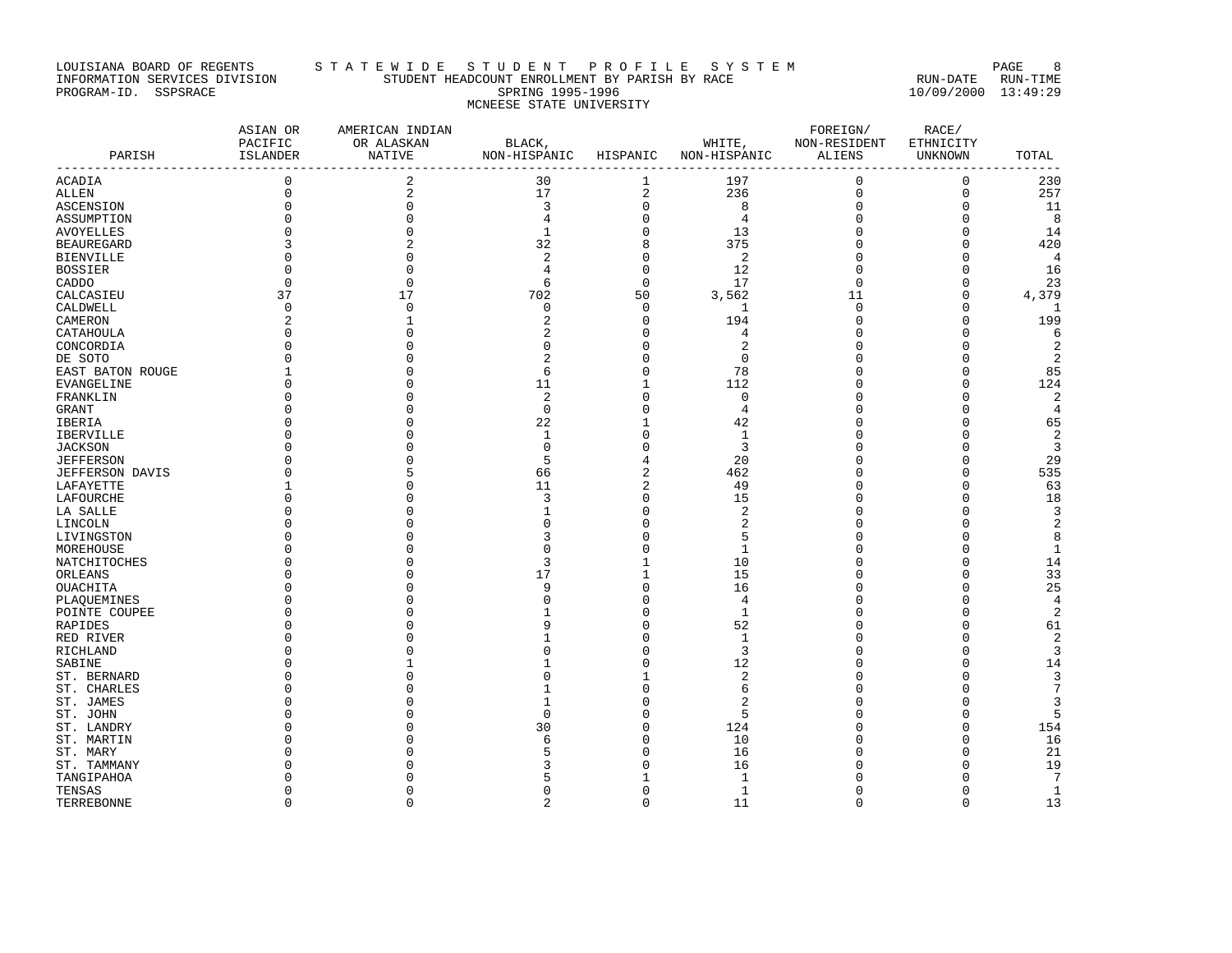# LOUISIANA BOARD OF REGENTS STATEWIDE STUDENT ENROLLMENT BY PARISH BY STE MANUSIANA BOARD OF REGENTS STATE WIDE<br>INFORMATION SERVICES DIVISION STUDENT HEADCOUNT ENROLLMENT BY PARISH BY RACE INFORMATION SERVICES DIVISION STUDENT HEADCOUNT ENROLLMENT BY PARISH BY RACE RUN-DATE RUN-TIME PROGRAM-ID. SSPSRACE SPRING 1995-1996 10/09/2000 13:49:29 MCNEESE STATE UNIVERSITY

| PARISH             | ASIAN OR<br>PACIFIC<br>ISLANDER | AMERICAN INDIAN<br>OR ALASKAN<br>NATIVE | BLACK,<br>NON-HISPANIC | HISPANIC | WHITE,<br>NON-HISPANIC | FOREIGN/<br>NON-RESIDENT<br>ALIENS | RACE/<br>ETHNICITY<br>UNKNOWN | TOTAL |
|--------------------|---------------------------------|-----------------------------------------|------------------------|----------|------------------------|------------------------------------|-------------------------------|-------|
| VERMILLION         |                                 |                                         |                        |          | 108                    |                                    |                               | 115   |
| VERNON             |                                 |                                         |                        |          | 130                    |                                    |                               | 151   |
| WASHINGTON         |                                 |                                         |                        |          |                        |                                    |                               |       |
| WEBSTER            |                                 |                                         |                        |          |                        |                                    |                               |       |
| WEST BATON ROUGE   |                                 |                                         |                        |          |                        |                                    |                               |       |
| WEST CARROLL       |                                 |                                         |                        |          |                        |                                    |                               |       |
| WEST FELICIANA     |                                 |                                         |                        |          |                        |                                    |                               |       |
| WINN               |                                 |                                         |                        |          |                        |                                    |                               |       |
| LOUISIANA TOTAL    | 49                              | 31                                      | 1,053                  | 78       | 5,984                  | 12                                 |                               | 7,207 |
| OUT-OF-STATE TOTAL |                                 |                                         | 79                     | 18       | 365                    |                                    |                               | 474   |
| FOREIGN TOTAL      |                                 |                                         |                        |          |                        | 104                                |                               | 114   |
| TOTAL STUDENTS     | 59                              | 36                                      | 1,132                  | 97       | 6,355                  | 116                                |                               | 7,795 |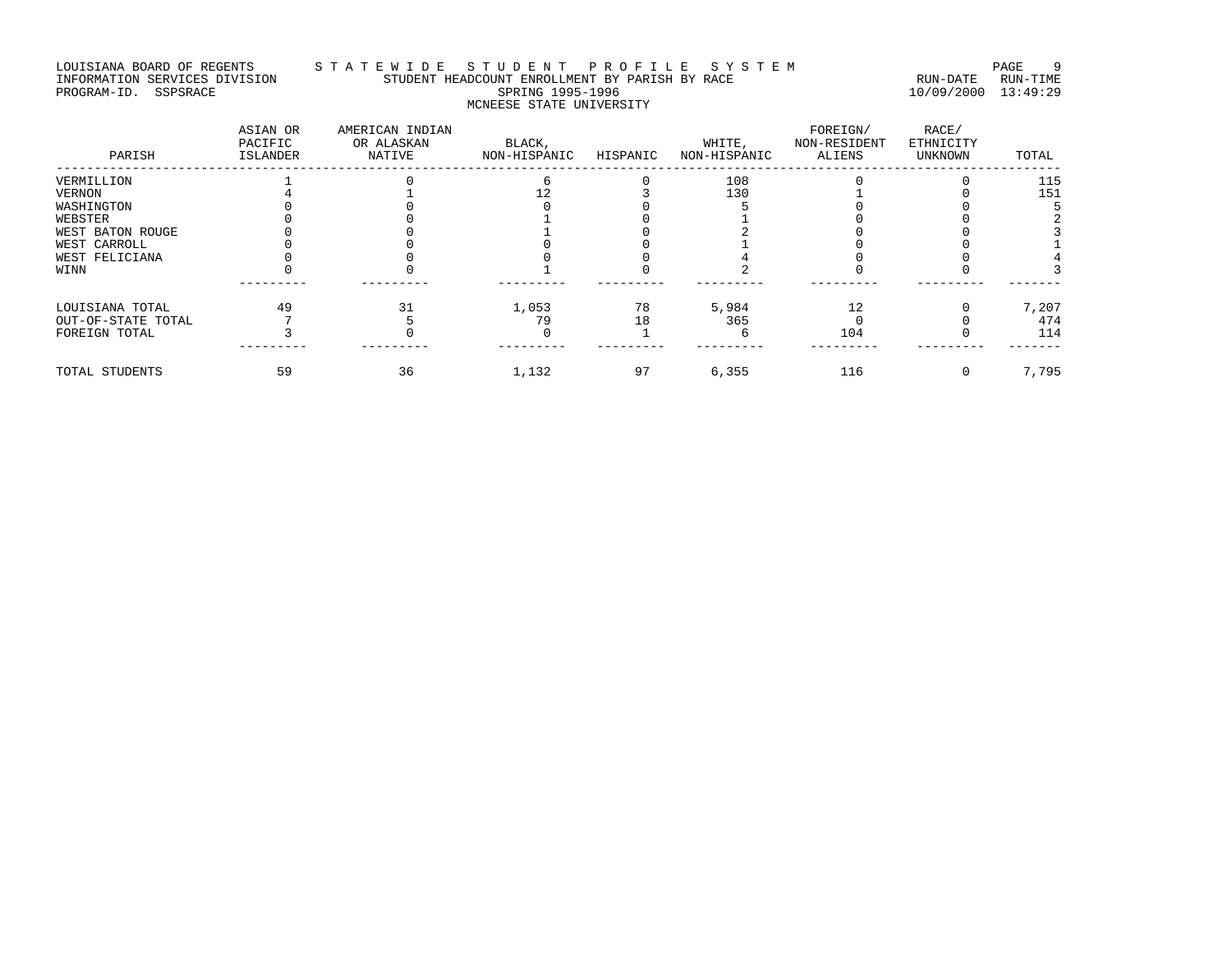# LOUISIANA BOARD OF REGENTS STA TE WIDE STUDENT PROFILE SYSTEM NAGE 10 INFORMATION SERVICES DIVISION STUDENT HEADCOUNT ENROLLMENT BY PARISH BY RACE RUN-DATE RUN-TIME PROGRAM-ID. SSPSRACE SPRING 1995-1996 10/09/2000 13:49:29 NICHOLLS STATE UNIVERSITY

| PARISH             | ASIAN OR<br>PACIFIC<br>ISLANDER | AMERICAN INDIAN<br>OR ALASKAN<br>NATIVE | BLACK,<br>NON-HISPANIC | HISPANIC     | WHITE,<br>NON-HISPANIC | FOREIGN/<br>NON-RESIDENT<br>ALIENS | RACE/<br>ETHNICITY<br>UNKNOWN | TOTAL          |
|--------------------|---------------------------------|-----------------------------------------|------------------------|--------------|------------------------|------------------------------------|-------------------------------|----------------|
| ACADIA             | 0                               | 0                                       | $\overline{2}$         | $\mathbf 0$  | 2                      | $\mathbf 0$                        | $\mathbf{0}$                  | 4              |
| ASCENSION          | $\Omega$                        | $\Omega$                                | 28                     | $\mathbf{1}$ | 146                    | $\mathbf 0$                        | $\Omega$                      | 175            |
| ASSUMPTION         | $\Omega$                        | $\overline{a}$                          | 65                     | 1            | 301                    | $\Omega$                           | $\Omega$                      | 369            |
| AVOYELLES          |                                 |                                         |                        | $\Omega$     |                        |                                    |                               | 2              |
| BEAUREGARD         |                                 |                                         |                        | O            |                        |                                    |                               |                |
| BIENVILLE          |                                 |                                         |                        |              |                        |                                    |                               |                |
| BOSSIER            |                                 |                                         |                        |              |                        |                                    |                               |                |
| CADDO              |                                 |                                         |                        |              |                        |                                    |                               |                |
| CALCASIEU          |                                 |                                         |                        |              |                        |                                    |                               |                |
| CONCORDIA          |                                 |                                         |                        |              |                        |                                    |                               |                |
| DE SOTO            |                                 |                                         |                        |              |                        |                                    |                               |                |
| EAST BATON ROUGE   |                                 |                                         | 13                     | C            | 47                     |                                    |                               | 60             |
| IBERIA             |                                 | Ω                                       | 13                     | 1            | 11                     |                                    |                               | 25             |
| IBERVILLE          |                                 |                                         | 15                     | 0            | 40                     |                                    |                               | 55             |
| JEFFERSON          |                                 |                                         | 86                     | 16           | 262                    |                                    |                               | 370            |
| JEFFERSON DAVIS    |                                 |                                         | $\mathbf{1}$           | 0            | 2                      |                                    |                               | 3              |
| LAFAYETTE          | O                               | $\Omega$                                | 4                      | $\mathbf 0$  | 12                     |                                    | <sup>0</sup>                  | 16             |
| LAFOURCHE          | 13                              | 27                                      | 143                    | 20           | 1,777                  |                                    |                               | 1,982          |
| LA SALLE           | O                               | O                                       | 1                      | 0            |                        |                                    | O                             |                |
| LINCOLN            | O                               | O                                       | $\Omega$               | $\Omega$     |                        |                                    |                               |                |
| LIVINGSTON         |                                 |                                         | $\Omega$               |              |                        |                                    |                               | 8              |
| NATCHITOCHES       |                                 |                                         | $\mathcal{L}$          |              | n                      |                                    |                               | 2              |
| ORLEANS            |                                 |                                         | 158                    |              | 36                     |                                    |                               | 198            |
| OUACHITA           |                                 |                                         | $\overline{2}$         |              | $\mathbf{1}$           |                                    |                               | 3              |
| PLAQUEMINES        |                                 |                                         | 13                     |              | 18                     |                                    |                               | 31             |
| POINTE COUPEE      |                                 |                                         | $\Omega$               |              |                        |                                    |                               | 3              |
| RAPIDES            |                                 |                                         | $\mathcal{D}$          |              |                        |                                    |                               | 5              |
| RED RIVER          |                                 |                                         | $\mathbf{1}$           |              | $\Omega$               |                                    |                               | 1              |
| ST. BERNARD        |                                 |                                         | $\mathbf{1}$           |              | 19                     |                                    |                               | 23             |
| ST. CHARLES        |                                 |                                         | 42                     |              | 247                    |                                    |                               | 298            |
| ST. HELENA         |                                 |                                         | $\Omega$               | O            | -1                     |                                    |                               | 1              |
| ST. JAMES          |                                 |                                         | 53                     | 1            | 173                    |                                    |                               | 228            |
| ST. JOHN           |                                 |                                         | 35                     | $\Omega$     | 41                     |                                    | U                             | 77             |
| ST. LANDRY         |                                 |                                         | $\overline{2}$         | $\Omega$     | 7                      |                                    |                               | 9              |
| ST. MARTIN         |                                 |                                         | 3                      | $\Omega$     | 8                      |                                    |                               | 11             |
| ST. MARY           |                                 |                                         | 75                     | 10           | 527                    |                                    |                               | 624            |
| ST. TAMMANY        |                                 |                                         | 4                      | 1            | 24                     |                                    |                               | 30             |
| TANGIPAHOA         | O                               | $\mathbf 0$                             | 3                      | $\mathbf 0$  | 4                      |                                    | 0                             | 7              |
| TERREBONNE         | 20                              | 45                                      | 156                    | 24           | 1,649                  |                                    |                               | 1,899          |
| VERMILLION         | O                               | O                                       |                        | 1            |                        |                                    |                               |                |
| VERNON             |                                 |                                         |                        | 1            |                        |                                    |                               |                |
| WASHINGTON         |                                 |                                         |                        | 0            |                        |                                    | <sup>0</sup>                  |                |
| WEBSTER            | 0                               | 0                                       | $\mathbf 0$            | $\mathbf 0$  |                        | $\Omega$                           | $\mathbf 0$                   |                |
| WEST BATON ROUGE   | 0                               | $\Omega$                                | $\mathbf{1}$           | $\mathbf 0$  | 7                      | $\mathbf{0}$                       | $\mathbf 0$                   | 8              |
| LOUISIANA TOTAL    | 44                              | 87                                      | 937                    | 90           | 5,407                  | $\mathbf 0$                        | 8                             | 6,573          |
| OUT-OF-STATE TOTAL | 0                               | 0                                       | 27                     | 6            | 73                     | $\mathbf 0$                        | 0                             | 106            |
| FOREIGN TOTAL      | $\mathbf 0$                     | $\mathbf 0$                             | $\mathbf 0$            | $\mathbf 0$  | $\mathbf 0$            | 120                                | $\mathbf 0$                   | 120<br>------- |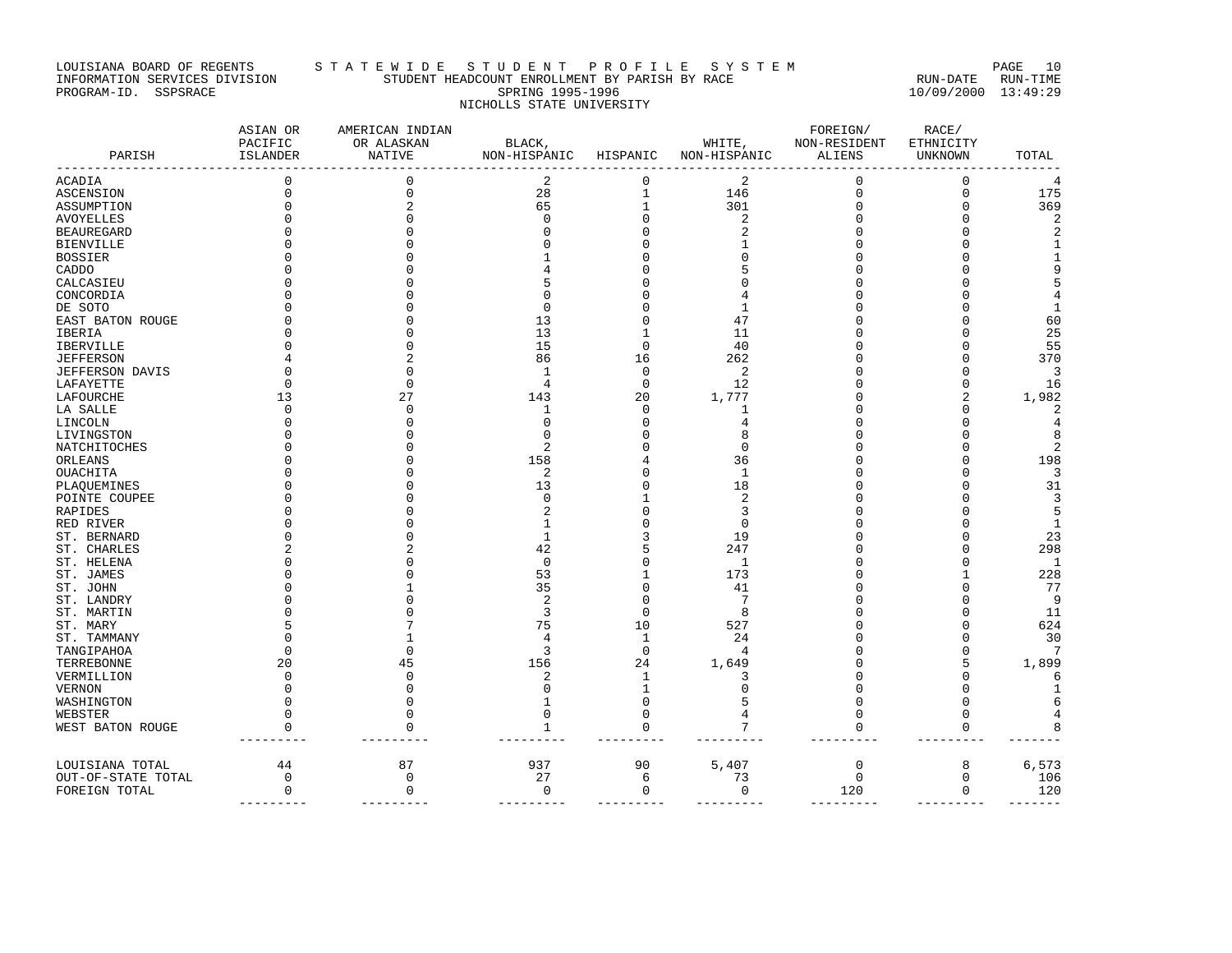| LOUISIANA BOARD OF REGENTS    | STATEWIDE STUDENT PROFILE SYSTEM               |                     | PAGE 11  |
|-------------------------------|------------------------------------------------|---------------------|----------|
| INFORMATION SERVICES DIVISION | STUDENT HEADCOUNT ENROLLMENT BY PARISH BY RACE | RUN-DATE            | RUN-TIME |
| PROGRAM-ID. SSPSRACE          | SPRING 1995-1996                               | 10/09/2000 13:49:29 |          |
|                               | NICHOLLS STATE UNIVERSITY                      |                     |          |

| TETC<br>PAC <sup>-</sup> | 'NTD |              |          | <b>T TTT.</b> |             |         |          |
|--------------------------|------|--------------|----------|---------------|-------------|---------|----------|
|                          |      | <b>CDANT</b> | UTCDANTO | <b>ATON</b>   | <b>IENS</b> | UNKNOWN | ⊥ר⊿      |
|                          | 87   | 964          | ۹۶       | 4 ປ ປ         | 20          |         | 799<br>. |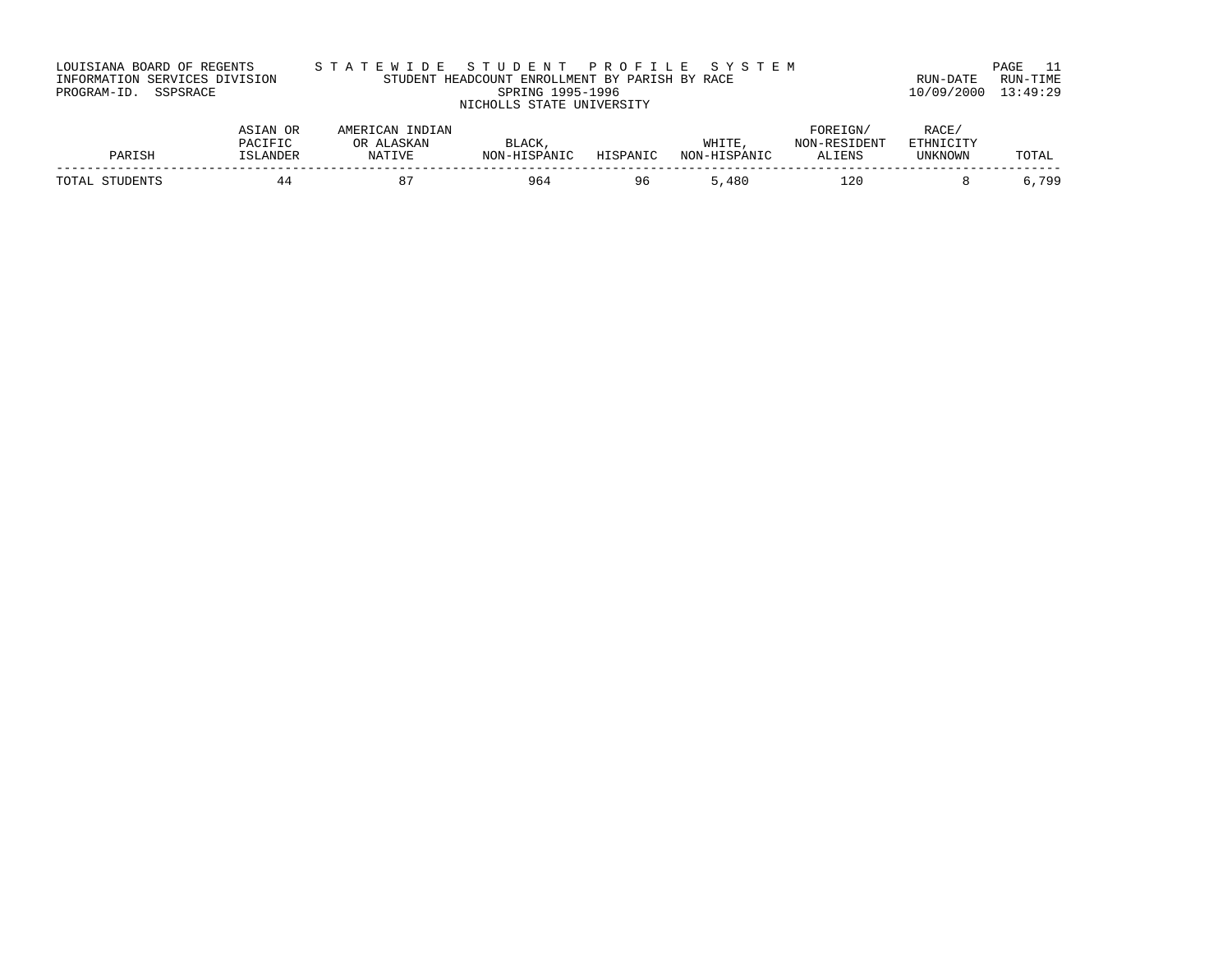# LOUISIANA BOARD OF REGENTS STA TE WIDE STUDENT PROFILE SYSTEM PAGE 12 INFORMATION SERVICES DIVISION STUDENT HEADCOUNT ENROLLMENT BY PARISH BY RACE RUN-DATE RUN-TIME PROGRAM-ID. SSPSRACE SPRING 1995-1996 10/09/2000 13:49:29 UNIVERSITY OF LA. IN MONROE

| $\mathbf 0$<br>$\mathbf 0$<br>$\mathbf 0$<br>$\mathbf 0$<br>7<br>$\mathbf 0$<br>37<br>44<br>ACADIA<br>$\mathbf 0$<br>$\mathbf 0$<br>3<br>$\mathbf 0$<br>10<br>$\mathbf 0$<br>$\mathbf 0$<br>13<br>ALLEN<br>$\mathbf 0$<br>$\mathsf 0$<br>34<br>36<br>$\mathbf{1}$<br>$\mathbf 0$<br><b>ASCENSION</b><br>1<br>$\mathbf 0$<br>$\Omega$<br>$\Omega$<br>$\mathbf 0$<br>11<br>15<br>4<br>$\Omega$<br>$\mathbf 0$<br>ASSUMPTION<br>57<br>61<br>$\Omega$<br>0<br>$\Omega$<br>AVOYELLES<br>4<br>$\Omega$<br>22<br>$\mathbf 0$<br>16<br><b>BEAUREGARD</b><br>$\Omega$<br>6<br>$\Omega$<br>$\Omega$<br>$\mathsf 0$<br>13<br>13<br>26<br>$\Omega$<br>$\Omega$<br>$\Omega$<br>$\mathbf 0$<br>BIENVILLE<br>56<br>$\mathbf 0$<br>153<br>210<br>$\Omega$<br>$\Omega$<br><b>BOSSIER</b><br>O<br>10<br>188<br>$\mathbf 0$<br>141<br>340<br>CADDO<br>$\Omega$<br>O<br>23<br>$\mathbf 0$<br>44<br>70<br>CALCASIEU<br>3<br>O<br>$\Omega$<br>0<br>12<br>$\overline{4}$<br>183<br>199<br>CALDWELL<br>$\Omega$<br>$\cap$<br>$\Omega$<br>O<br>$\mathsf 0$<br>$\Omega$<br>3<br>3<br>$\Omega$<br>CAMERON<br>O<br>17<br>143<br>4<br>122<br>$\Omega$<br>0<br>CATAHOULA<br>11<br>$\Omega$<br>24<br>35<br>CLAIBORNE<br>$\Omega$<br>$\Omega$<br>54<br>$\mathbf 0$<br>123<br>177<br>CONCORDIA<br>$\Omega$<br>$\Omega$<br>$\mathbf 0$<br>O<br>24<br>$\mathbf{1}$<br>41<br>$\Omega$<br>16<br>$\Omega$<br>DE SOTO<br>0<br>200<br>41<br>24<br>$\mathbf 0$<br>135<br>EAST BATON ROUGE<br>Ω<br>O<br>49<br>52<br>102<br>$\Omega$<br>1<br>EAST CARROLL<br><sup>0</sup><br>O<br>$\mathbf 0$<br>12<br>12<br>EAST FELICIANA<br>$\Omega$<br>$\Omega$<br>∩<br><sup>0</sup><br>$\Omega$<br>$\mathbf{1}$<br>42<br>50<br>7<br>EVANGELINE<br>$\Omega$<br>$\Omega$<br>$\Omega$<br>O<br>$\overline{2}$<br>$\overline{2}$<br>113<br>304<br>421<br>$\Omega$<br>$\Omega$<br>O<br>FRANKLIN<br>38<br>32<br>GRANT<br>∩<br>4<br>1<br>∩<br>U<br>3<br>7<br>$\Omega$<br>55<br>65<br>IBERIA<br>$\Omega$<br>$\Omega$<br>$\Omega$<br>$\mathbf 0$<br>13<br>$\Omega$<br>6<br>IBERVILLE<br>6<br>$\Omega$<br>0<br>25<br>$\Omega$<br>88<br>$\Omega$<br>63<br>JACKSON<br>O<br>Ω<br>O<br>62<br>31<br>68<br>162<br><b>JEFFERSON</b><br>1<br>$\Omega$<br>O<br>∩<br>$\overline{a}$<br>$\Omega$<br>19<br>JEFFERSON DAVIS<br>0<br>16<br>$\Omega$<br>n<br>$\mathbf 0$<br>63<br>51<br>LAFAYETTE<br>6<br>$\Omega$<br>Ω<br>O<br>6<br>32<br>11<br>$\mathbf{1}$<br>20<br>$\cap$<br>$\Omega$<br>O<br>LAFOURCHE<br>3<br>0<br>110<br>114<br>LA SALLE<br>1<br>Ω<br>O<br>31<br>108<br>140<br>$\Omega$<br>LINCOLN<br>$\Omega$<br>O<br>$\mathbf 0$<br>$\Omega$<br>25<br>25<br>LIVINGSTON<br>$\Omega$<br>$\Omega$<br>$\Omega$<br>0<br>77<br>$\mathbf 0$<br>98<br>175<br>$\Omega$<br>$\Omega$<br>MADISON<br>O<br>195<br>598<br>$\overline{2}$<br>$\mathbf{1}$<br>399<br>$\Omega$<br>MOREHOUSE<br>$\Omega$<br>$\mathbf 0$<br>52<br>3<br>13<br>36<br>$\Omega$<br>NATCHITOCHES<br>O<br>$\Omega$<br>38<br>$\mathbf{1}$<br>42<br>134<br>ORLEANS<br>53<br>$\Omega$<br>$\Omega$<br>$\Omega$<br>59<br>872<br>4,086<br>16<br>23<br>3,116<br>OUACHITA<br>$\Omega$<br>$\Omega$<br>8<br>$\overline{a}$<br>$\mathbf 0$<br>$\overline{4}$<br>14<br>PLAQUEMINES<br>$\mathbf 0$<br>$\Omega$<br>$\Omega$<br>16<br>2<br>0<br>14<br>POINTE COUPEE<br>∩<br>$\Omega$<br>n<br>$\Omega$<br>236<br>313<br>65<br>3<br>RAPIDES<br>8<br>1<br>$\Omega$<br>$\Omega$<br>$\mathbf 0$<br>12<br>$\Omega$<br>$\Omega$<br>6<br>RED RIVER<br>6<br>$\Omega$<br>0<br>$\mathbf 1$<br>391<br>485<br>$\mathfrak{D}$<br>90<br>RICHLAND<br><sup>0</sup><br>O<br>$\mathbf 0$<br>12<br>SABINE<br>12<br>$\cap$<br>O<br>∩<br>ST. BERNARD<br>$\mathbf{1}$<br>17<br>21<br>3<br>0<br>$\mathbf{1}$<br>20<br>16<br>ST. CHARLES<br>Ω<br>O<br>$\Omega$<br>2<br>ST. HELENA<br>4<br>3<br>2<br>ST. JAMES<br>1<br>O<br>35<br>$\Omega$<br>34<br>ST. JOHN<br>O<br>51<br>42<br>ST. LANDRY<br>$\Omega$<br>$\mathbf 0$<br><sup>0</sup><br>O<br>$\Omega$ | PARISH | ASIAN OR<br>PACIFIC<br>ISLANDER | AMERICAN INDIAN<br>OR ALASKAN<br>NATIVE | BLACK,<br>NON-HISPANIC HISPANIC | WHITE,<br>NON-HISPANIC | FOREIGN/<br>NON-RESIDENT<br>ALIENS | RACE/<br>ETHNICITY<br>UNKNOWN | TOTAL |
|-----------------------------------------------------------------------------------------------------------------------------------------------------------------------------------------------------------------------------------------------------------------------------------------------------------------------------------------------------------------------------------------------------------------------------------------------------------------------------------------------------------------------------------------------------------------------------------------------------------------------------------------------------------------------------------------------------------------------------------------------------------------------------------------------------------------------------------------------------------------------------------------------------------------------------------------------------------------------------------------------------------------------------------------------------------------------------------------------------------------------------------------------------------------------------------------------------------------------------------------------------------------------------------------------------------------------------------------------------------------------------------------------------------------------------------------------------------------------------------------------------------------------------------------------------------------------------------------------------------------------------------------------------------------------------------------------------------------------------------------------------------------------------------------------------------------------------------------------------------------------------------------------------------------------------------------------------------------------------------------------------------------------------------------------------------------------------------------------------------------------------------------------------------------------------------------------------------------------------------------------------------------------------------------------------------------------------------------------------------------------------------------------------------------------------------------------------------------------------------------------------------------------------------------------------------------------------------------------------------------------------------------------------------------------------------------------------------------------------------------------------------------------------------------------------------------------------------------------------------------------------------------------------------------------------------------------------------------------------------------------------------------------------------------------------------------------------------------------------------------------------------------------------------------------------------------------------------------------------------------------------------------------------------------------------------------------------------------------------------------------------------------------------------------------------------------------------------------------------------------------------------------------------------------------------------------------------------------------------------------------------------------------------------------------------------------------------------------------------------------------------------------------------------------------------------------------------------------------------------------------------------------------|--------|---------------------------------|-----------------------------------------|---------------------------------|------------------------|------------------------------------|-------------------------------|-------|
|                                                                                                                                                                                                                                                                                                                                                                                                                                                                                                                                                                                                                                                                                                                                                                                                                                                                                                                                                                                                                                                                                                                                                                                                                                                                                                                                                                                                                                                                                                                                                                                                                                                                                                                                                                                                                                                                                                                                                                                                                                                                                                                                                                                                                                                                                                                                                                                                                                                                                                                                                                                                                                                                                                                                                                                                                                                                                                                                                                                                                                                                                                                                                                                                                                                                                                                                                                                                                                                                                                                                                                                                                                                                                                                                                                                                                                                                                               |        |                                 |                                         |                                 |                        |                                    |                               |       |
|                                                                                                                                                                                                                                                                                                                                                                                                                                                                                                                                                                                                                                                                                                                                                                                                                                                                                                                                                                                                                                                                                                                                                                                                                                                                                                                                                                                                                                                                                                                                                                                                                                                                                                                                                                                                                                                                                                                                                                                                                                                                                                                                                                                                                                                                                                                                                                                                                                                                                                                                                                                                                                                                                                                                                                                                                                                                                                                                                                                                                                                                                                                                                                                                                                                                                                                                                                                                                                                                                                                                                                                                                                                                                                                                                                                                                                                                                               |        |                                 |                                         |                                 |                        |                                    |                               |       |
|                                                                                                                                                                                                                                                                                                                                                                                                                                                                                                                                                                                                                                                                                                                                                                                                                                                                                                                                                                                                                                                                                                                                                                                                                                                                                                                                                                                                                                                                                                                                                                                                                                                                                                                                                                                                                                                                                                                                                                                                                                                                                                                                                                                                                                                                                                                                                                                                                                                                                                                                                                                                                                                                                                                                                                                                                                                                                                                                                                                                                                                                                                                                                                                                                                                                                                                                                                                                                                                                                                                                                                                                                                                                                                                                                                                                                                                                                               |        |                                 |                                         |                                 |                        |                                    |                               |       |
|                                                                                                                                                                                                                                                                                                                                                                                                                                                                                                                                                                                                                                                                                                                                                                                                                                                                                                                                                                                                                                                                                                                                                                                                                                                                                                                                                                                                                                                                                                                                                                                                                                                                                                                                                                                                                                                                                                                                                                                                                                                                                                                                                                                                                                                                                                                                                                                                                                                                                                                                                                                                                                                                                                                                                                                                                                                                                                                                                                                                                                                                                                                                                                                                                                                                                                                                                                                                                                                                                                                                                                                                                                                                                                                                                                                                                                                                                               |        |                                 |                                         |                                 |                        |                                    |                               |       |
|                                                                                                                                                                                                                                                                                                                                                                                                                                                                                                                                                                                                                                                                                                                                                                                                                                                                                                                                                                                                                                                                                                                                                                                                                                                                                                                                                                                                                                                                                                                                                                                                                                                                                                                                                                                                                                                                                                                                                                                                                                                                                                                                                                                                                                                                                                                                                                                                                                                                                                                                                                                                                                                                                                                                                                                                                                                                                                                                                                                                                                                                                                                                                                                                                                                                                                                                                                                                                                                                                                                                                                                                                                                                                                                                                                                                                                                                                               |        |                                 |                                         |                                 |                        |                                    |                               |       |
|                                                                                                                                                                                                                                                                                                                                                                                                                                                                                                                                                                                                                                                                                                                                                                                                                                                                                                                                                                                                                                                                                                                                                                                                                                                                                                                                                                                                                                                                                                                                                                                                                                                                                                                                                                                                                                                                                                                                                                                                                                                                                                                                                                                                                                                                                                                                                                                                                                                                                                                                                                                                                                                                                                                                                                                                                                                                                                                                                                                                                                                                                                                                                                                                                                                                                                                                                                                                                                                                                                                                                                                                                                                                                                                                                                                                                                                                                               |        |                                 |                                         |                                 |                        |                                    |                               |       |
|                                                                                                                                                                                                                                                                                                                                                                                                                                                                                                                                                                                                                                                                                                                                                                                                                                                                                                                                                                                                                                                                                                                                                                                                                                                                                                                                                                                                                                                                                                                                                                                                                                                                                                                                                                                                                                                                                                                                                                                                                                                                                                                                                                                                                                                                                                                                                                                                                                                                                                                                                                                                                                                                                                                                                                                                                                                                                                                                                                                                                                                                                                                                                                                                                                                                                                                                                                                                                                                                                                                                                                                                                                                                                                                                                                                                                                                                                               |        |                                 |                                         |                                 |                        |                                    |                               |       |
|                                                                                                                                                                                                                                                                                                                                                                                                                                                                                                                                                                                                                                                                                                                                                                                                                                                                                                                                                                                                                                                                                                                                                                                                                                                                                                                                                                                                                                                                                                                                                                                                                                                                                                                                                                                                                                                                                                                                                                                                                                                                                                                                                                                                                                                                                                                                                                                                                                                                                                                                                                                                                                                                                                                                                                                                                                                                                                                                                                                                                                                                                                                                                                                                                                                                                                                                                                                                                                                                                                                                                                                                                                                                                                                                                                                                                                                                                               |        |                                 |                                         |                                 |                        |                                    |                               |       |
|                                                                                                                                                                                                                                                                                                                                                                                                                                                                                                                                                                                                                                                                                                                                                                                                                                                                                                                                                                                                                                                                                                                                                                                                                                                                                                                                                                                                                                                                                                                                                                                                                                                                                                                                                                                                                                                                                                                                                                                                                                                                                                                                                                                                                                                                                                                                                                                                                                                                                                                                                                                                                                                                                                                                                                                                                                                                                                                                                                                                                                                                                                                                                                                                                                                                                                                                                                                                                                                                                                                                                                                                                                                                                                                                                                                                                                                                                               |        |                                 |                                         |                                 |                        |                                    |                               |       |
|                                                                                                                                                                                                                                                                                                                                                                                                                                                                                                                                                                                                                                                                                                                                                                                                                                                                                                                                                                                                                                                                                                                                                                                                                                                                                                                                                                                                                                                                                                                                                                                                                                                                                                                                                                                                                                                                                                                                                                                                                                                                                                                                                                                                                                                                                                                                                                                                                                                                                                                                                                                                                                                                                                                                                                                                                                                                                                                                                                                                                                                                                                                                                                                                                                                                                                                                                                                                                                                                                                                                                                                                                                                                                                                                                                                                                                                                                               |        |                                 |                                         |                                 |                        |                                    |                               |       |
|                                                                                                                                                                                                                                                                                                                                                                                                                                                                                                                                                                                                                                                                                                                                                                                                                                                                                                                                                                                                                                                                                                                                                                                                                                                                                                                                                                                                                                                                                                                                                                                                                                                                                                                                                                                                                                                                                                                                                                                                                                                                                                                                                                                                                                                                                                                                                                                                                                                                                                                                                                                                                                                                                                                                                                                                                                                                                                                                                                                                                                                                                                                                                                                                                                                                                                                                                                                                                                                                                                                                                                                                                                                                                                                                                                                                                                                                                               |        |                                 |                                         |                                 |                        |                                    |                               |       |
|                                                                                                                                                                                                                                                                                                                                                                                                                                                                                                                                                                                                                                                                                                                                                                                                                                                                                                                                                                                                                                                                                                                                                                                                                                                                                                                                                                                                                                                                                                                                                                                                                                                                                                                                                                                                                                                                                                                                                                                                                                                                                                                                                                                                                                                                                                                                                                                                                                                                                                                                                                                                                                                                                                                                                                                                                                                                                                                                                                                                                                                                                                                                                                                                                                                                                                                                                                                                                                                                                                                                                                                                                                                                                                                                                                                                                                                                                               |        |                                 |                                         |                                 |                        |                                    |                               |       |
|                                                                                                                                                                                                                                                                                                                                                                                                                                                                                                                                                                                                                                                                                                                                                                                                                                                                                                                                                                                                                                                                                                                                                                                                                                                                                                                                                                                                                                                                                                                                                                                                                                                                                                                                                                                                                                                                                                                                                                                                                                                                                                                                                                                                                                                                                                                                                                                                                                                                                                                                                                                                                                                                                                                                                                                                                                                                                                                                                                                                                                                                                                                                                                                                                                                                                                                                                                                                                                                                                                                                                                                                                                                                                                                                                                                                                                                                                               |        |                                 |                                         |                                 |                        |                                    |                               |       |
|                                                                                                                                                                                                                                                                                                                                                                                                                                                                                                                                                                                                                                                                                                                                                                                                                                                                                                                                                                                                                                                                                                                                                                                                                                                                                                                                                                                                                                                                                                                                                                                                                                                                                                                                                                                                                                                                                                                                                                                                                                                                                                                                                                                                                                                                                                                                                                                                                                                                                                                                                                                                                                                                                                                                                                                                                                                                                                                                                                                                                                                                                                                                                                                                                                                                                                                                                                                                                                                                                                                                                                                                                                                                                                                                                                                                                                                                                               |        |                                 |                                         |                                 |                        |                                    |                               |       |
|                                                                                                                                                                                                                                                                                                                                                                                                                                                                                                                                                                                                                                                                                                                                                                                                                                                                                                                                                                                                                                                                                                                                                                                                                                                                                                                                                                                                                                                                                                                                                                                                                                                                                                                                                                                                                                                                                                                                                                                                                                                                                                                                                                                                                                                                                                                                                                                                                                                                                                                                                                                                                                                                                                                                                                                                                                                                                                                                                                                                                                                                                                                                                                                                                                                                                                                                                                                                                                                                                                                                                                                                                                                                                                                                                                                                                                                                                               |        |                                 |                                         |                                 |                        |                                    |                               |       |
|                                                                                                                                                                                                                                                                                                                                                                                                                                                                                                                                                                                                                                                                                                                                                                                                                                                                                                                                                                                                                                                                                                                                                                                                                                                                                                                                                                                                                                                                                                                                                                                                                                                                                                                                                                                                                                                                                                                                                                                                                                                                                                                                                                                                                                                                                                                                                                                                                                                                                                                                                                                                                                                                                                                                                                                                                                                                                                                                                                                                                                                                                                                                                                                                                                                                                                                                                                                                                                                                                                                                                                                                                                                                                                                                                                                                                                                                                               |        |                                 |                                         |                                 |                        |                                    |                               |       |
|                                                                                                                                                                                                                                                                                                                                                                                                                                                                                                                                                                                                                                                                                                                                                                                                                                                                                                                                                                                                                                                                                                                                                                                                                                                                                                                                                                                                                                                                                                                                                                                                                                                                                                                                                                                                                                                                                                                                                                                                                                                                                                                                                                                                                                                                                                                                                                                                                                                                                                                                                                                                                                                                                                                                                                                                                                                                                                                                                                                                                                                                                                                                                                                                                                                                                                                                                                                                                                                                                                                                                                                                                                                                                                                                                                                                                                                                                               |        |                                 |                                         |                                 |                        |                                    |                               |       |
|                                                                                                                                                                                                                                                                                                                                                                                                                                                                                                                                                                                                                                                                                                                                                                                                                                                                                                                                                                                                                                                                                                                                                                                                                                                                                                                                                                                                                                                                                                                                                                                                                                                                                                                                                                                                                                                                                                                                                                                                                                                                                                                                                                                                                                                                                                                                                                                                                                                                                                                                                                                                                                                                                                                                                                                                                                                                                                                                                                                                                                                                                                                                                                                                                                                                                                                                                                                                                                                                                                                                                                                                                                                                                                                                                                                                                                                                                               |        |                                 |                                         |                                 |                        |                                    |                               |       |
|                                                                                                                                                                                                                                                                                                                                                                                                                                                                                                                                                                                                                                                                                                                                                                                                                                                                                                                                                                                                                                                                                                                                                                                                                                                                                                                                                                                                                                                                                                                                                                                                                                                                                                                                                                                                                                                                                                                                                                                                                                                                                                                                                                                                                                                                                                                                                                                                                                                                                                                                                                                                                                                                                                                                                                                                                                                                                                                                                                                                                                                                                                                                                                                                                                                                                                                                                                                                                                                                                                                                                                                                                                                                                                                                                                                                                                                                                               |        |                                 |                                         |                                 |                        |                                    |                               |       |
|                                                                                                                                                                                                                                                                                                                                                                                                                                                                                                                                                                                                                                                                                                                                                                                                                                                                                                                                                                                                                                                                                                                                                                                                                                                                                                                                                                                                                                                                                                                                                                                                                                                                                                                                                                                                                                                                                                                                                                                                                                                                                                                                                                                                                                                                                                                                                                                                                                                                                                                                                                                                                                                                                                                                                                                                                                                                                                                                                                                                                                                                                                                                                                                                                                                                                                                                                                                                                                                                                                                                                                                                                                                                                                                                                                                                                                                                                               |        |                                 |                                         |                                 |                        |                                    |                               |       |
|                                                                                                                                                                                                                                                                                                                                                                                                                                                                                                                                                                                                                                                                                                                                                                                                                                                                                                                                                                                                                                                                                                                                                                                                                                                                                                                                                                                                                                                                                                                                                                                                                                                                                                                                                                                                                                                                                                                                                                                                                                                                                                                                                                                                                                                                                                                                                                                                                                                                                                                                                                                                                                                                                                                                                                                                                                                                                                                                                                                                                                                                                                                                                                                                                                                                                                                                                                                                                                                                                                                                                                                                                                                                                                                                                                                                                                                                                               |        |                                 |                                         |                                 |                        |                                    |                               |       |
|                                                                                                                                                                                                                                                                                                                                                                                                                                                                                                                                                                                                                                                                                                                                                                                                                                                                                                                                                                                                                                                                                                                                                                                                                                                                                                                                                                                                                                                                                                                                                                                                                                                                                                                                                                                                                                                                                                                                                                                                                                                                                                                                                                                                                                                                                                                                                                                                                                                                                                                                                                                                                                                                                                                                                                                                                                                                                                                                                                                                                                                                                                                                                                                                                                                                                                                                                                                                                                                                                                                                                                                                                                                                                                                                                                                                                                                                                               |        |                                 |                                         |                                 |                        |                                    |                               |       |
|                                                                                                                                                                                                                                                                                                                                                                                                                                                                                                                                                                                                                                                                                                                                                                                                                                                                                                                                                                                                                                                                                                                                                                                                                                                                                                                                                                                                                                                                                                                                                                                                                                                                                                                                                                                                                                                                                                                                                                                                                                                                                                                                                                                                                                                                                                                                                                                                                                                                                                                                                                                                                                                                                                                                                                                                                                                                                                                                                                                                                                                                                                                                                                                                                                                                                                                                                                                                                                                                                                                                                                                                                                                                                                                                                                                                                                                                                               |        |                                 |                                         |                                 |                        |                                    |                               |       |
|                                                                                                                                                                                                                                                                                                                                                                                                                                                                                                                                                                                                                                                                                                                                                                                                                                                                                                                                                                                                                                                                                                                                                                                                                                                                                                                                                                                                                                                                                                                                                                                                                                                                                                                                                                                                                                                                                                                                                                                                                                                                                                                                                                                                                                                                                                                                                                                                                                                                                                                                                                                                                                                                                                                                                                                                                                                                                                                                                                                                                                                                                                                                                                                                                                                                                                                                                                                                                                                                                                                                                                                                                                                                                                                                                                                                                                                                                               |        |                                 |                                         |                                 |                        |                                    |                               |       |
|                                                                                                                                                                                                                                                                                                                                                                                                                                                                                                                                                                                                                                                                                                                                                                                                                                                                                                                                                                                                                                                                                                                                                                                                                                                                                                                                                                                                                                                                                                                                                                                                                                                                                                                                                                                                                                                                                                                                                                                                                                                                                                                                                                                                                                                                                                                                                                                                                                                                                                                                                                                                                                                                                                                                                                                                                                                                                                                                                                                                                                                                                                                                                                                                                                                                                                                                                                                                                                                                                                                                                                                                                                                                                                                                                                                                                                                                                               |        |                                 |                                         |                                 |                        |                                    |                               |       |
|                                                                                                                                                                                                                                                                                                                                                                                                                                                                                                                                                                                                                                                                                                                                                                                                                                                                                                                                                                                                                                                                                                                                                                                                                                                                                                                                                                                                                                                                                                                                                                                                                                                                                                                                                                                                                                                                                                                                                                                                                                                                                                                                                                                                                                                                                                                                                                                                                                                                                                                                                                                                                                                                                                                                                                                                                                                                                                                                                                                                                                                                                                                                                                                                                                                                                                                                                                                                                                                                                                                                                                                                                                                                                                                                                                                                                                                                                               |        |                                 |                                         |                                 |                        |                                    |                               |       |
|                                                                                                                                                                                                                                                                                                                                                                                                                                                                                                                                                                                                                                                                                                                                                                                                                                                                                                                                                                                                                                                                                                                                                                                                                                                                                                                                                                                                                                                                                                                                                                                                                                                                                                                                                                                                                                                                                                                                                                                                                                                                                                                                                                                                                                                                                                                                                                                                                                                                                                                                                                                                                                                                                                                                                                                                                                                                                                                                                                                                                                                                                                                                                                                                                                                                                                                                                                                                                                                                                                                                                                                                                                                                                                                                                                                                                                                                                               |        |                                 |                                         |                                 |                        |                                    |                               |       |
|                                                                                                                                                                                                                                                                                                                                                                                                                                                                                                                                                                                                                                                                                                                                                                                                                                                                                                                                                                                                                                                                                                                                                                                                                                                                                                                                                                                                                                                                                                                                                                                                                                                                                                                                                                                                                                                                                                                                                                                                                                                                                                                                                                                                                                                                                                                                                                                                                                                                                                                                                                                                                                                                                                                                                                                                                                                                                                                                                                                                                                                                                                                                                                                                                                                                                                                                                                                                                                                                                                                                                                                                                                                                                                                                                                                                                                                                                               |        |                                 |                                         |                                 |                        |                                    |                               |       |
|                                                                                                                                                                                                                                                                                                                                                                                                                                                                                                                                                                                                                                                                                                                                                                                                                                                                                                                                                                                                                                                                                                                                                                                                                                                                                                                                                                                                                                                                                                                                                                                                                                                                                                                                                                                                                                                                                                                                                                                                                                                                                                                                                                                                                                                                                                                                                                                                                                                                                                                                                                                                                                                                                                                                                                                                                                                                                                                                                                                                                                                                                                                                                                                                                                                                                                                                                                                                                                                                                                                                                                                                                                                                                                                                                                                                                                                                                               |        |                                 |                                         |                                 |                        |                                    |                               |       |
|                                                                                                                                                                                                                                                                                                                                                                                                                                                                                                                                                                                                                                                                                                                                                                                                                                                                                                                                                                                                                                                                                                                                                                                                                                                                                                                                                                                                                                                                                                                                                                                                                                                                                                                                                                                                                                                                                                                                                                                                                                                                                                                                                                                                                                                                                                                                                                                                                                                                                                                                                                                                                                                                                                                                                                                                                                                                                                                                                                                                                                                                                                                                                                                                                                                                                                                                                                                                                                                                                                                                                                                                                                                                                                                                                                                                                                                                                               |        |                                 |                                         |                                 |                        |                                    |                               |       |
|                                                                                                                                                                                                                                                                                                                                                                                                                                                                                                                                                                                                                                                                                                                                                                                                                                                                                                                                                                                                                                                                                                                                                                                                                                                                                                                                                                                                                                                                                                                                                                                                                                                                                                                                                                                                                                                                                                                                                                                                                                                                                                                                                                                                                                                                                                                                                                                                                                                                                                                                                                                                                                                                                                                                                                                                                                                                                                                                                                                                                                                                                                                                                                                                                                                                                                                                                                                                                                                                                                                                                                                                                                                                                                                                                                                                                                                                                               |        |                                 |                                         |                                 |                        |                                    |                               |       |
|                                                                                                                                                                                                                                                                                                                                                                                                                                                                                                                                                                                                                                                                                                                                                                                                                                                                                                                                                                                                                                                                                                                                                                                                                                                                                                                                                                                                                                                                                                                                                                                                                                                                                                                                                                                                                                                                                                                                                                                                                                                                                                                                                                                                                                                                                                                                                                                                                                                                                                                                                                                                                                                                                                                                                                                                                                                                                                                                                                                                                                                                                                                                                                                                                                                                                                                                                                                                                                                                                                                                                                                                                                                                                                                                                                                                                                                                                               |        |                                 |                                         |                                 |                        |                                    |                               |       |
|                                                                                                                                                                                                                                                                                                                                                                                                                                                                                                                                                                                                                                                                                                                                                                                                                                                                                                                                                                                                                                                                                                                                                                                                                                                                                                                                                                                                                                                                                                                                                                                                                                                                                                                                                                                                                                                                                                                                                                                                                                                                                                                                                                                                                                                                                                                                                                                                                                                                                                                                                                                                                                                                                                                                                                                                                                                                                                                                                                                                                                                                                                                                                                                                                                                                                                                                                                                                                                                                                                                                                                                                                                                                                                                                                                                                                                                                                               |        |                                 |                                         |                                 |                        |                                    |                               |       |
|                                                                                                                                                                                                                                                                                                                                                                                                                                                                                                                                                                                                                                                                                                                                                                                                                                                                                                                                                                                                                                                                                                                                                                                                                                                                                                                                                                                                                                                                                                                                                                                                                                                                                                                                                                                                                                                                                                                                                                                                                                                                                                                                                                                                                                                                                                                                                                                                                                                                                                                                                                                                                                                                                                                                                                                                                                                                                                                                                                                                                                                                                                                                                                                                                                                                                                                                                                                                                                                                                                                                                                                                                                                                                                                                                                                                                                                                                               |        |                                 |                                         |                                 |                        |                                    |                               |       |
|                                                                                                                                                                                                                                                                                                                                                                                                                                                                                                                                                                                                                                                                                                                                                                                                                                                                                                                                                                                                                                                                                                                                                                                                                                                                                                                                                                                                                                                                                                                                                                                                                                                                                                                                                                                                                                                                                                                                                                                                                                                                                                                                                                                                                                                                                                                                                                                                                                                                                                                                                                                                                                                                                                                                                                                                                                                                                                                                                                                                                                                                                                                                                                                                                                                                                                                                                                                                                                                                                                                                                                                                                                                                                                                                                                                                                                                                                               |        |                                 |                                         |                                 |                        |                                    |                               |       |
|                                                                                                                                                                                                                                                                                                                                                                                                                                                                                                                                                                                                                                                                                                                                                                                                                                                                                                                                                                                                                                                                                                                                                                                                                                                                                                                                                                                                                                                                                                                                                                                                                                                                                                                                                                                                                                                                                                                                                                                                                                                                                                                                                                                                                                                                                                                                                                                                                                                                                                                                                                                                                                                                                                                                                                                                                                                                                                                                                                                                                                                                                                                                                                                                                                                                                                                                                                                                                                                                                                                                                                                                                                                                                                                                                                                                                                                                                               |        |                                 |                                         |                                 |                        |                                    |                               |       |
|                                                                                                                                                                                                                                                                                                                                                                                                                                                                                                                                                                                                                                                                                                                                                                                                                                                                                                                                                                                                                                                                                                                                                                                                                                                                                                                                                                                                                                                                                                                                                                                                                                                                                                                                                                                                                                                                                                                                                                                                                                                                                                                                                                                                                                                                                                                                                                                                                                                                                                                                                                                                                                                                                                                                                                                                                                                                                                                                                                                                                                                                                                                                                                                                                                                                                                                                                                                                                                                                                                                                                                                                                                                                                                                                                                                                                                                                                               |        |                                 |                                         |                                 |                        |                                    |                               |       |
|                                                                                                                                                                                                                                                                                                                                                                                                                                                                                                                                                                                                                                                                                                                                                                                                                                                                                                                                                                                                                                                                                                                                                                                                                                                                                                                                                                                                                                                                                                                                                                                                                                                                                                                                                                                                                                                                                                                                                                                                                                                                                                                                                                                                                                                                                                                                                                                                                                                                                                                                                                                                                                                                                                                                                                                                                                                                                                                                                                                                                                                                                                                                                                                                                                                                                                                                                                                                                                                                                                                                                                                                                                                                                                                                                                                                                                                                                               |        |                                 |                                         |                                 |                        |                                    |                               |       |
|                                                                                                                                                                                                                                                                                                                                                                                                                                                                                                                                                                                                                                                                                                                                                                                                                                                                                                                                                                                                                                                                                                                                                                                                                                                                                                                                                                                                                                                                                                                                                                                                                                                                                                                                                                                                                                                                                                                                                                                                                                                                                                                                                                                                                                                                                                                                                                                                                                                                                                                                                                                                                                                                                                                                                                                                                                                                                                                                                                                                                                                                                                                                                                                                                                                                                                                                                                                                                                                                                                                                                                                                                                                                                                                                                                                                                                                                                               |        |                                 |                                         |                                 |                        |                                    |                               |       |
|                                                                                                                                                                                                                                                                                                                                                                                                                                                                                                                                                                                                                                                                                                                                                                                                                                                                                                                                                                                                                                                                                                                                                                                                                                                                                                                                                                                                                                                                                                                                                                                                                                                                                                                                                                                                                                                                                                                                                                                                                                                                                                                                                                                                                                                                                                                                                                                                                                                                                                                                                                                                                                                                                                                                                                                                                                                                                                                                                                                                                                                                                                                                                                                                                                                                                                                                                                                                                                                                                                                                                                                                                                                                                                                                                                                                                                                                                               |        |                                 |                                         |                                 |                        |                                    |                               |       |
|                                                                                                                                                                                                                                                                                                                                                                                                                                                                                                                                                                                                                                                                                                                                                                                                                                                                                                                                                                                                                                                                                                                                                                                                                                                                                                                                                                                                                                                                                                                                                                                                                                                                                                                                                                                                                                                                                                                                                                                                                                                                                                                                                                                                                                                                                                                                                                                                                                                                                                                                                                                                                                                                                                                                                                                                                                                                                                                                                                                                                                                                                                                                                                                                                                                                                                                                                                                                                                                                                                                                                                                                                                                                                                                                                                                                                                                                                               |        |                                 |                                         |                                 |                        |                                    |                               |       |
|                                                                                                                                                                                                                                                                                                                                                                                                                                                                                                                                                                                                                                                                                                                                                                                                                                                                                                                                                                                                                                                                                                                                                                                                                                                                                                                                                                                                                                                                                                                                                                                                                                                                                                                                                                                                                                                                                                                                                                                                                                                                                                                                                                                                                                                                                                                                                                                                                                                                                                                                                                                                                                                                                                                                                                                                                                                                                                                                                                                                                                                                                                                                                                                                                                                                                                                                                                                                                                                                                                                                                                                                                                                                                                                                                                                                                                                                                               |        |                                 |                                         |                                 |                        |                                    |                               |       |
|                                                                                                                                                                                                                                                                                                                                                                                                                                                                                                                                                                                                                                                                                                                                                                                                                                                                                                                                                                                                                                                                                                                                                                                                                                                                                                                                                                                                                                                                                                                                                                                                                                                                                                                                                                                                                                                                                                                                                                                                                                                                                                                                                                                                                                                                                                                                                                                                                                                                                                                                                                                                                                                                                                                                                                                                                                                                                                                                                                                                                                                                                                                                                                                                                                                                                                                                                                                                                                                                                                                                                                                                                                                                                                                                                                                                                                                                                               |        |                                 |                                         |                                 |                        |                                    |                               |       |
|                                                                                                                                                                                                                                                                                                                                                                                                                                                                                                                                                                                                                                                                                                                                                                                                                                                                                                                                                                                                                                                                                                                                                                                                                                                                                                                                                                                                                                                                                                                                                                                                                                                                                                                                                                                                                                                                                                                                                                                                                                                                                                                                                                                                                                                                                                                                                                                                                                                                                                                                                                                                                                                                                                                                                                                                                                                                                                                                                                                                                                                                                                                                                                                                                                                                                                                                                                                                                                                                                                                                                                                                                                                                                                                                                                                                                                                                                               |        |                                 |                                         |                                 |                        |                                    |                               |       |
|                                                                                                                                                                                                                                                                                                                                                                                                                                                                                                                                                                                                                                                                                                                                                                                                                                                                                                                                                                                                                                                                                                                                                                                                                                                                                                                                                                                                                                                                                                                                                                                                                                                                                                                                                                                                                                                                                                                                                                                                                                                                                                                                                                                                                                                                                                                                                                                                                                                                                                                                                                                                                                                                                                                                                                                                                                                                                                                                                                                                                                                                                                                                                                                                                                                                                                                                                                                                                                                                                                                                                                                                                                                                                                                                                                                                                                                                                               |        |                                 |                                         |                                 |                        |                                    |                               |       |
|                                                                                                                                                                                                                                                                                                                                                                                                                                                                                                                                                                                                                                                                                                                                                                                                                                                                                                                                                                                                                                                                                                                                                                                                                                                                                                                                                                                                                                                                                                                                                                                                                                                                                                                                                                                                                                                                                                                                                                                                                                                                                                                                                                                                                                                                                                                                                                                                                                                                                                                                                                                                                                                                                                                                                                                                                                                                                                                                                                                                                                                                                                                                                                                                                                                                                                                                                                                                                                                                                                                                                                                                                                                                                                                                                                                                                                                                                               |        |                                 |                                         |                                 |                        |                                    |                               |       |
|                                                                                                                                                                                                                                                                                                                                                                                                                                                                                                                                                                                                                                                                                                                                                                                                                                                                                                                                                                                                                                                                                                                                                                                                                                                                                                                                                                                                                                                                                                                                                                                                                                                                                                                                                                                                                                                                                                                                                                                                                                                                                                                                                                                                                                                                                                                                                                                                                                                                                                                                                                                                                                                                                                                                                                                                                                                                                                                                                                                                                                                                                                                                                                                                                                                                                                                                                                                                                                                                                                                                                                                                                                                                                                                                                                                                                                                                                               |        |                                 |                                         |                                 |                        |                                    |                               |       |
|                                                                                                                                                                                                                                                                                                                                                                                                                                                                                                                                                                                                                                                                                                                                                                                                                                                                                                                                                                                                                                                                                                                                                                                                                                                                                                                                                                                                                                                                                                                                                                                                                                                                                                                                                                                                                                                                                                                                                                                                                                                                                                                                                                                                                                                                                                                                                                                                                                                                                                                                                                                                                                                                                                                                                                                                                                                                                                                                                                                                                                                                                                                                                                                                                                                                                                                                                                                                                                                                                                                                                                                                                                                                                                                                                                                                                                                                                               |        |                                 |                                         |                                 |                        |                                    |                               |       |
| $\Omega$<br>$\Omega$<br>$\Omega$<br>10<br>11<br>$\Omega$<br>$\Omega$<br>ST. MARTIN<br>$\mathbf{1}$                                                                                                                                                                                                                                                                                                                                                                                                                                                                                                                                                                                                                                                                                                                                                                                                                                                                                                                                                                                                                                                                                                                                                                                                                                                                                                                                                                                                                                                                                                                                                                                                                                                                                                                                                                                                                                                                                                                                                                                                                                                                                                                                                                                                                                                                                                                                                                                                                                                                                                                                                                                                                                                                                                                                                                                                                                                                                                                                                                                                                                                                                                                                                                                                                                                                                                                                                                                                                                                                                                                                                                                                                                                                                                                                                                                            |        |                                 |                                         |                                 |                        |                                    |                               |       |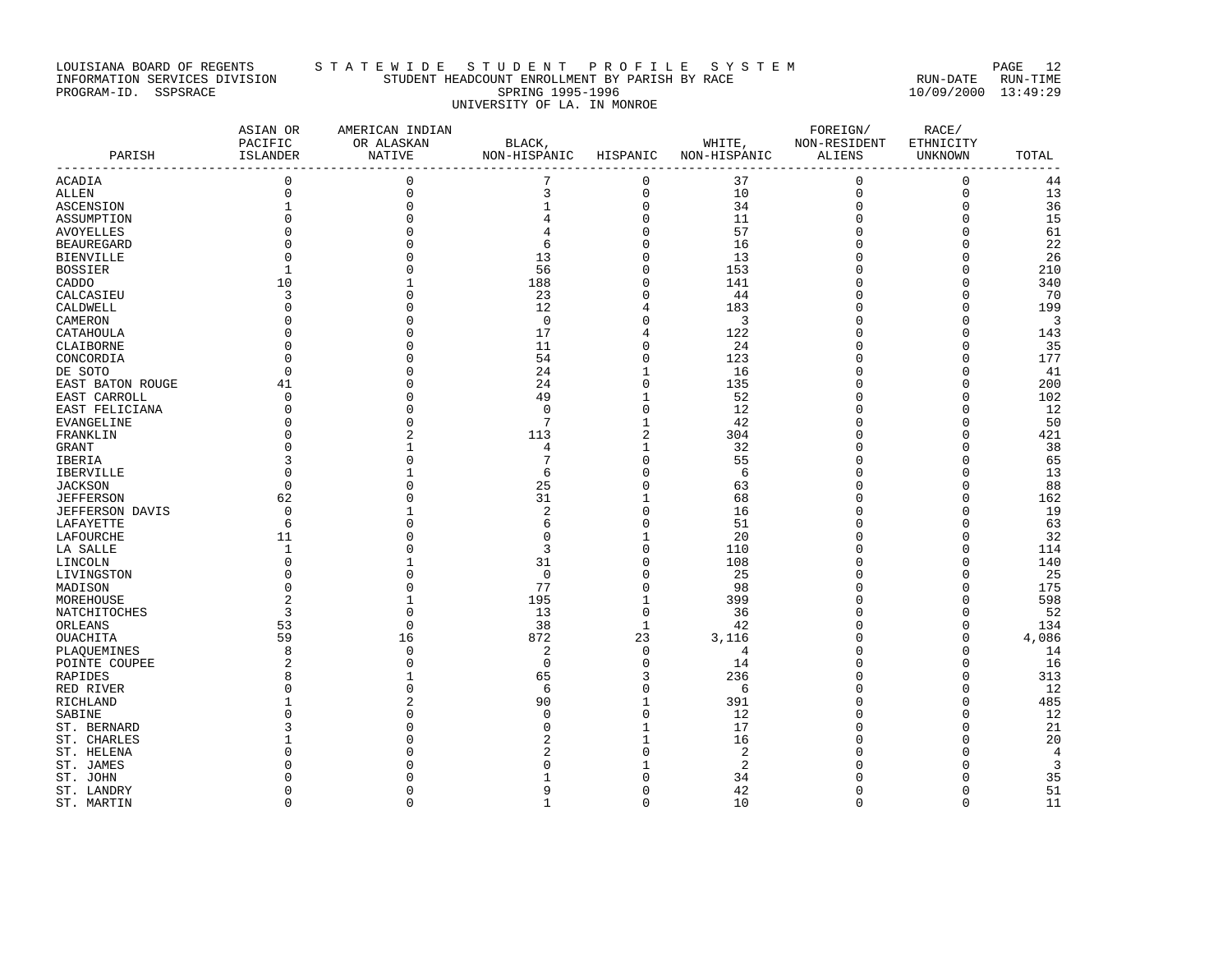# LOUISIANA BOARD OF REGENTS STA TE WIDE STUDENT PROFILE SYSTEM PAGE 13 INFORMATION SERVICES DIVISION STUDENT HEADCOUNT ENROLLMENT BY PARISH BY RACE RUN-DATE RUN-TIME PROGRAM-ID. SSPSRACE SPRING 1995-1996 10/09/2000 13:49:29 UNIVERSITY OF LA. IN MONROE

| PARISH             | ASIAN OR<br>PACIFIC<br>ISLANDER | AMERICAN INDIAN<br>OR ALASKAN<br>NATIVE | BLACK,<br>NON-HISPANIC | HISPANIC | WHITE,<br>NON-HISPANIC | FOREIGN/<br>NON-RESIDENT<br>ALIENS | RACE/<br>ETHNICITY<br>UNKNOWN | TOTAL  |
|--------------------|---------------------------------|-----------------------------------------|------------------------|----------|------------------------|------------------------------------|-------------------------------|--------|
| ST. MARY           |                                 |                                         |                        |          | 14                     |                                    |                               | 25     |
| ST. TAMMANY        |                                 |                                         |                        |          | 53                     |                                    |                               | 61     |
| TANGIPAHOA         |                                 |                                         |                        |          | 33                     |                                    |                               | 44     |
| TENSAS             |                                 |                                         | 46                     |          | 80                     |                                    |                               | 127    |
| TERREBONNE         |                                 |                                         | 12                     |          | 34                     |                                    |                               | 56     |
| UNION              |                                 |                                         | 24                     |          | 206                    |                                    |                               | 232    |
| VERMILLION         |                                 |                                         |                        |          | 36                     |                                    |                               | 43     |
| VERNON             |                                 |                                         |                        |          | 47                     |                                    |                               | 62     |
| WASHINGTON         |                                 |                                         |                        |          | 29                     |                                    |                               | 29     |
| WEBSTER            |                                 |                                         |                        |          | 61                     |                                    |                               | 92     |
| WEST BATON ROUGE   |                                 |                                         |                        |          |                        |                                    |                               |        |
| WEST CARROLL       |                                 |                                         | 23                     |          | 200                    |                                    |                               | 226    |
| WEST FELICIANA     |                                 |                                         |                        |          | 15                     |                                    |                               | 15     |
| WINN               |                                 |                                         |                        |          | 118                    |                                    |                               | 127    |
| LOUISIANA TOTAL    | 307                             | 33                                      | 2,280                  | 53       | 7,492                  |                                    |                               | 10,165 |
| OUT-OF-STATE TOTAL | 13                              |                                         | 116                    |          | 465                    |                                    |                               | 605    |
| FOREIGN TOTAL      |                                 |                                         |                        |          |                        | 278                                |                               | 278    |
| TOTAL STUDENTS     | 320                             | 36                                      | 2,396                  | 61       | 7,957                  | 278                                | 0                             | 11,048 |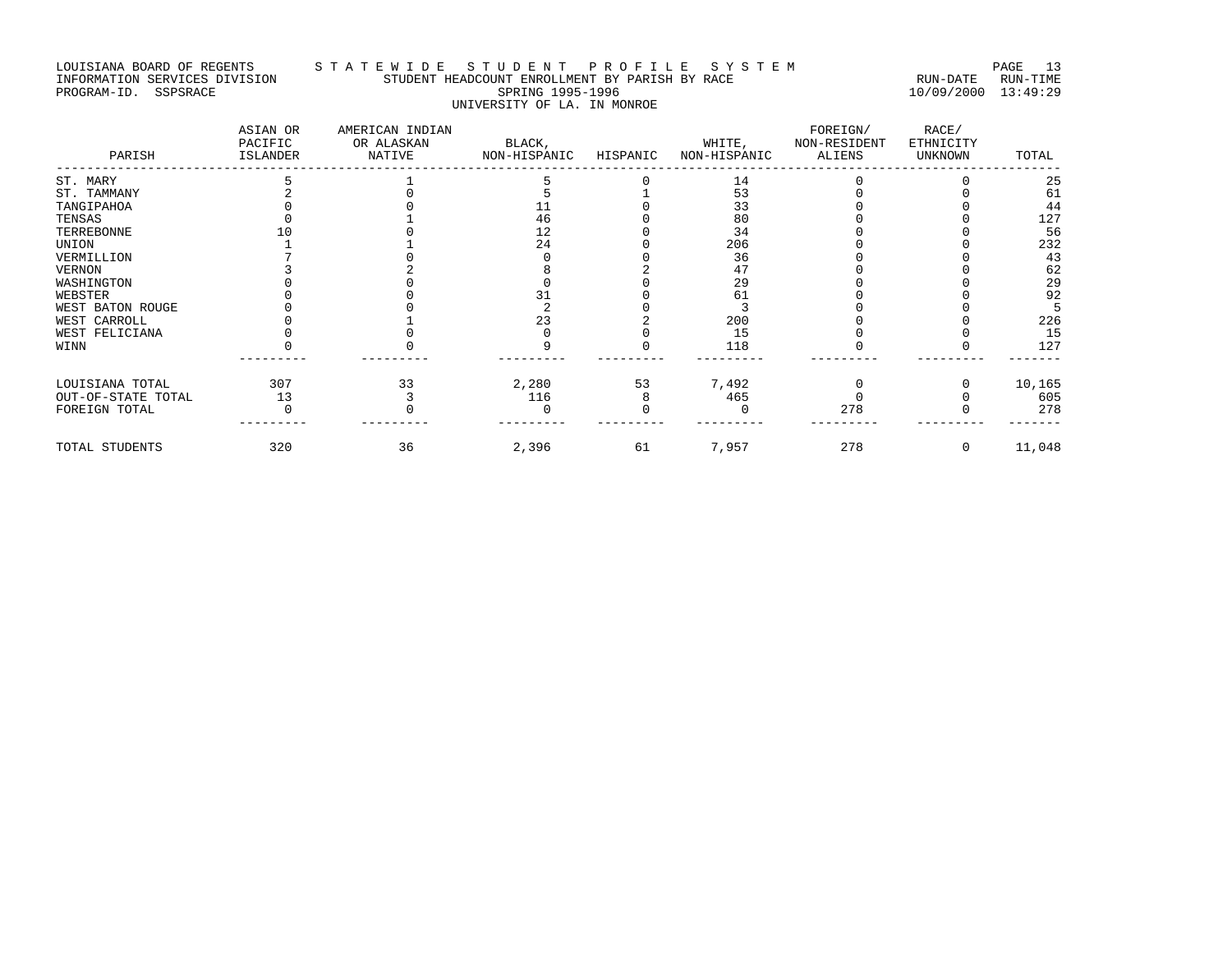# LOUISIANA BOARD OF REGENTS STA TE WIDE STUDENT PROFILE SYSTEM PAGE 14 INFORMATION SERVICES DIVISION STUDENT HEADCOUNT ENROLLMENT BY PARISH BY RACE RUN-DATE RUN-TIME PROGRAM-ID. SSPSRACE SPRING 1995-1996 10/09/2000 13:49:29 NORTHWESTERN STATE UNIVERSITY

| PARISH               | ASIAN OR<br>PACIFIC<br>ISLANDER | AMERICAN INDIAN<br>OR ALASKAN<br>NATIVE | BLACK,<br>NON-HISPANIC | HISPANIC                | WHITE,<br>NON-HISPANIC | FOREIGN/<br>NON-RESIDENT<br>ALIENS | RACE/<br>ETHNICITY<br>UNKNOWN | TOTAL           |
|----------------------|---------------------------------|-----------------------------------------|------------------------|-------------------------|------------------------|------------------------------------|-------------------------------|-----------------|
|                      |                                 |                                         |                        |                         |                        |                                    |                               |                 |
| ACADIA               | 0                               | 0                                       | 7                      | $\mathbf 0$             | 15                     | 0                                  | $\mathbf 0$                   | 22              |
| ALLEN                | $\mathbf 0$                     | $\Omega$                                | $\sqrt{ }$             | $\overline{\mathbf{c}}$ | 32                     | 0                                  | 4                             | 45              |
| ASCENSION            | $\Omega$                        | $\Omega$                                | $\mathbf{1}$           | 0                       | 14                     | 0                                  | $\mathbf{1}$                  | 16              |
| ASSUMPTION           | $\Omega$                        | $\Omega$                                | $\mathbf{1}$           | 0                       | -2                     | $\Omega$                           | $\Omega$                      | $\overline{3}$  |
| AVOYELLES            | $\Omega$                        |                                         | 18                     | $\overline{\mathbf{c}}$ | 66                     | $\Omega$                           | 3                             | 89              |
| <b>BEAUREGARD</b>    | $\overline{2}$                  |                                         | 36                     | $\mathbf{1}$            | 136                    | $\Omega$                           | 6                             | 185             |
| <b>BIENVILLE</b>     | <sup>0</sup>                    |                                         | 22                     | 0                       | 50                     | 0                                  | $\overline{2}$                | 74              |
| <b>BOSSIER</b>       | 5                               |                                         | 44                     | 7                       | 288                    | $\Omega$                           | 11                            | 359             |
| CADDO                | 9                               |                                         | 232                    | 6                       | 632                    | 0                                  | 31                            | 915             |
| CALCASIEU            | $\Omega$                        |                                         | 25                     | 0                       | 49                     | $\Omega$                           | $\overline{2}$                | 77              |
| CALDWELL             | <sup>0</sup>                    |                                         | $\Omega$               | $\mathbf{1}$            | 12                     | 0                                  | $\Omega$                      | 13              |
| CATAHOULA            | $\Omega$                        |                                         | 7                      | $\mathbf 1$             | 78                     | $\Omega$                           | $\overline{c}$                | 89              |
| CLAIBORNE            | $\Omega$                        |                                         | $\overline{2}$         | 0                       | 27                     | $\Omega$                           | $\mathbf{1}$                  | 30              |
| CONCORDIA            | $\Omega$                        |                                         | 10                     | 0                       | 49                     | $\Omega$                           | $\overline{4}$                | 63              |
| DE SOTO              |                                 |                                         | 70                     | 3                       | 157                    | $\mathbf{1}$                       | 12                            | 248             |
| EAST BATON ROUGE     | 4                               |                                         | 32                     | 0                       | 121                    | O                                  | 7                             | 164             |
| EAST CARROLL         | $\Omega$                        |                                         | 3                      | $\Omega$                | $\overline{2}$         | $\Omega$                           | $\Omega$                      | 5               |
| EAST FELICIANA       | $\overline{c}$                  |                                         | $\Omega$               | 0                       | 6                      | O                                  | -1                            | 9               |
| EVANGELINE           | $\Omega$                        |                                         | $\Omega$               | $\mathbf 1$             | 19                     | 0                                  | $\Omega$                      | 20              |
| FRANKLIN             | <sup>0</sup>                    |                                         | 3                      | 0                       | 11                     | 0                                  | 1                             | 15              |
| GRANT                |                                 | 5                                       | 19                     | $\mathbf 1$             | 150                    | U                                  | 6                             | 182             |
| IBERIA               | $\Omega$                        | O                                       | 2                      | 0                       | 14                     | 0                                  | 3                             | 19              |
| IBERVILLE            | $\Omega$                        |                                         | $\overline{0}$         | $\Omega$                | 6                      | $\Omega$                           | $\mathbf{1}$                  | $7\phantom{.0}$ |
| <b>JACKSON</b>       |                                 |                                         | 13                     | 0                       | 34                     | Ω                                  | $\mathbf{1}$                  | 48              |
| <b>JEFFERSON</b>     | ζ                               |                                         | 14                     | 4                       | 71                     | U                                  | 3                             | 95              |
| JEFFERSON DAVIS      | $\Omega$                        |                                         | 5                      | 0                       | 5                      | 0                                  | $\Omega$                      | 10              |
| LAFAYETTE            |                                 |                                         | 6<br>$\Omega$          | 2                       | 46                     | U                                  | 4                             | 59              |
| LAFOURCHE            |                                 |                                         |                        | $\mathbf 1$             | 46                     |                                    | $\mathbf{1}$                  | 52              |
| LA SALLE             | <sup>0</sup><br><sup>0</sup>    | $\Omega$                                | 10<br>20               | 1<br>0                  | 133<br>17              | O<br>U                             | 12<br>$\overline{2}$          | 158             |
| LINCOLN              | <sup>0</sup>                    | O                                       | $\mathbf{1}$           | 2                       | 28                     | 0                                  | 3                             | 39<br>34        |
| LIVINGSTON           | $\Omega$                        | $\Omega$                                | $\overline{1}$         | 0                       | 1                      | $\Omega$                           | $\Omega$                      | $\overline{2}$  |
| MADISON<br>MOREHOUSE | $\Omega$                        | $\Omega$                                | 6                      | 0                       | $\overline{2}$         | $\Omega$                           | $\Omega$                      | 8               |
| NATCHITOCHES         |                                 | 18                                      | 378                    | 9                       | 785                    | 13                                 | 59                            | 1,269           |
| ORLEANS              | $\Omega$                        | $\Omega$                                | 36                     | 3                       | 13                     | 0                                  | 1                             | 53              |
| OUACHITA             | $\Omega$                        | $\Omega$                                | 13                     | 0                       | 43                     | $\Omega$                           | $\mathbf{1}$                  | 57              |
| PLAQUEMINES          |                                 |                                         | $\overline{4}$         | 0                       | 8                      |                                    | $\Omega$                      | 13              |
| POINTE COUPEE        | $\Omega$                        | $\Omega$                                | $\overline{2}$         | 0                       | 35                     | $\Omega$                           | $\Omega$                      | 37              |
| RAPIDES              |                                 | 14                                      | 218                    | 7                       | 650                    | 0                                  | 33                            | 929             |
| RED RIVER            | <sup>0</sup>                    | $\overline{2}$                          | 41                     | 1                       | 94                     | U                                  | 6                             | 144             |
| RICHLAND             | $\Omega$                        | $\Omega$                                | 3                      | $\mathbf 0$             | 6                      | U                                  | $\Omega$                      | - 9             |
| SABINE               | 9                               | 36                                      | 60                     | 13                      | 385                    | Ω                                  | 20                            | 523             |
| ST. BERNARD          |                                 | O                                       |                        | 0                       | 13                     | Ω                                  | $\overline{2}$                | 16              |
| ST. CHARLES          |                                 | O                                       |                        | $\Omega$                | 21                     | C                                  | $\Omega$                      | 22              |
| ST. HELENA           |                                 |                                         | ۲                      | $\Omega$                |                        | Ω                                  | $\Omega$                      | 5               |
| ST. JAMES            |                                 |                                         |                        | O                       | 2                      |                                    |                               | 3               |
| ST. JOHN             |                                 |                                         | $\mathbf{1}$           | O                       | 5                      |                                    |                               | 6               |
| ST. LANDRY           |                                 |                                         | 21                     | O                       | 56                     |                                    | 2                             | 79              |
| ST. MARTIN           | $\Omega$                        |                                         | 8                      | 0                       | $\overline{2}$         | 0                                  | $\mathbf{0}$                  | 11              |
| ST. MARY             | $\Omega$                        | 1                                       | 6                      | $\Omega$                | 7                      | $\Omega$                           | $\Omega$                      | 14              |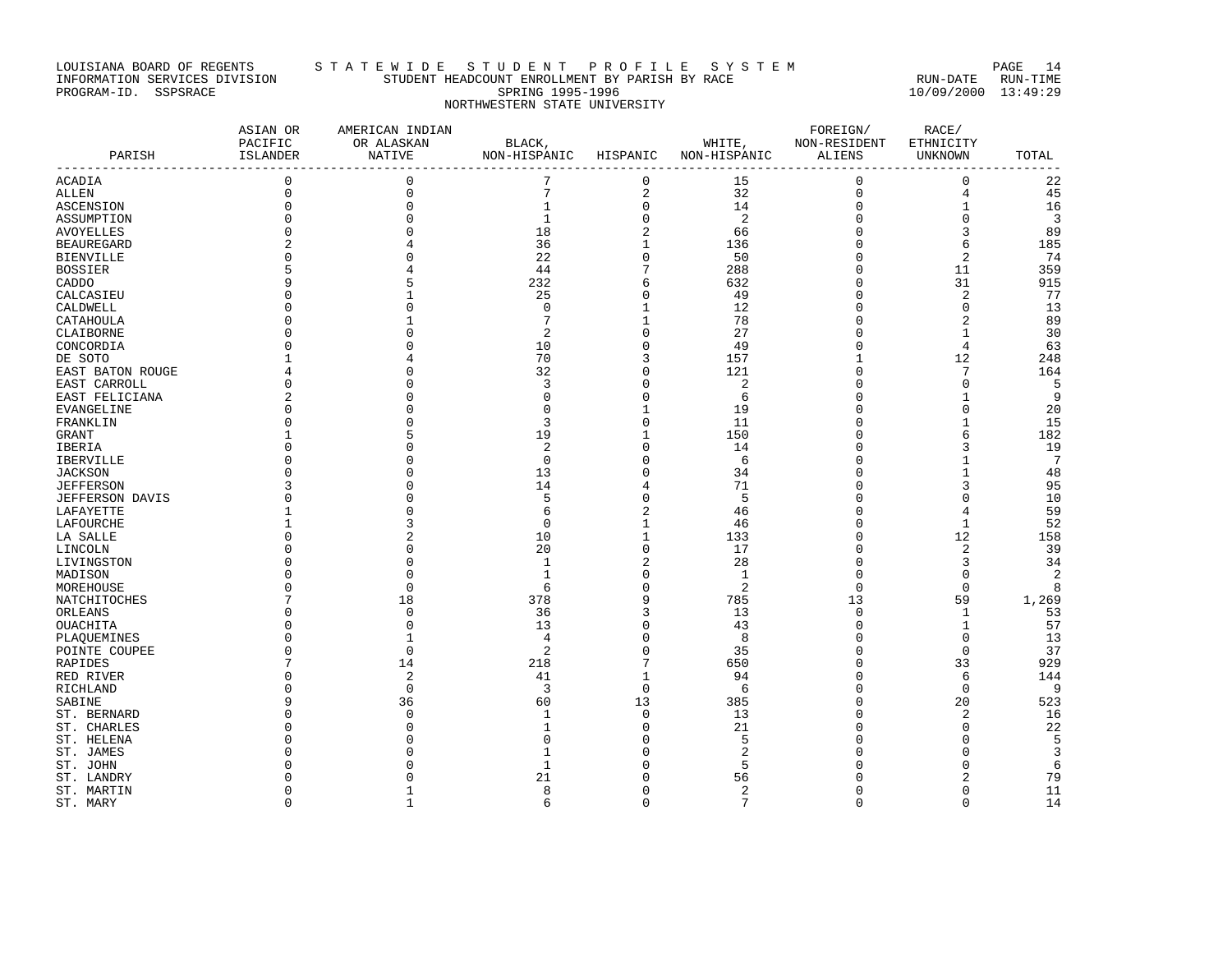# LOUISIANA BOARD OF REGENTS S T A T E W I D E S T U D E N T P R O F I L E S Y S T E M PAGE 15 INFORMATION SERVICES DIVISION STUDENT HEADCOUNT ENROLLMENT BY PARISH BY RACE RUN-DATE RUN-TIME PROGRAM-ID. SSPSRACE SPRING 1995-1996 10/09/2000 13:49:29 NORTHWESTERN STATE UNIVERSITY

| PARISH             | ASIAN OR<br>PACIFIC<br>ISLANDER | AMERICAN INDIAN<br>OR ALASKAN<br>NATIVE | BLACK,<br>NON-HISPANIC | HISPANIC | WHITE,<br>NON-HISPANIC | FOREIGN/<br>NON-RESIDENT<br>ALIENS | RACE/<br>ETHNICITY<br>UNKNOWN | TOTAL |
|--------------------|---------------------------------|-----------------------------------------|------------------------|----------|------------------------|------------------------------------|-------------------------------|-------|
| ST. TAMMANY        |                                 |                                         |                        |          | 46                     |                                    |                               | 53    |
| TANGIPAHOA         |                                 |                                         |                        |          | 13                     |                                    |                               | 15    |
| TENSAS             |                                 |                                         |                        |          |                        |                                    |                               |       |
| TERREBONNE         |                                 |                                         |                        |          | 25                     |                                    |                               | 29    |
| UNION              |                                 |                                         |                        |          |                        |                                    |                               |       |
| VERMILLION         |                                 |                                         |                        |          | 12                     |                                    |                               | 20    |
| VERNON             |                                 |                                         | 210                    |          | 897                    |                                    |                               | 1,261 |
| WASHINGTON         |                                 |                                         |                        |          |                        |                                    |                               | 11    |
| WEBSTER            |                                 |                                         |                        |          |                        |                                    |                               | 83    |
| WEST BATON ROUGE   |                                 |                                         |                        |          |                        |                                    |                               |       |
| WEST CARROLL       |                                 |                                         |                        |          |                        |                                    |                               |       |
| WEST FELICIANA     |                                 |                                         |                        |          |                        |                                    |                               |       |
| WINN               |                                 |                                         | 72                     |          | 214                    |                                    |                               | 303   |
| LOUISIANA TOTAL    | 91                              | 122                                     | 1,729                  | 127      | 5,752                  | 15                                 | 313                           | 8,149 |
| OUT-OF-STATE TOTAL |                                 |                                         | 100                    | 20       | 371                    |                                    | 20                            | 522   |
| FOREIGN TOTAL      |                                 |                                         | ∩                      |          |                        | 2.7                                |                               | 29    |
| TOTAL STUDENTS     | 95                              | 129                                     | 1,829                  | 148      | 6,123                  | 43                                 | 333                           | 8,700 |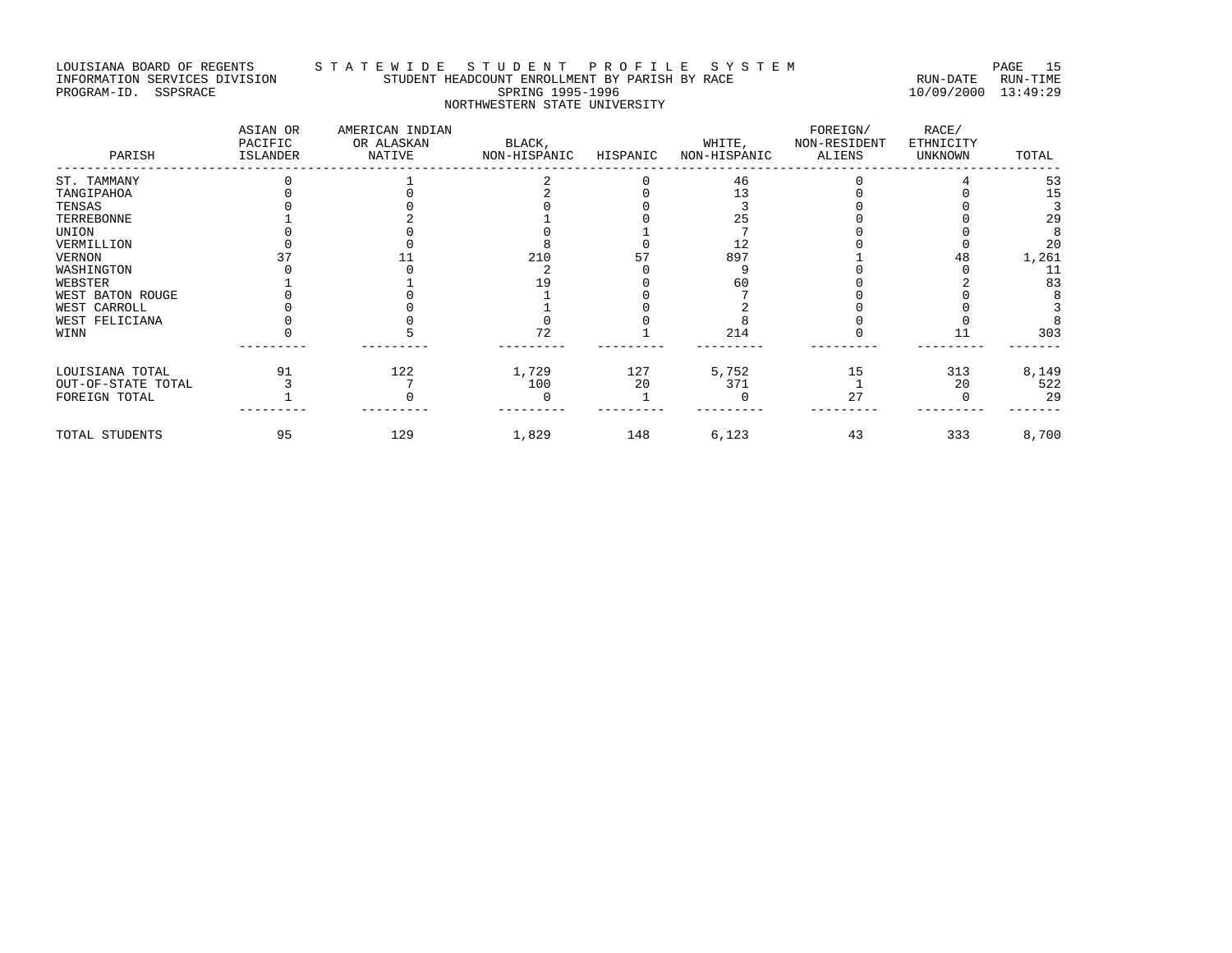# LOUISIANA BOARD OF REGENTS STA TE WIDE STUDENT PROFILE SYSTEM NAGE 16 INFORMATION SERVICES DIVISION STUDENT HEADCOUNT ENROLLMENT BY PARISH BY RACE RUN-DATE RUN-TIME PROGRAM-ID. SSPSRACE SPRING 1995-1996 10/09/2000 13:49:29 SOUTHEASTERN LA. UNIVERSITY

|                   | ASIAN OR<br>PACIFIC | AMERICAN INDIAN<br>OR ALASKAN | BLACK,         |                         | WHITE,         | FOREIGN/<br>NON-RESIDENT | RACE/<br>ETHNICITY |                |
|-------------------|---------------------|-------------------------------|----------------|-------------------------|----------------|--------------------------|--------------------|----------------|
| PARISH            | ISLANDER            | NATIVE                        | NON-HISPANIC   | HISPANIC                | NON-HISPANIC   | ALIENS                   | UNKNOWN            | TOTAL          |
| <b>ACADIA</b>     | 0                   | $\mathbf 0$                   | $\mathbf 0$    | $\mathbf 0$             | 8              | $\mathbf 0$              | $\mathbf 0$        | 8              |
| ALLEN             | $\Omega$            | 0                             | $\mathbf 0$    | $\mathbb O$             | 2              | $\mathbf 0$              | 0                  | 2              |
| ASCENSION         | $\Omega$            | $\Omega$                      | 15             | 8                       | 479            | $\mathbf{0}$             | $\mathbf 0$        | 502            |
| ASSUMPTION        |                     | $\Omega$                      | 3              | $\mathbf 0$             | 17             | $\Omega$                 | $\Omega$           | 20             |
| AVOYELLES         |                     | $\Omega$                      | 3              | 0                       | 18             | $\Omega$                 | $\Omega$           | 21             |
| <b>BEAUREGARD</b> |                     |                               |                | 0                       | 2              | $\Omega$                 | 0                  | 2              |
| <b>BIENVILLE</b>  |                     |                               |                | 0                       | 3              | n                        | U                  | 4              |
| <b>BOSSIER</b>    |                     |                               |                | $\mathbf 0$             | 3              | $\Omega$                 | U                  | 3              |
| CADDO             |                     |                               |                | 0                       | 22             | $\Omega$                 | 0                  | 23             |
| CALCASIEU         |                     |                               |                | $\mathbf 0$             | 16             | $\Omega$                 | U                  | 25             |
| CALDWELL          |                     |                               |                | 0                       | 2              | n                        | 0                  | $\sqrt{2}$     |
| CATAHOULA         | $\cap$              |                               |                | $\Omega$                | 2              | $\Omega$                 | $\Omega$           | 3              |
| CONCORDIA         | $\Omega$            | $\Omega$                      | $\Omega$       | $\mathsf 0$             | 4              | n                        | $\Omega$           | 4              |
| DE SOTO           | $\cap$              | $\Omega$                      | $\mathbf{1}$   | $\mathbf 0$             | -1             |                          | $\Omega$           | 2              |
| EAST BATON ROUGE  | 23                  | 10                            | 121            | 36                      | 2,559          | $\Omega$                 | 1                  | 2,750          |
| EAST CARROLL      | $\Omega$            | $\Omega$                      | $\Omega$       | $\mathbf 0$             | 1              | n                        | <sup>0</sup>       | 1              |
| EAST FELICIANA    | $\Omega$            | $\Omega$                      | 15             | $\mathbf 0$             | 79             | $\Omega$                 | U                  | 94             |
| EVANGELINE        | O                   | U                             | $\cap$         | 0                       | 9              | $\cap$                   | U                  | 9              |
| FRANKLIN          |                     | $\Omega$                      |                | $\mathbf 0$             | 3              | $\cap$                   | U                  | 3              |
| GRANT             |                     |                               |                | 0                       | 2              |                          | 0                  | $\overline{2}$ |
| IBERIA            |                     |                               | 3              | $\mathbf 0$             | 13             |                          | U                  | 16             |
| IBERVILLE         |                     |                               | 5              | $\mathbf{1}$            | 77             | n                        | 0                  | 83             |
| <b>JEFFERSON</b>  |                     | 6                             | 43             | 32                      | 806            |                          |                    | 894            |
| JEFFERSON DAVIS   |                     |                               | $\Omega$       | 0                       | 3              | $\Omega$                 | 0                  | 3              |
| LAFAYETTE         |                     | U                             | 3              | $\mathbf 0$             | 21             | $\Omega$                 | U                  | 25             |
| LAFOURCHE         |                     | 1                             | 1              | 0                       | 37             | $\Omega$                 | 0                  | 41             |
| LA SALLE          | O                   | $\Omega$                      | $\mathbf{1}$   | $\mathbf 0$             | -1             | $\Omega$                 | $\Omega$           | 2              |
| LIVINGSTON        | $\Omega$            | 8                             | 35             | 12                      | 1,226          | $\Omega$                 | $\Omega$           | 1,281          |
| MADISON           |                     | U                             | 1              | $\mathbf 0$             | 3              | ∩                        | <sup>0</sup>       | 4              |
| MOREHOUSE         | O                   |                               | 1              | $\mathbf 0$             | $\mathbf{1}$   | $\Omega$                 | U                  | 2              |
| NATCHITOCHES      | O                   |                               | 1              | $\mathbf 0$             | 12             | n                        | $\Omega$           | 13             |
| ORLEANS           |                     | 3                             | 79             | 10                      | 437            | $\Omega$                 | $\Omega$           | 537            |
| OUACHITA          |                     |                               | $\Omega$       | $\mathbf 0$             | 12             | $\Omega$                 | 0                  | 12             |
| PLAQUEMINES       |                     | ζ                             | 14             | $\mathbf 0$             | 73             | $\cap$                   | U                  | 90             |
| POINTE COUPEE     | O                   | 1                             | 2              | 0                       | 58             | $\Omega$                 | 0                  | 61             |
| RAPIDES           |                     | $\Omega$                      | $\overline{2}$ | $\mathbf{1}$            | 30             | $\Omega$                 | $\Omega$           | 33             |
| RED RIVER         |                     |                               | $\Omega$       | 0                       | 1              | $\Omega$                 | 0                  | $\mathbf{1}$   |
| RICHLAND          |                     |                               |                | $\mathbf 0$             | 2              |                          | $\Omega$           | 2              |
| SABINE            | O                   | C                             | $\Omega$       | 0                       | 2              | n                        | $\Omega$           | 2              |
| ST. BERNARD       |                     | U                             | $\Omega$       | 7                       | 181            | n                        | 1                  | 190            |
| ST. CHARLES       | $\Omega$            | $\Omega$                      | 26             | $\overline{\mathbf{c}}$ | 169            | $\Omega$                 | $\Omega$           | 197            |
| ST. HELENA        |                     | $\mathbf{1}$                  | 53             | 0                       | 31             | $\Omega$                 | U                  | 87             |
| ST. JAMES         |                     | $\Omega$                      | 8              | $\mathbf 0$             | 37             | $\Omega$                 | U                  | 45             |
| ST. JOHN          |                     | 3                             | 28             | 3                       | 280            | $\Omega$                 |                    | 316            |
| ST. LANDRY        | O                   | $\Omega$                      | $\mathbf{1}$   | $\mathsf 0$             | 15             | $\Omega$                 | $\Omega$           | 16             |
| ST. MARTIN        | O                   | $\Omega$                      | $\Omega$       | $\mathbf 0$             | $\overline{3}$ |                          | U                  | $\overline{3}$ |
| ST. MARY          | $\cap$              | $\Omega$                      | 4              | $\mathbf 0$             | 11             |                          | $\Omega$           | 15             |
| ST. TAMMANY       | 15                  | 10                            | 155            | 32                      | 2,150          |                          | 1                  | 2,363          |
| TANGIPAHOA        | 13                  | 21                            | 466            | 34                      | 2,451          | $\mathbf{0}$             | $\mathbf{1}$       | 2,986          |
| TENSAS            | $\Omega$            | $\Omega$                      | $\Omega$       | $\mathbf 0$             | $\mathbf{1}$   | $\Omega$                 | $\Omega$           | -1             |
|                   |                     |                               |                |                         |                |                          |                    |                |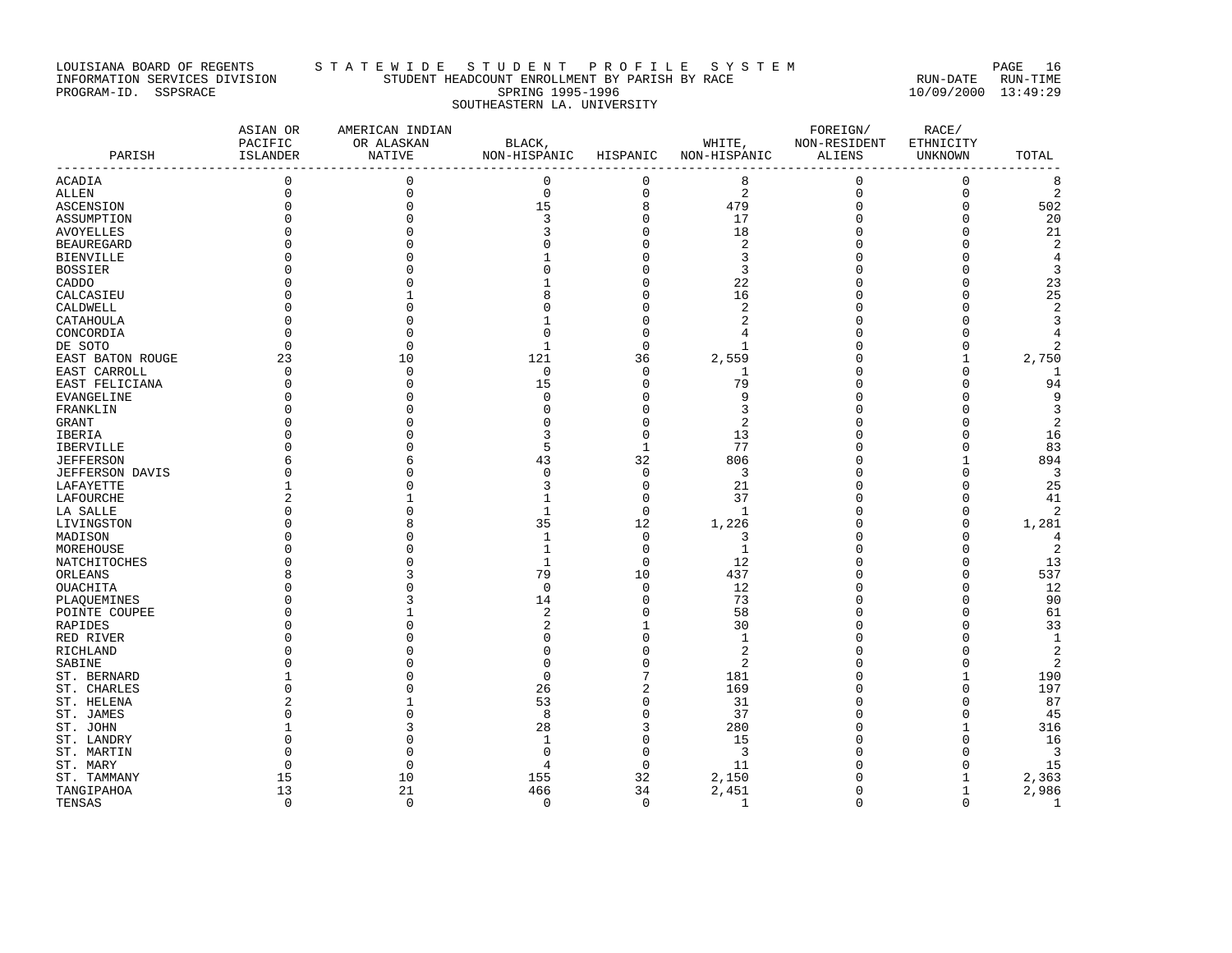#### LOUISIANA BOARD OF REGENTS STA TE WIDE STUDENT PROFILE SYSTEM PAGE 17 INFORMATION SERVICES DIVISION STUDENT HEADCOUNT ENROLLMENT BY PARISH BY RACE RUN-DATE RUN-TIME PROGRAM-ID. SSPSRACE SPRING 1995-1996 10/09/2000 13:49:29 SOUTHEASTERN LA. UNIVERSITY

| PARISH             | ASIAN OR<br>PACIFIC<br>ISLANDER | AMERICAN INDIAN<br>OR ALASKAN<br>NATIVE | BLACK,<br>NON-HISPANIC | HISPANIC | WHITE,<br>NON-HISPANIC | FOREIGN/<br>NON-RESIDENT<br>ALIENS | RACE/<br>ETHNICITY<br>UNKNOWN | TOTAL  |
|--------------------|---------------------------------|-----------------------------------------|------------------------|----------|------------------------|------------------------------------|-------------------------------|--------|
| TERREBONNE         |                                 |                                         |                        |          | 23                     |                                    |                               | 29     |
| UNION              |                                 |                                         |                        |          |                        |                                    |                               |        |
| VERMILLION         |                                 |                                         |                        |          |                        |                                    |                               |        |
| VERNON             |                                 |                                         |                        |          |                        |                                    |                               |        |
| WASHINGTON         |                                 |                                         |                        |          | 435                    |                                    |                               | 555    |
| WEBSTER            |                                 |                                         |                        |          |                        |                                    |                               |        |
| WEST BATON ROUGE   |                                 |                                         |                        |          |                        |                                    |                               | 83     |
| WEST FELICIANA     |                                 |                                         |                        |          | 36                     |                                    |                               | 38     |
| WINN               |                                 |                                         |                        |          |                        |                                    |                               |        |
| LOUISIANA TOTAL    |                                 | 69                                      | 1,236                  | 182      | 11,969                 |                                    |                               | 13,539 |
| OUT-OF-STATE TOTAL |                                 |                                         | 33                     |          | 194                    |                                    |                               | 239    |
| FOREIGN TOTAL      |                                 |                                         |                        |          |                        | 90                                 |                               | 90     |
| TOTAL STUDENTS     | 76                              | 72                                      | 1,269                  | 190      | 12,163                 | 90                                 |                               | 13,868 |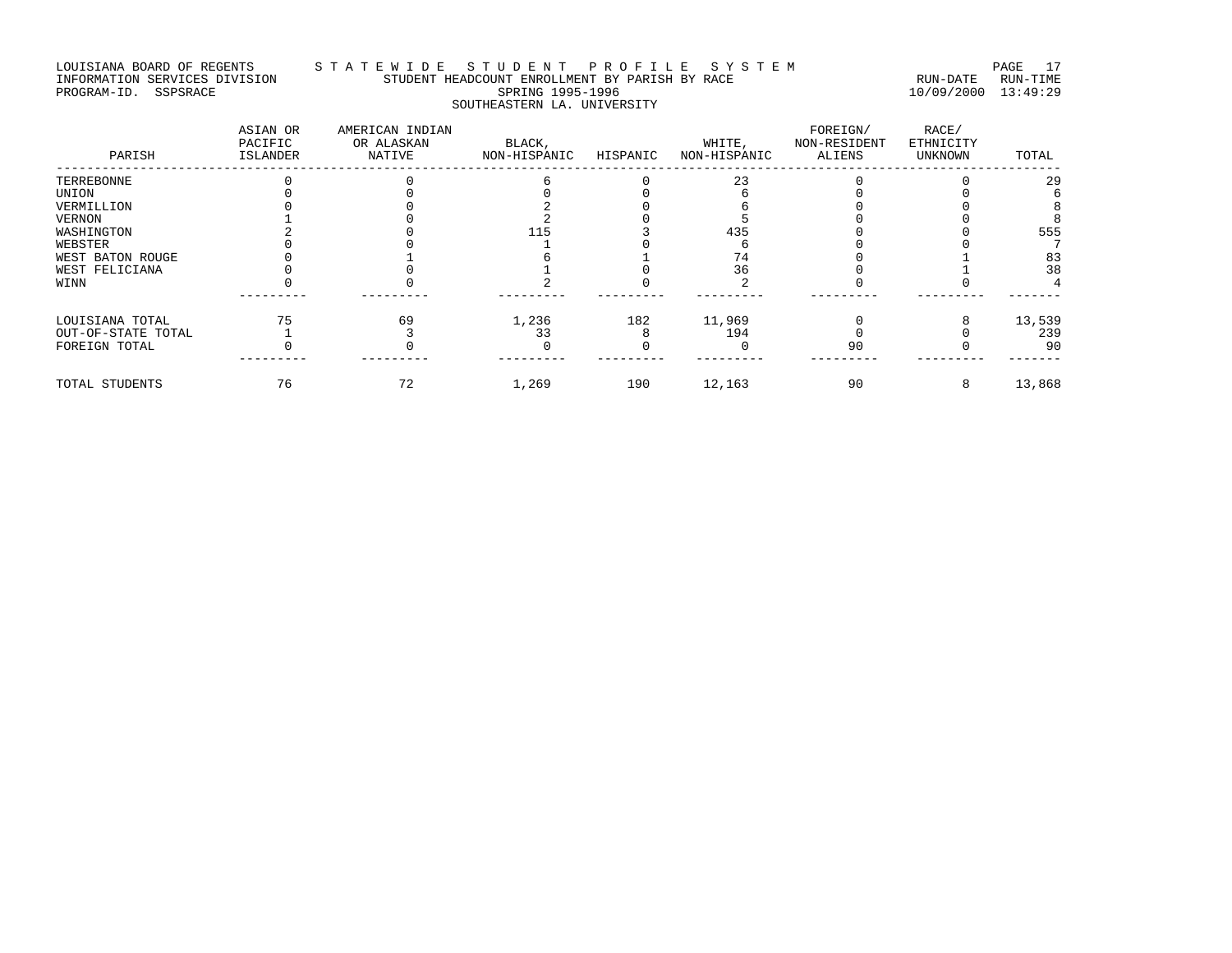# LOUISIANA BOARD OF REGENTS S T A T E W I D E S T U D E N T P R O F I L E S Y S T E M PAGE 18 INFORMATION SERVICES DIVISION STUDENT HEADCOUNT ENROLLMENT BY PARISH BY RACE RUN-DATE RUN-TIME PROGRAM-ID. SSPSRACE SPRING 1995-1996 10/09/2000 13:49:29 UNIVERSITY OF LA. IN LAFAYETTE

| PARISH                              | ASIAN OR<br>PACIFIC<br>ISLANDER | AMERICAN INDIAN<br>OR ALASKAN<br>NATIVE | BLACK,<br>NON-HISPANIC HISPANIC NON-HISPANIC |                     | WHITE, NON-RESIDENT | FOREIGN/<br>ALIENS | RACE/<br>ETHNICITY<br>UNKNOWN | TOTAL          |
|-------------------------------------|---------------------------------|-----------------------------------------|----------------------------------------------|---------------------|---------------------|--------------------|-------------------------------|----------------|
| ------------------<br><b>ACADIA</b> | $\overline{c}$                  | $\mathsf 0$                             | 85                                           | 1                   | 498                 | $\mathsf 0$        | 4                             | 590            |
| <b>ALLEN</b>                        | $\mathbf 0$                     | $\mathsf 0$                             | $\overline{4}$                               | 0                   | 10                  | $\mathsf{O}$       | 0                             | 14             |
| <b>ASCENSION</b>                    | $\Omega$                        | $\Omega$                                | 10                                           | $\overline{c}$      | 40                  | 0                  | $\mathbf 0$                   | 52             |
| ASSUMPTION                          |                                 | $\Omega$                                | $_{\rm 8}$                                   | $\mathbf 0$         | $\overline{3}$      | $\mathbf 0$        | 0                             | 11             |
| <b>AVOYELLES</b>                    |                                 |                                         | 21                                           | $\mathsf{O}\xspace$ | 74                  | $\mathbf 0$        | $\mathbf 0$                   | 96             |
| <b>BEAUREGARD</b>                   |                                 |                                         | 9                                            | 1                   | 7                   | 0                  | $\mathbf 0$                   | 17             |
| <b>BOSSIER</b>                      |                                 |                                         | 6                                            | $\mathsf 0$         | $7\phantom{.0}$     | $\mathbf 0$        | $\Omega$                      | 14             |
| CADDO                               |                                 |                                         | 33                                           | $\mathbf 0$         | 35                  | $\mathbf 0$        | $\Omega$                      | 68             |
| CALCASIEU                           |                                 |                                         | 68                                           | $\mathsf 0$         | 46                  | $\mathbf 0$        | 0                             | 114            |
| CAMERON                             |                                 |                                         | $\mathbf 0$                                  | 0                   | 5                   | 0                  | 0                             | 5              |
| CLAIBORNE                           |                                 |                                         |                                              | $\mathsf 0$         | $\Omega$            | $\mathbf 0$        | $\Omega$                      | $\mathbf{1}$   |
| CONCORDIA                           |                                 |                                         | $\Omega$                                     | $\mathbf 0$         | 3                   | $\mathbf 0$        | $\mathbf 0$                   | 3              |
| DE SOTO                             |                                 |                                         | $\mathbf{1}$                                 | $\mathsf 0$         | 4                   | $\mathbf 0$        | 0                             | 5              |
| EAST BATON ROUGE                    |                                 |                                         | 89                                           | 4                   | 199                 | $\mathbf 0$        | $\overline{a}$                | 297            |
| EAST CARROLL                        |                                 |                                         | $\mathbf{1}$                                 | $\mathsf 0$         | $\overline{c}$      | $\mathbf 0$        | $\mathbf 0$                   | $\overline{3}$ |
| EAST FELICIANA                      |                                 |                                         | 7                                            | $\mathbf 0$         | 5                   | $\mathbf 0$        | $\mathbf 0$                   | 12             |
| EVANGELINE                          |                                 | $\Omega$                                | 26                                           | $1\,$               | 110                 | $\mathbf 0$        | $\mathbf 1$                   | 138            |
| FRANKLIN                            |                                 |                                         | $\Omega$                                     | 0                   | 2                   | $\mathbf 0$        | $\mathbf 0$                   | 2              |
| <b>GRANT</b>                        | $\Omega$                        |                                         | $\overline{4}$                               | $\mathbf 0$         | 3                   | $\mathbf 0$        | $\Omega$                      | 7              |
| IBERIA                              | 23                              | 5                                       | 327                                          | 14                  | 1,035               | $\mathbf 0$        | 15                            | 1,419          |
| IBERVILLE                           | 0                               | $\Omega$                                | 19                                           | $\mathbf 0$         | 24                  | $\mathbf 0$        | 2                             | 45             |
| <b>JACKSON</b>                      | $\Omega$                        | $\Omega$                                | $\overline{3}$                               | $\mathbf 0$         | $\overline{0}$      | $\mathbf 0$        | $\mathbf 0$                   | $\overline{3}$ |
| <b>JEFFERSON</b>                    | 3                               | $\mathbf{1}$                            | 76                                           | 21                  | 231                 | $\mathbf 0$        | $\overline{2}$                | 334            |
| <b>JEFFERSON DAVIS</b>              | $\Omega$                        | $\mathbf{1}$                            | 15                                           | $\overline{0}$      | 71                  | $\mathbf 0$        | $\mathbf 0$                   | 87             |
| LAFAYETTE                           | 108                             | 29                                      | 1,058                                        | 95                  | 5,752               | $\mathbf{1}$       | 63                            | 7,106          |
| LAFOURCHE                           | 0                               | $\mathbf 0$                             | 17                                           | $\mathbf{1}$        | 60                  | $\mathbf 0$        | $\mathbf 0$                   | 78             |
| LA SALLE                            | n                               | $\Omega$                                | $\mathbf 0$                                  | $\mathbf 0$         | 1                   | $\mathbf 0$        | $\Omega$                      | $\mathbf{1}$   |
| LINCOLN                             |                                 |                                         | $\mathbf 0$                                  | $\mathbf 0$         | 2                   | 0                  | $\Omega$                      | 2              |
| LIVINGSTON                          |                                 | O                                       |                                              | $\mathbf 0$         | 17                  | $\mathbf 0$        | 0                             | 20             |
| MADISON                             |                                 |                                         | 1                                            | $\mathbf 0$         | 3                   | $\mathbf 0$        | O                             | $\overline{4}$ |
| MOREHOUSE                           |                                 |                                         | $\Omega$                                     | $\mathsf 0$         | 1                   | $\mathbf 0$        | 0                             | -1             |
| NATCHITOCHES                        |                                 |                                         | 5                                            | $\mathsf 0$         | 13                  | 0                  | 0                             | 18             |
| ORLEANS                             |                                 | $\Omega$                                | 168                                          | 3                   | 59                  | $\mathbf 0$        | 4                             | 238            |
| OUACHITA                            |                                 |                                         | 12                                           | 0                   | 10                  | $\mathbf 0$        | 1                             | 23             |
| PLAQUEMINES                         |                                 | O                                       | - 5                                          | $1\,$               | -9                  | 0                  | 0                             | 15             |
| POINTE COUPEE                       |                                 | ∩                                       | 14                                           | $\mathbf{1}$        | 82                  | $\mathbf 0$        | $\Omega$                      | 97             |
| RAPIDES                             |                                 | $\overline{2}$                          | 100                                          | $1\,$               | 111                 | $\mathbf 0$        | $\mathbf 0$                   | 216            |
| RED RIVER                           |                                 |                                         | 1                                            | $\mathsf{O}$        | 1                   | $\mathbf 0$        | $\Omega$                      | $\overline{2}$ |
| SABINE                              |                                 |                                         | $\mathbf 0$                                  | 0                   | 2                   | 0                  | 0                             | 2              |
| ST. BERNARD                         |                                 |                                         | $\mathbf{1}$                                 | $\mathbf 0$         | 35                  | $\Omega$           | $\Omega$                      | 36             |
| ST. CHARLES                         |                                 |                                         | 8                                            | $\mathsf 0$         | 38                  | $\mathbf 0$        | $\Omega$                      | 47             |
| ST. HELENA                          |                                 |                                         | $\overline{c}$                               | $\mathsf 0$         | $\Omega$            | C                  | $\Omega$                      | 2              |
| ST. JAMES                           |                                 |                                         | 4                                            | $\mathbf 0$         | 9                   | 0                  | 0                             | 13             |
| ST. JOHN                            |                                 |                                         | 19                                           | $1\,$               | 29                  | $\Omega$           | $\Omega$                      | 49             |
| ST. LANDRY                          |                                 |                                         | 306                                          | 3                   | 658                 | $\mathbf 0$        | 9                             | 981            |
| ST. MARTIN                          |                                 |                                         | 220                                          | 7                   | 613                 | $\mathbf 0$        | 4                             | 852            |
| ST. MARY                            |                                 |                                         | 121                                          | 4                   | 266                 | $\Omega$           | 2                             | 402            |
| ST. TAMMANY                         |                                 |                                         | 18                                           | $\boldsymbol{2}$    | 141                 | $\mathbf 0$        | $\Omega$                      | 167            |
| TANGIPAHOA                          | $\Omega$                        | $\Omega$                                | 14                                           | 0                   | 14                  | $\mathbf 0$        | $\mathbf 0$                   | 28             |
| TENSAS                              | $\Omega$                        | $\Omega$                                | $\Omega$                                     | $\mathbf 0$         | <sup>1</sup>        | $\Omega$           | $\Omega$                      | 1              |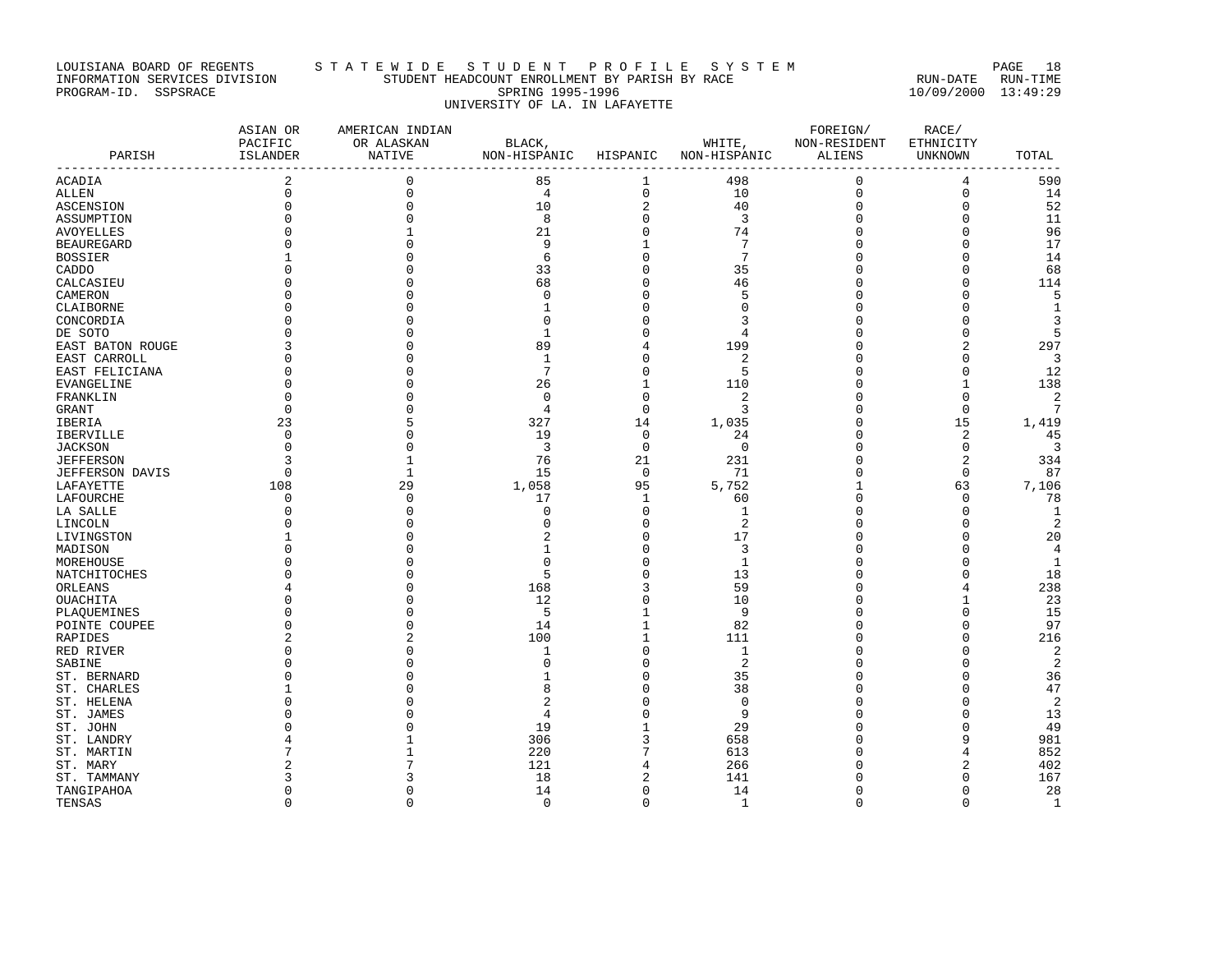## LOUISIANA BOARD OF REGENTS STATEWIDE STUDENT PROFILE SYSTEM PAGE 19<br>INFORMATION SERVICES DIVISION STUDENT HEADCOUNT ENROLLMENT BY PARISH BY RACE INFORMATION SERVICES DIVISION STUDENT HEADCOUNT ENROLLMENT BY PARISH BY RACE RUN-DATE RUN-TIME PROGRAM-ID. SSPSRACE SPRING 1995-1996 10/09/2000 13:49:29 UNIVERSITY OF LA. IN LAFAYETTE

| PARISH             | ASIAN OR<br>PACIFIC<br>ISLANDER | AMERICAN INDIAN<br>OR ALASKAN<br>NATIVE | BLACK,<br>NON-HISPANIC | HISPANIC | WHITE,<br>NON-HISPANIC | FOREIGN/<br>NON-RESIDENT<br>ALIENS | RACE/<br>ETHNICITY<br>UNKNOWN | TOTAL  |
|--------------------|---------------------------------|-----------------------------------------|------------------------|----------|------------------------|------------------------------------|-------------------------------|--------|
| TERREBONNE         |                                 |                                         | 62                     |          | 102                    |                                    |                               | 169    |
| VERMILLION         |                                 |                                         | 87                     |          | 846                    |                                    |                               | 977    |
| VERNON             |                                 |                                         |                        |          | 10                     |                                    |                               | 20     |
| WASHINGTON         |                                 |                                         |                        |          |                        |                                    |                               | 12     |
| WEBSTER            |                                 |                                         |                        |          |                        |                                    |                               |        |
| WEST BATON ROUGE   |                                 |                                         |                        |          | 26                     |                                    |                               | 32     |
| WEST CARROLL       |                                 |                                         |                        |          |                        |                                    |                               |        |
| WEST FELICIANA     |                                 |                                         |                        |          |                        |                                    |                               |        |
| WINN               |                                 |                                         |                        |          |                        |                                    |                               |        |
| LOUISIANA TOTAL    | 198                             | 56                                      | 3,088                  | 172      | 11,338                 |                                    | 115                           | 14,968 |
| OUT-OF-STATE TOTAL |                                 |                                         | 70                     | 11       | 258                    |                                    |                               | 350    |
| FOREIGN TOTAL      |                                 |                                         |                        |          |                        | 457                                |                               | 457    |
| TOTAL STUDENTS     | 203                             | 58                                      | 3,158                  | 183      | 11,596                 | 458                                | 119                           | 15,775 |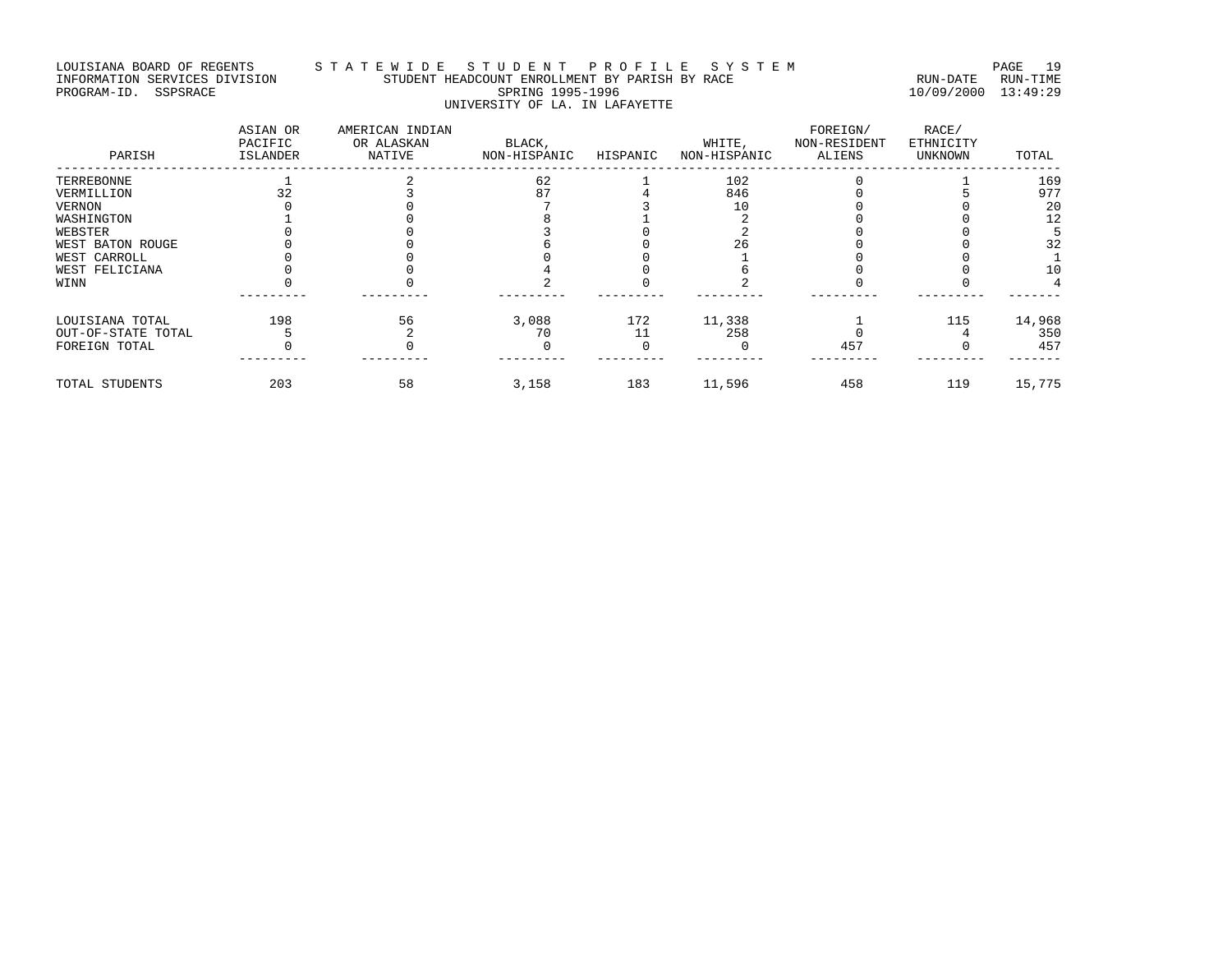#### LOUISIANA BOARD OF REGENTS STA TE WIDE STUDENT PROFILE SYSTEM PAGE 20 INFORMATION SERVICES DIVISION STUDENT HEADCOUNT ENROLLMENT BY PARISH BY RACE RUN-DATE RUN-TIME PROGRAM-ID. SSPSRACE SPRING 1995-1996 10/09/2000 13:49:29 L.S.U. AT ALEXANDRIA

| PARISH            | ASIAN OR<br>PACIFIC<br>ISLANDER | AMERICAN INDIAN<br>OR ALASKAN<br><b>NATIVE</b> | BLACK,<br>NON-HISPANIC HISPANIC |             | WHITE,<br>NON-HISPANIC | FOREIGN/<br>NON-RESIDENT<br>ALIENS | RACE/<br>ETHNICITY<br>UNKNOWN | TOTAL          |
|-------------------|---------------------------------|------------------------------------------------|---------------------------------|-------------|------------------------|------------------------------------|-------------------------------|----------------|
| <b>ACADIA</b>     | --------------<br>0             | --------------<br>$\mathbf{0}$                 | 0                               | 0           | 7                      | $\mathbf 0$                        | $\mathsf 0$                   | 7              |
| ALLEN             | $\mathbf 0$                     | $\mathbf{0}$                                   | 5                               | $\mathbf 0$ | 45                     | $\mathbf 0$                        | $\mathbf 0$                   | 50             |
| <b>ASCENSION</b>  | $\Omega$                        | $\mathbf 0$                                    | 0                               | 0           | 1                      | 0                                  | $\mathbf 0$                   | 1              |
| AVOYELLES         |                                 |                                                | 47                              | $\mathbf 1$ | 330                    |                                    | $\Omega$                      | 384            |
| <b>BEAUREGARD</b> |                                 |                                                | $\Omega$                        | $\mathbf 0$ | 7                      |                                    |                               | 7              |
| <b>BOSSIER</b>    |                                 |                                                |                                 | $\Omega$    | $\overline{4}$         |                                    |                               | $\overline{4}$ |
| CADDO             |                                 |                                                |                                 | 0           | 11                     |                                    | ∩                             | 12             |
| CALCASIEU         |                                 |                                                |                                 | 0           | 11                     |                                    |                               | 13             |
| CALDWELL          |                                 |                                                |                                 | 0           | 10                     |                                    |                               | 10             |
| CATAHOULA         |                                 |                                                |                                 | $\Omega$    | 48                     |                                    |                               | 50             |
| CONCORDIA         |                                 |                                                |                                 | $\Omega$    | 19                     |                                    |                               | 21             |
| EAST BATON ROUGE  |                                 |                                                |                                 | $\Omega$    | 16                     |                                    |                               | 16             |
| EAST CARROLL      |                                 |                                                |                                 | 0           | $\mathbf{1}$           |                                    |                               | 1              |
| EVANGELINE        |                                 |                                                |                                 | 1           | 99                     |                                    | O                             | 103            |
|                   |                                 |                                                |                                 | 0           | 1                      |                                    | ∩                             | 1              |
| FRANKLIN          |                                 |                                                |                                 | 1           |                        |                                    | U                             |                |
| GRANT             |                                 |                                                |                                 |             | 112                    |                                    |                               | 122            |
| IBERIA            |                                 |                                                |                                 | $\Omega$    | 3                      |                                    |                               | 3              |
| <b>JACKSON</b>    |                                 |                                                |                                 | 0           |                        |                                    |                               | $\overline{2}$ |
| <b>JEFFERSON</b>  |                                 |                                                |                                 | N           |                        |                                    |                               | 7              |
| JEFFERSON DAVIS   |                                 |                                                |                                 | N           |                        |                                    |                               | 3              |
| LAFAYETTE         |                                 |                                                |                                 |             |                        |                                    |                               | 8              |
| LAFOURCHE         |                                 |                                                |                                 | $\Omega$    |                        |                                    |                               | $\mathbf{1}$   |
| LA SALLE          |                                 |                                                |                                 | $\Omega$    | 56                     |                                    |                               | 57             |
| LIVINGSTON        |                                 |                                                |                                 | O           |                        |                                    |                               | 2              |
| MADISON           |                                 |                                                |                                 | 0           |                        |                                    |                               | 1              |
| MOREHOUSE         |                                 |                                                |                                 | 0           |                        |                                    |                               | 1              |
| NATCHITOCHES      |                                 |                                                |                                 | Ω           |                        |                                    |                               | 6              |
| ORLEANS           |                                 |                                                |                                 | N           |                        |                                    |                               | 8              |
| OUACHITA          |                                 |                                                |                                 | $\Omega$    |                        |                                    |                               | 10             |
| POINTE COUPEE     | 0                               | 0                                              | $\Omega$                        | 0           | 5                      |                                    | ∩                             | 5              |
| RAPIDES           | 17                              | 14                                             | 202                             | 12          | 1,068                  |                                    |                               | 1,318          |
| RICHLAND          | $\Omega$                        | $\Omega$                                       | $\Omega$                        | $\mathbf 0$ |                        |                                    |                               | 2              |
| SABINE            |                                 | $\Omega$                                       | n                               | 1           | 6                      |                                    |                               | 7              |
| ST. BERNARD       |                                 |                                                |                                 | 0           | $\mathfrak{D}$         |                                    |                               | 3              |
| ST. LANDRY        |                                 |                                                |                                 | $\Omega$    | 26                     |                                    |                               | 32             |
| ST. MARTIN        |                                 |                                                |                                 | $\Omega$    |                        |                                    |                               | $\mathbf{1}$   |
| ST. MARY          |                                 |                                                |                                 | O           |                        |                                    |                               | 2              |
| ST. TAMMANY       |                                 |                                                |                                 | N           |                        |                                    |                               | $\overline{2}$ |
| TANGIPAHOA        |                                 |                                                |                                 | 0           |                        |                                    |                               | 1              |
| TENSAS            |                                 |                                                |                                 | 0           |                        |                                    |                               | 1              |
| TERREBONNE        |                                 |                                                |                                 | O           |                        |                                    |                               | 4              |
| UNION             |                                 |                                                |                                 | $\Omega$    | 2                      |                                    |                               | 3              |
| VERNON            |                                 |                                                |                                 |             | 42                     |                                    |                               | 44             |
| WASHINGTON        |                                 |                                                |                                 | $\Omega$    |                        |                                    |                               | 2              |
| WEBSTER           |                                 |                                                |                                 |             |                        |                                    |                               | $\mathbf{1}$   |
| WEST BATON ROUGE  |                                 |                                                |                                 |             |                        |                                    |                               | 3              |
| WEST FELICIANA    | 0                               |                                                |                                 | 0           |                        | U                                  | ∩                             | 4              |
| WINN              | $\Omega$                        | $\Omega$                                       | $\mathcal{D}$                   | $\Omega$    | 12                     | $\Omega$                           | $\Omega$                      | 14             |
|                   |                                 |                                                |                                 |             |                        |                                    |                               |                |

--------- --------- --------- --------- --------- --------- --------- -------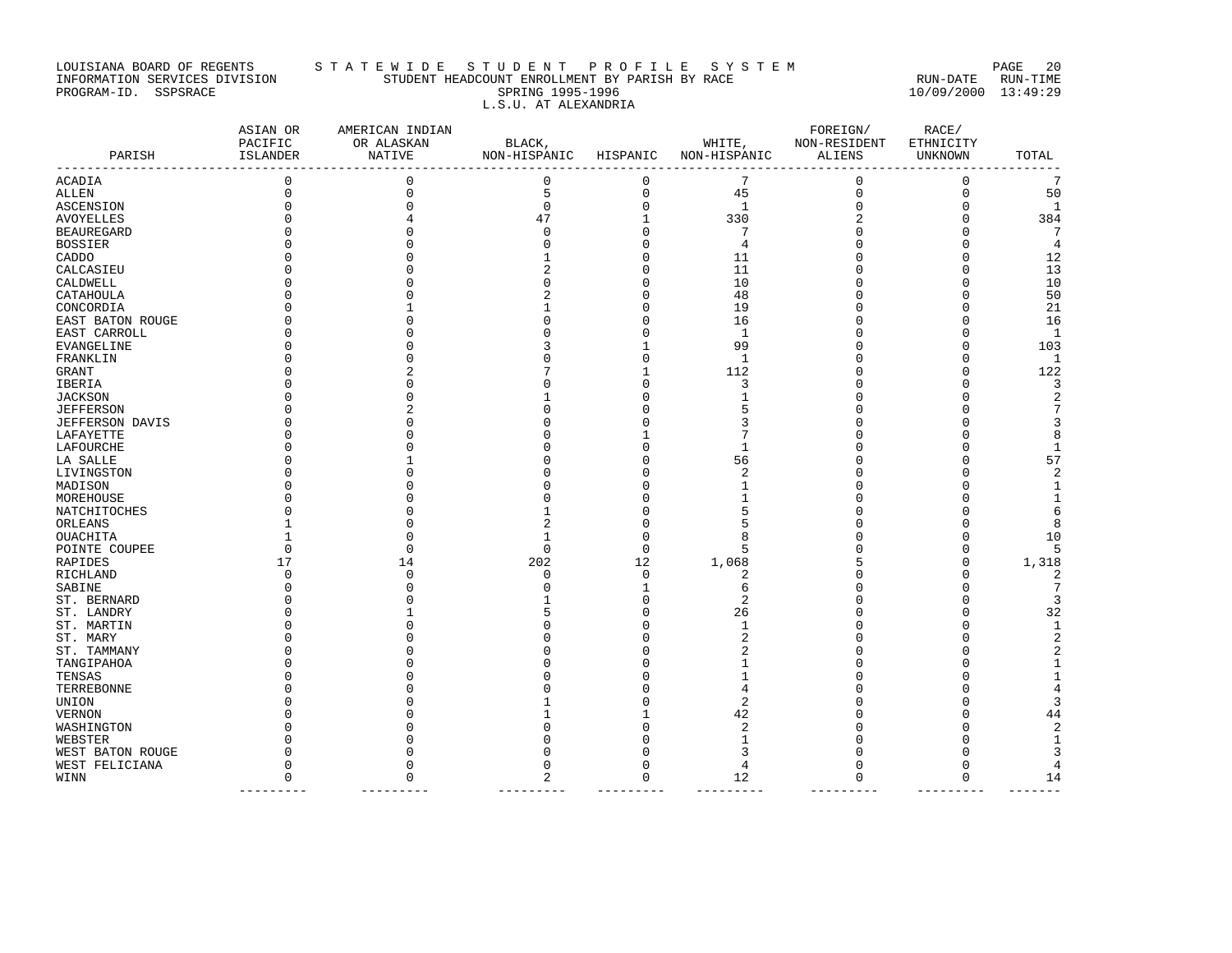#### LOUISIANA BOARD OF REGENTS STA TE WIDE STUDENT PROFILE SYSTEM PAGE 21 INFORMATION SERVICES DIVISION STUDENT HEADCOUNT ENROLLMENT BY PARISH BY RACE RUN-DATE RUN-TIME PROGRAM-ID. SSPSRACE SPRING 1995-1996 10/09/2000 13:49:29 L.S.U. AT ALEXANDRIA

| PARISH             | ASIAN OR<br>PACIFIC<br>ISLANDER | AMERICAN INDIAN<br>OR ALASKAN<br>NATIVE | BLACK,<br>NON-HISPANIC | HISPANIC | WHITE.<br>NON-HISPANIC | FOREIGN/<br>NON-RESIDENT<br>ALIENS | RACE/<br>ETHNICITY<br>UNKNOWN | TOTAL |
|--------------------|---------------------------------|-----------------------------------------|------------------------|----------|------------------------|------------------------------------|-------------------------------|-------|
| LOUISIANA TOTAL    | 19                              | 25                                      | 285                    | 18       | 2,006                  |                                    |                               | 2,360 |
| OUT-OF-STATE TOTAL |                                 |                                         |                        |          |                        |                                    |                               | 14    |
| FOREIGN TOTAL      |                                 |                                         |                        |          |                        |                                    |                               |       |
|                    |                                 |                                         |                        |          |                        |                                    |                               |       |
| TOTAL STUDENTS     | 20                              | 27                                      | 287                    | 18       | 2,018                  |                                    |                               | 2,377 |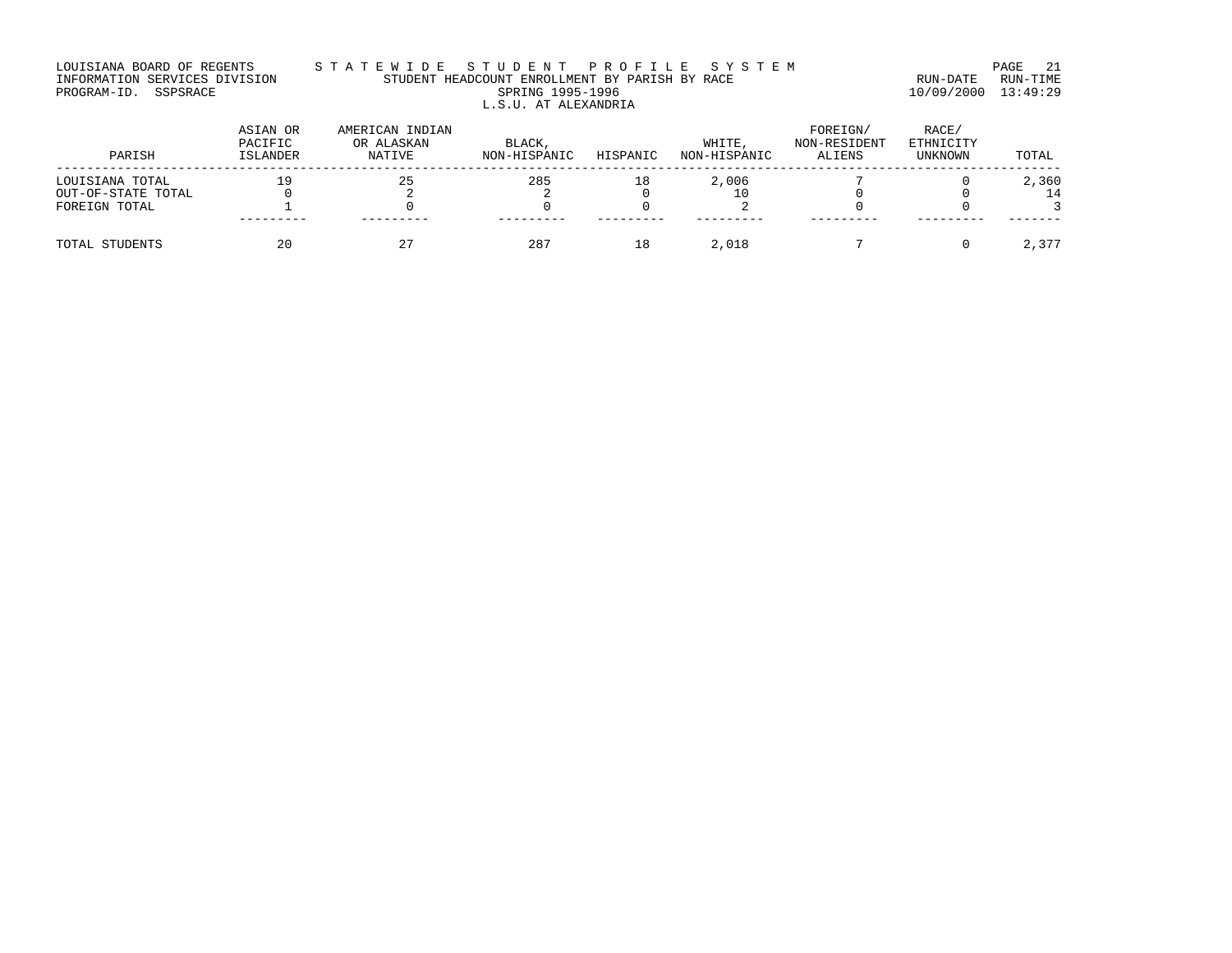# LOUISIANA BOARD OF REGENTS STA TE WIDE STUDENT PROFILE SYSTEM PAGE 22 INFORMATION SERVICES DIVISION STUDENT HEADCOUNT ENROLLMENT BY PARISH BY RACE RUN-DATE RUN-TIME PROGRAM-ID. SSPSRACE SPRING 1995-1996 10/09/2000 13:49:29 L.S.U. IN BATON ROUGE

| PARISH            | ASIAN OR<br>PACIFIC<br>ISLANDER | AMERICAN INDIAN<br>OR ALASKAN<br>NATIVE | BLACK,<br>NON-HISPANIC | HISPANIC       | WHITE,<br>NON-HISPANIC | FOREIGN/<br>NON-RESIDENT<br>ALIENS | RACE/<br>ETHNICITY<br>UNKNOWN | TOTAL          |
|-------------------|---------------------------------|-----------------------------------------|------------------------|----------------|------------------------|------------------------------------|-------------------------------|----------------|
| ACADIA            | ----------------<br>0           | $\mathbf 0$                             | 5                      | 0              | 82                     | 0                                  | $\mathbf{1}$                  | 88             |
| ALLEN             | $\overline{0}$                  | $\mathbf{0}$                            | 6                      | $\overline{c}$ | 28                     | $\mathsf{O}\xspace$                | $\mathbf 0$                   | 36             |
| ASCENSION         | $\overline{2}$                  |                                         | 41                     | 5              | 520                    | $\mathbf 0$                        | 12                            | 581            |
| ASSUMPTION        |                                 |                                         | 6                      | $\Omega$       | 64                     | $\Omega$                           | $\mathbf{1}$                  | 72             |
| AVOYELLES         |                                 |                                         | 7                      | $\mathbf{1}$   | 110                    | $\Omega$                           | 3                             | 124            |
| <b>BEAUREGARD</b> | $\overline{c}$                  |                                         | 10                     | $\overline{2}$ | 82                     | $\Omega$                           |                               | 100            |
| <b>BIENVILLE</b>  |                                 |                                         | $\mathbf{0}$           | $\Omega$       | 2                      | $\Omega$                           | O                             | $\overline{2}$ |
| <b>BOSSIER</b>    |                                 |                                         | 10                     | $\mathsf 0$    | 109                    | $\Omega$                           | 1                             | 122            |
| CADDO             |                                 |                                         | 46                     | 2              | 305                    | $\Omega$                           | 4                             | 360            |
| CALCASIEU         | 6                               |                                         | 41                     | 7              | 311                    | 0                                  |                               | 371            |
| CALDWELL          |                                 |                                         | $\mathbf{1}$           | $\Omega$       | 5                      | $\Omega$                           | O                             | 6              |
| CAMERON           |                                 |                                         |                        | $\Omega$       | 28                     | $\Omega$                           | 2                             | 33             |
| CATAHOULA         |                                 |                                         |                        | 1              | 10                     | $\Omega$                           | O                             | 11             |
| CLAIBORNE         | $\Omega$                        |                                         | 1                      | $\Omega$       | 12                     | $\Omega$                           | $\mathbf{0}$                  | 13             |
| CONCORDIA         | $\overline{c}$                  |                                         |                        | $\Omega$       | 61                     | $\Omega$                           | 1                             | 68             |
| DE SOTO           | $\Omega$                        | $\cap$                                  | 9                      | 1              | 20                     | $\Omega$                           | $\Omega$                      | 30             |
| EAST BATON ROUGE  | 294                             | 30                                      | 629                    | 155            | 5,966                  | $\Omega$                           | 127                           | 7,201          |
| EAST CARROLL      | 1                               | $\Omega$                                | 2                      | 0              | 15                     | $\Omega$                           | 1                             | 19             |
| EAST FELICIANA    | 3                               | $\cap$                                  | 20                     | $\mathbf 0$    | 67                     | $\Omega$                           | 2                             | 92             |
| EVANGELINE        |                                 |                                         | 6                      | 2              | 80                     | $\Omega$                           | O                             | 88             |
| FRANKLIN          |                                 |                                         | 7                      | $\Omega$       | 13                     | $\Omega$                           | O                             | 20             |
| <b>GRANT</b>      |                                 |                                         | 3                      | $\Omega$       | 9                      | $\Omega$                           | $\Omega$                      | 12             |
| IBERIA            |                                 |                                         | 26                     | $\mathbf 0$    | 179                    | 0                                  |                               | 211            |
| IBERVILLE         | κ                               |                                         | 35                     | $\sqrt{2}$     | 179                    | $\Omega$                           | 6                             | 225            |
| <b>JACKSON</b>    | 0                               |                                         | $\overline{a}$         | $\mathbf 0$    | 13                     | $\Omega$                           | $\mathbf 0$                   | 15             |
| <b>JEFFERSON</b>  | 187                             |                                         | 104                    | 81             | 1,158                  | <sup>0</sup>                       | 27                            | 1,565          |
| JEFFERSON DAVIS   | 1                               |                                         | 2                      | $\mathbf 0$    | 63                     | $\Omega$                           | $\mathbf{0}$                  | 66             |
| LAFAYETTE         | 11                              |                                         | 64                     | 11             | 524                    | $\Omega$                           | 8                             | 620            |
| LAFOURCHE         | 14                              | $\overline{\mathbf{c}}$                 | 10                     | 3              | 263                    | $\Omega$                           | 3                             | 295            |
| LA SALLE          | <sup>0</sup>                    |                                         | $\Omega$               | $\Omega$       | 24                     | $\Omega$                           | O                             | 24             |
| LINCOLN           | <sup>0</sup>                    |                                         | 6                      | $\Omega$       | 47                     | $\Omega$                           | $\mathbf{1}$                  | 54             |
| LIVINGSTON        |                                 |                                         | 21                     | 4              | 462                    | 0                                  | 6                             | 499            |
| MADISON           | 2                               |                                         | 6                      | $\mathbf 0$    | 64                     | $\Omega$                           | 2                             | 74             |
| MOREHOUSE         | $\Omega$                        |                                         | $7\phantom{.0}$        | $\Omega$       | $7\phantom{.0}$        | $\Omega$                           | $\Omega$                      | 14             |
| NATCHITOCHES      | 21                              |                                         | 21                     | 5              | 247                    | $\Omega$                           | 4                             | 301            |
| ORLEANS           | 134                             |                                         | 279                    | 67             | 1,518                  | $\Omega$                           | 28                            | 2,033          |
| OUACHITA          | 6                               |                                         | 26                     | $\mathbf{1}$   | 150                    | $\Omega$                           | $\overline{a}$                | 185            |
| PLAOUEMINES       |                                 |                                         | 13                     | 1              | 64                     | $\Omega$                           | $\Omega$                      | 82             |
| POINTE COUPEE     |                                 |                                         | 23                     | $\mathbf 0$    | 234                    | $\Omega$                           | 12                            | 275            |
| RAPIDES           |                                 |                                         | 33                     | $\overline{2}$ | 273                    | $\Omega$                           | 3                             | 320            |
| RED RIVER         | U                               |                                         | $\mathbf{1}$           | $\mathsf 0$    | 8                      | $\Omega$                           | $\Omega$                      | 9              |
| RICHLAND          |                                 |                                         | 6                      | $\mathbf{1}$   | 42                     | $\Omega$                           | 5                             | 55             |
| SABINE            |                                 |                                         |                        | 1              | 20                     | $\Omega$                           | U                             | 22             |
| ST. BERNARD       | 1                               |                                         | 3                      | $\overline{2}$ | 125                    | $\Omega$                           | $\mathbf{1}$                  | 132            |
| ST. CHARLES       |                                 |                                         | 18                     | 8              | 145                    | $\Omega$                           | 6                             | 186            |
| ST. HELENA        |                                 |                                         | 6                      | $\Omega$       | 3                      | $\Omega$                           | O                             | 9              |
| ST. JAMES         |                                 |                                         | 6                      | $\Omega$       | 61                     | <sup>0</sup>                       | U                             | 67             |
| ST. JOHN          |                                 |                                         | q                      | 6              | 154                    | n                                  | 3                             | 174            |
| ST. LANDRY        | 3                               |                                         | 35                     | 2              | 192                    | $\Omega$                           | 7                             | 240            |
| ST. MARTIN        | 6                               | $\Omega$                                | 10                     | $\Omega$       | 66                     | $\Omega$                           | 4                             | 86             |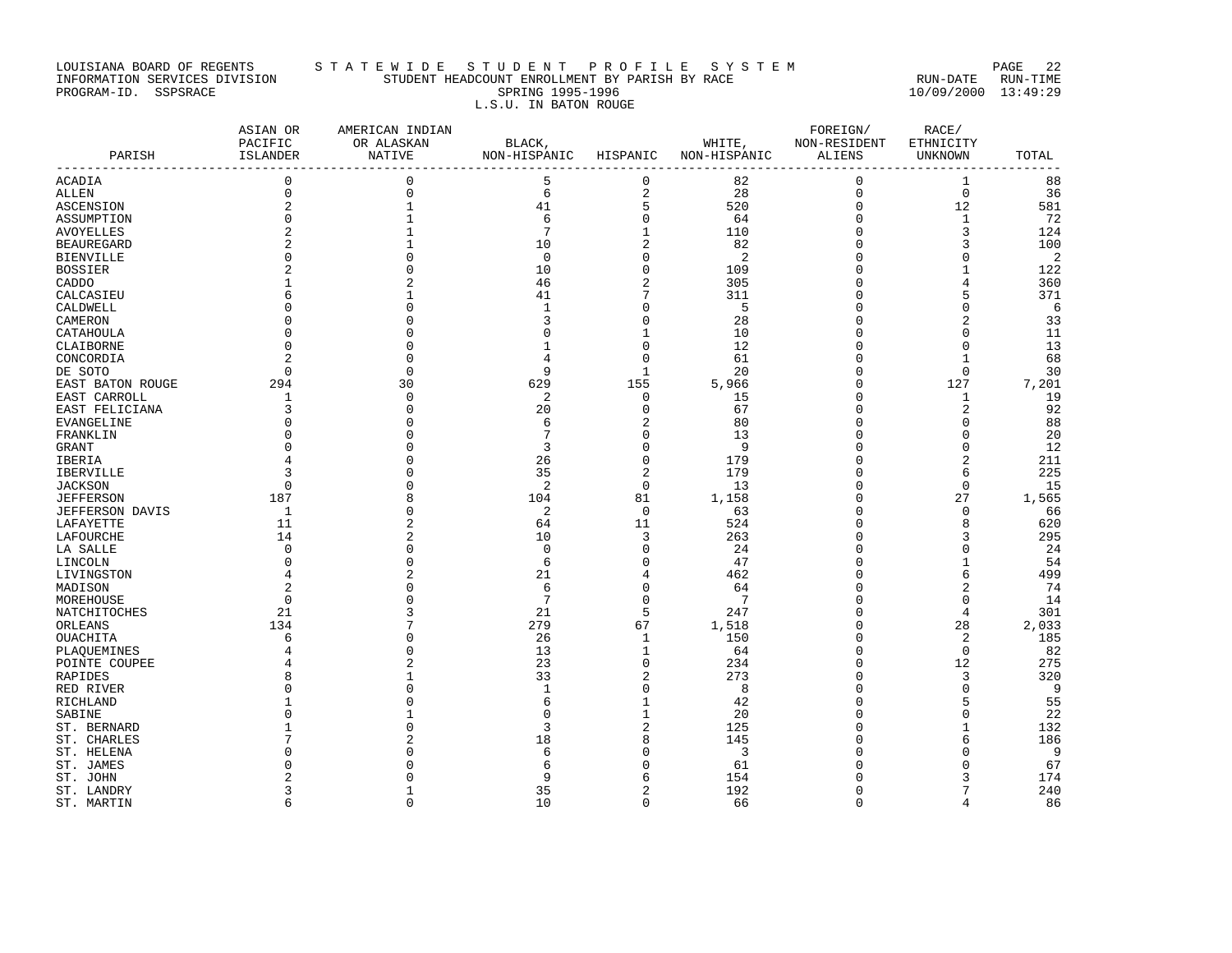#### LOUISIANA BOARD OF REGENTS STA TE WIDE STUDE NT PROFILE SYSTEM SOARD OF RAGE 23 INFORMATION SERVICES DIVISION STUDENT HEADCOUNT ENROLLMENT BY PARISH BY RACE RUN-DATE RUN-TIME PROGRAM-ID. SSPSRACE SPRING 1995-1996 10/09/2000 13:49:29 L.S.U. IN BATON ROUGE

| PARISH             | ASIAN OR<br>PACIFIC<br>ISLANDER | AMERICAN INDIAN<br>OR ALASKAN<br>NATIVE | BLACK,<br>NON-HISPANIC | HISPANIC | WHITE,<br>NON-HISPANIC | FOREIGN/<br>NON-RESIDENT<br>ALIENS | RACE/<br>ETHNICITY<br><b>UNKNOWN</b> | TOTAL  |
|--------------------|---------------------------------|-----------------------------------------|------------------------|----------|------------------------|------------------------------------|--------------------------------------|--------|
| ST. MARY           | 16                              |                                         | 24                     |          | 180                    |                                    |                                      | 227    |
| ST. TAMMANY        | 1.5                             |                                         | 54                     | 22       | 961                    |                                    | 19                                   | 1,077  |
| TANGIPAHOA         |                                 |                                         | 21                     |          | 182                    |                                    |                                      | 212    |
| TENSAS             |                                 |                                         |                        |          |                        |                                    |                                      |        |
| TERREBONNE         |                                 |                                         |                        |          | 259                    |                                    |                                      | 297    |
| UNION              |                                 |                                         |                        |          | 10                     |                                    |                                      | 11     |
| VERMILLION         |                                 |                                         |                        |          | 95                     |                                    |                                      | 119    |
| VERNON             |                                 |                                         |                        |          | 29                     |                                    |                                      | 41     |
| WASHINGTON         |                                 |                                         | 24                     |          | 75                     |                                    |                                      | 100    |
| WEBSTER            |                                 |                                         |                        |          | 32                     |                                    |                                      | 33     |
| WEST BATON ROUGE   |                                 |                                         |                        |          | 176                    |                                    |                                      | 194    |
| WEST CARROLL       |                                 |                                         |                        |          | 14                     |                                    |                                      | 16     |
| WEST FELICIANA     |                                 |                                         |                        |          | 45                     |                                    |                                      | 48     |
| WINN               |                                 |                                         |                        |          | 14                     |                                    |                                      | 14     |
| LOUISIANA TOTAL    | 805                             | 82                                      | 1,797                  | 414      | 16,259                 |                                    | 323                                  | 19,680 |
| OUT-OF-STATE TOTAL | 68                              | 15                                      | 302                    | 146      | 2,473                  |                                    | 49                                   | 3,053  |
| FOREIGN TOTAL      |                                 |                                         |                        |          |                        | 1,620                              |                                      | 1,620  |
| TOTAL STUDENTS     | 873                             | 97                                      | 2,099                  | 560      | 18,732                 | 1,620                              | 372                                  | 24,353 |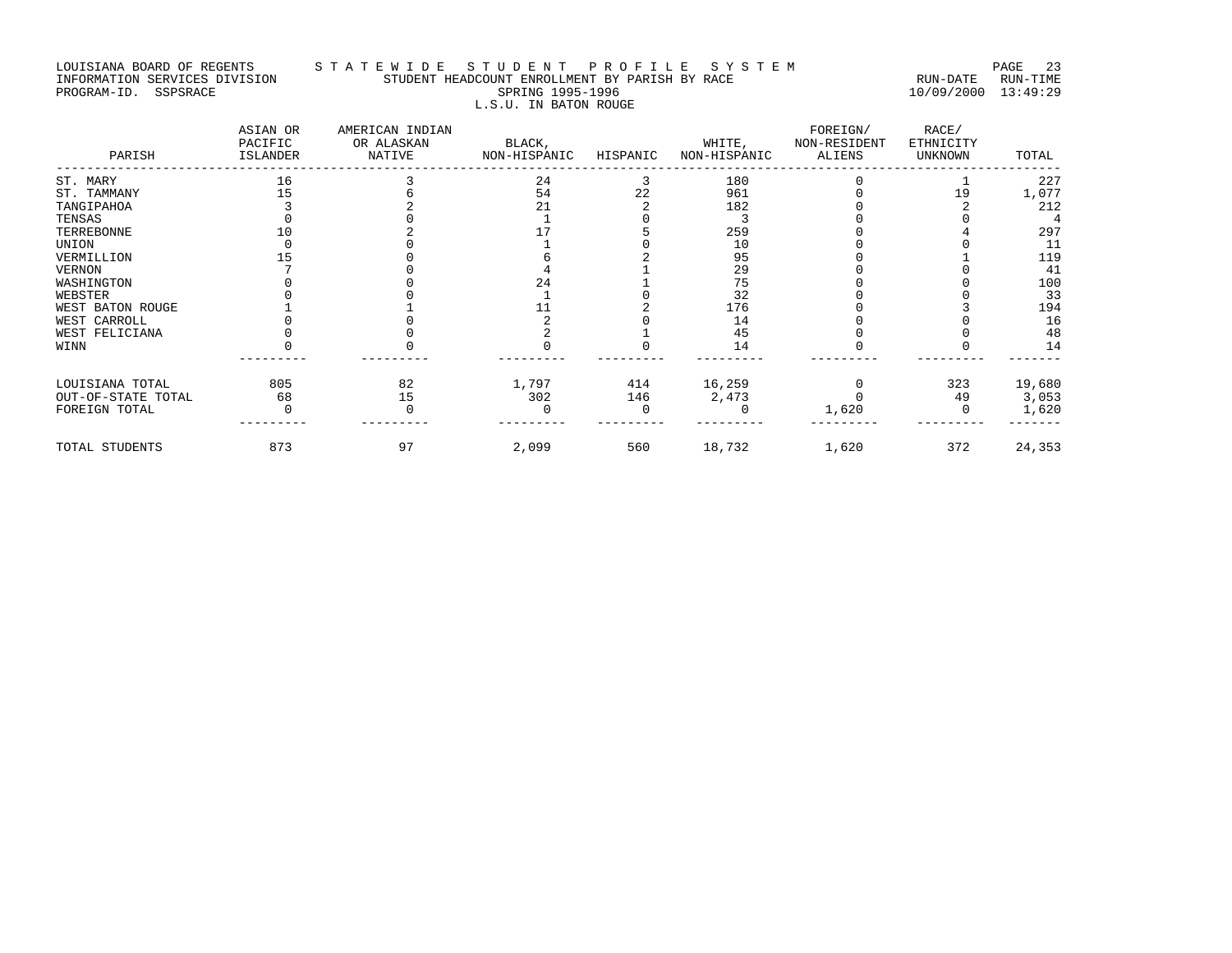#### LOUISIANA BOARD OF REGENTS STA TE WIDE STUDENT PROFILE SYSTEM PAGE 24 INFORMATION SERVICES DIVISION STUDENT HEADCOUNT ENROLLMENT BY PARISH BY RACE RUN-DATE RUN-TIME PROGRAM-ID. SSPSRACE SPRING 1995-1996 10/09/2000 13:49:29 L.S.U. AT EUNICE

| PARISH             | ASIAN OR<br>PACIFIC<br>ISLANDER | AMERICAN INDIAN<br>OR ALASKAN<br><b>NATIVE</b> | BLACK,<br>NON-HISPANIC | HISPANIC    | WHITE,<br>NON-HISPANIC | FOREIGN/<br>NON-RESIDENT<br>ALIENS | RACE/<br>ETHNICITY<br><b>UNKNOWN</b> | TOTAL                   |
|--------------------|---------------------------------|------------------------------------------------|------------------------|-------------|------------------------|------------------------------------|--------------------------------------|-------------------------|
| <b>ACADIA</b>      |                                 |                                                | 29                     | 1           | 439                    | 0                                  | $\mathbf 0$                          | 475                     |
| ALLEN              | Ω                               | 9                                              | 7                      | $\mathsf 0$ | 44                     | 0                                  | 0                                    | 60                      |
| ASSUMPTION         |                                 |                                                |                        | $\Omega$    |                        |                                    |                                      | $\mathbf{1}$            |
| <b>AVOYELLES</b>   |                                 |                                                |                        |             |                        |                                    |                                      | 3                       |
| <b>BEAUREGARD</b>  |                                 |                                                |                        |             |                        |                                    |                                      | 9                       |
| <b>BOSSIER</b>     |                                 |                                                |                        |             |                        |                                    |                                      | $\overline{\mathbf{c}}$ |
| CADDO              |                                 |                                                |                        |             | 12                     |                                    |                                      | 14                      |
| CALCASIEU          |                                 |                                                |                        |             | 50                     |                                    |                                      | 56                      |
| CAMERON            |                                 |                                                |                        |             |                        |                                    |                                      | $\mathbf{1}$            |
| DE SOTO            |                                 |                                                |                        |             | 2                      |                                    |                                      | $\sqrt{2}$              |
| EAST BATON ROUGE   |                                 |                                                |                        |             | 25                     |                                    |                                      | 32                      |
| EAST FELICIANA     |                                 |                                                |                        |             | 1                      |                                    |                                      | <sup>1</sup>            |
| EVANGELINE         |                                 |                                                | 60                     |             | 299                    |                                    |                                      | 364                     |
| IBERIA             |                                 |                                                | 15                     | $\Omega$    | 24                     |                                    |                                      | 39                      |
| IBERVILLE          |                                 |                                                | $\Omega$               |             | 6                      |                                    |                                      | 6                       |
| <b>JEFFERSON</b>   |                                 |                                                |                        |             | 5                      |                                    |                                      | 6                       |
| JEFFERSON DAVIS    |                                 |                                                | q                      |             | 70                     |                                    |                                      | 85                      |
| LAFAYETTE          |                                 |                                                | 39                     |             | 177                    |                                    |                                      | 222                     |
| LAFOURCHE          |                                 |                                                |                        |             | 4                      |                                    |                                      | 4                       |
| LIVINGSTON         |                                 |                                                |                        |             | 3                      |                                    |                                      | 3                       |
| OUACHITA           |                                 |                                                |                        |             | 18                     |                                    |                                      | 27                      |
| PLAQUEMINES        |                                 |                                                |                        |             | -1                     |                                    |                                      | $\mathbf{1}$            |
| POINTE COUPEE      |                                 |                                                |                        |             | 10                     |                                    |                                      | 10                      |
| RAPIDES            |                                 |                                                |                        |             | 16                     |                                    |                                      | 20                      |
| SABINE             |                                 |                                                |                        |             | 1                      |                                    |                                      | $\mathbf{1}$            |
| ST. JOHN           |                                 |                                                | O                      |             |                        |                                    |                                      | $\mathbf{1}$            |
| ST. LANDRY         |                                 |                                                | 170                    |             | 656                    |                                    |                                      | 833                     |
| ST. MARTIN         |                                 |                                                |                        |             | 28                     |                                    |                                      | 35                      |
| ST. TAMMANY        |                                 |                                                |                        |             | $\overline{c}$         |                                    |                                      | $\sqrt{2}$              |
| TERREBONNE         |                                 |                                                |                        |             | 2                      |                                    |                                      | $\overline{2}$          |
| UNION              |                                 |                                                |                        |             |                        |                                    |                                      | $\mathbf{1}$            |
| VERMILLION         |                                 |                                                |                        |             | 102                    |                                    |                                      | 106                     |
| VERNON             |                                 |                                                |                        |             | 3                      |                                    |                                      | 3                       |
| WASHINGTON         |                                 |                                                |                        |             |                        |                                    |                                      | $\mathbf{1}$            |
| WEST BATON ROUGE   |                                 |                                                |                        |             |                        |                                    |                                      | $\mathbf{1}$            |
| WEST FELICIANA     |                                 |                                                |                        |             |                        |                                    | n                                    | $\mathbf{1}$            |
| WINN               |                                 |                                                |                        |             |                        |                                    | $\cap$                               | 10                      |
| LOUISIANA TOTAL    | 5                               | 28                                             | 366                    | 13          | 2,028                  | $\mathbf 0$                        | 0                                    | 2,440                   |
| OUT-OF-STATE TOTAL | $\Omega$                        | $\mathbf{0}$                                   | 0                      | 0           | 2                      | 0                                  | 0                                    | 2                       |
| FOREIGN TOTAL      |                                 |                                                | O                      | 0           | $\overline{c}$         |                                    | $\Omega$                             | 2                       |
| TOTAL STUDENTS     | 5                               | 28                                             | 366                    | 13          | 2,032                  | $\mathbf 0$                        | $\mathbf 0$                          | 2,444                   |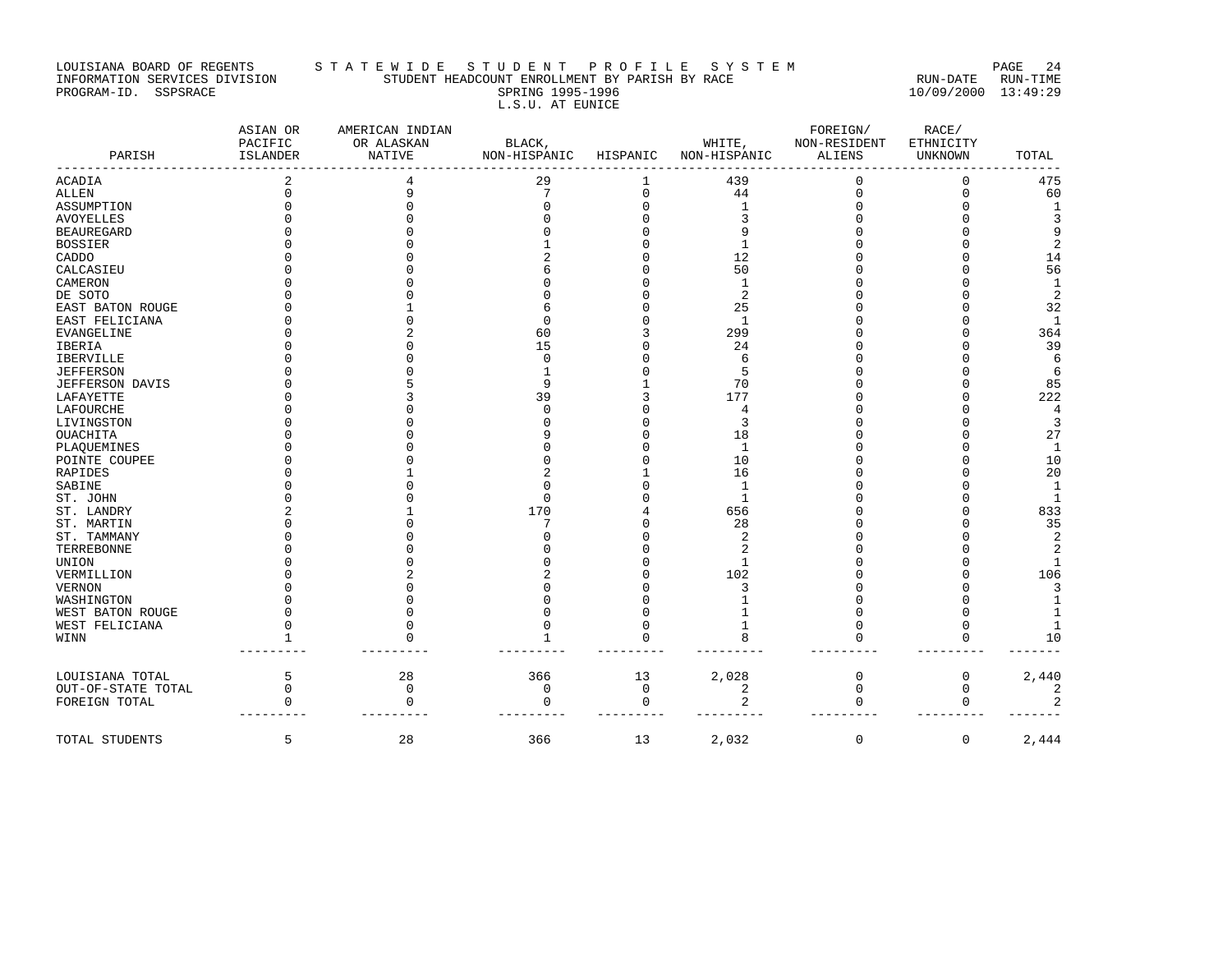#### LOUISIANA BOARD OF REGENTS S T A T E W I D E S T U D E N T P R O F I L E S Y S T E M PAGE 25 INFORMATION SERVICES DIVISION STUDENT HEADCOUNT ENROLLMENT BY PARISH BY RACE RUN-DATE RUN-TIME PROGRAM-ID. SSPSRACE SPRING 1995-1996 10/09/2000 13:49:29 L.S.U. IN SHREVEPORT

| PARISH              | ASIAN OR<br>PACIFIC<br>ISLANDER | AMERICAN INDIAN<br>OR ALASKAN<br>NATIVE | BLACK,<br>NON-HISPANIC HISPANIC |              | WHITE,<br>NON-HISPANIC  | FOREIGN/<br>NON-RESIDENT<br>ALIENS | RACE/<br>ETHNICITY<br>UNKNOWN | TOTAL               |
|---------------------|---------------------------------|-----------------------------------------|---------------------------------|--------------|-------------------------|------------------------------------|-------------------------------|---------------------|
| ACADIA              | $\mathbf 0$                     | $\mathbf 0$                             | $\mathbf{1}$                    | $\mathbf 0$  | 5                       | $\mathbf 0$                        | $\mathbf 0$                   | $- - - -$<br>6      |
| ALLEN               | $\mathbf 0$                     | $\mathbf 0$                             | $\mathbf 0$                     | $\mathsf 0$  | 3                       | $\mathbf 0$                        | $\mathbf{0}$                  | $\overline{3}$      |
|                     | $\mathbf 0$                     | $\Omega$                                | $\Omega$                        | $\mathbf 0$  | $\mathbf{1}$            | 0                                  | $\Omega$                      | $1\,$               |
| ASCENSION           | $\Omega$                        | $\cap$                                  |                                 | $\mathbf 0$  | $1\,$                   | $\mathbf 0$                        |                               |                     |
| ASSUMPTION          | $\Omega$                        |                                         |                                 | $\mathbf 0$  | $\overline{2}$          | $\Omega$                           |                               | 3<br>$\overline{2}$ |
| <b>AVOYELLES</b>    | $\Omega$                        |                                         |                                 | $\mathbf 0$  | 4                       | $\Omega$                           |                               | 5                   |
| <b>BEAUREGARD</b>   |                                 |                                         |                                 | $\mathbf 0$  |                         |                                    |                               |                     |
| <b>BIENVILLE</b>    | $\mathbf 0$                     |                                         | 3<br>59                         |              | 13<br>680               | $\mathbf 0$                        | $\Omega$                      | 16                  |
| <b>BOSSIER</b>      | 23                              |                                         |                                 | 15           |                         | $\mathbf{1}$                       |                               | 783                 |
| CADDO               | 43                              |                                         | 413                             | 33           | 1,839                   | 0                                  | O                             | 2,337               |
| CALCASIEU           | 1                               |                                         | $\Omega$                        | $\mathbf 0$  | 12                      | 0                                  | O                             | 13                  |
| CALDWELL            | $\mathbf 0$                     |                                         |                                 | $\mathbf 0$  | $\mathbf{1}$            | $\Omega$                           | O                             | $\mathbf{1}$        |
| CAMERON             | $\Omega$                        |                                         |                                 | $\mathbf 0$  | $\overline{\mathbf{c}}$ | $\Omega$                           | O                             | $\overline{c}$      |
| CATAHOULA           | $\Omega$                        |                                         |                                 | $\mathbf 0$  | 3                       | $\Omega$                           | $\Omega$                      | $\overline{4}$      |
| CLAIBORNE           | 2                               |                                         |                                 | $\mathbf 0$  | 10                      | $\Omega$                           | O                             | 13                  |
| CONCORDIA           | $\Omega$                        | n                                       | O                               | $\Omega$     | 4                       | 0                                  | $\Omega$                      | 4                   |
| DE SOTO             |                                 |                                         | 25                              | 3            | 98                      | $\Omega$                           | $\Omega$                      | 126                 |
| EAST BATON ROUGE    |                                 |                                         |                                 | $\Omega$     | 18                      | $\Omega$                           | $\Omega$                      | 28                  |
| EAST CARROLL        |                                 |                                         |                                 | $\cap$       | 1                       | U                                  | n                             | $\mathbf{1}$        |
| <b>EVANGELINE</b>   | C                               |                                         |                                 | $\Omega$     | $\mathbf{1}$            | $\Omega$                           | O                             | $\mathbf{1}$        |
| FRANKLIN            |                                 |                                         |                                 | $\Omega$     | 1                       | $\Omega$                           |                               | $\boldsymbol{2}$    |
| GRANT               |                                 |                                         |                                 | $\Omega$     | $\mathbf{1}$            | $\Omega$                           |                               | 1                   |
| IBERIA              |                                 |                                         |                                 | $\Omega$     | 3                       | $\Omega$                           |                               | 3                   |
| IBERVILLE           | O                               |                                         |                                 | $\Omega$     | $\mathbf{1}$            | $\Omega$                           |                               | $\mathbf{1}$        |
| <b>JACKSON</b>      |                                 |                                         |                                 | $\Omega$     | 4                       | $\Omega$                           |                               | 5                   |
| <b>JEFFERSON</b>    |                                 |                                         |                                 | $\Omega$     | 8                       | $\Omega$                           |                               | 13                  |
| LAFAYETTE           |                                 |                                         |                                 | $\cap$       | 6                       | $\Omega$                           |                               | 6                   |
| LAFOURCHE           |                                 |                                         |                                 | $\Omega$     | 9                       | $\Omega$                           | ∩                             | 9                   |
| LA SALLE            |                                 |                                         |                                 | $\Omega$     | 4                       | $\Omega$                           | O                             | $\overline{4}$      |
| LINCOLN             |                                 |                                         |                                 | $\Omega$     | 13                      | $\Omega$                           | ∩                             | 14                  |
| LIVINGSTON          |                                 |                                         |                                 | $\Omega$     | 4                       | $\Omega$                           |                               | 4                   |
| MOREHOUSE           |                                 |                                         |                                 | $\Omega$     | $\mathbf{1}$            | $\Omega$                           |                               | $1\,$               |
| <b>NATCHITOCHES</b> |                                 |                                         |                                 | $\Omega$     | 26                      | $\Omega$                           | $\Omega$                      | 33                  |
| ORLEANS             | 2                               |                                         |                                 | $\mathbf{1}$ | 11                      | $\Omega$                           | $\Omega$                      | 21                  |
| OUACHITA            |                                 |                                         |                                 | $\mathbf 0$  | 37                      | $\Omega$                           | O                             | 41                  |
| PLAQUEMINES         |                                 |                                         |                                 | $\Omega$     | $\overline{2}$          | $\Omega$                           | ∩                             | $\overline{c}$      |
| POINTE COUPEE       | C                               |                                         | O                               | $\Omega$     | $\mathbf{1}$            | $\Omega$                           | O                             | $\mathbf{1}$        |
| RAPIDES             |                                 |                                         | 11                              | $\mathbf 0$  | 28                      | $\Omega$                           |                               | 39                  |
| RED RIVER           |                                 |                                         |                                 | $\Omega$     | 22                      | $\Omega$                           | $\Omega$                      | 28                  |
| RICHLAND            |                                 |                                         |                                 | $\mathbf 0$  | 4                       | $\Omega$                           | O                             | 5                   |
| SABINE              |                                 |                                         |                                 | 1            | 15                      | $\Omega$                           | O                             | 18                  |
| ST. BERNARD         |                                 |                                         |                                 | $\mathbf 0$  | 1                       | $\Omega$                           | ∩                             | $\mathbf{1}$        |
| ST. CHARLES         |                                 |                                         |                                 | $\Omega$     | 1                       | $\Omega$                           |                               | $\mathbf{1}$        |
| ST. JOHN            |                                 |                                         |                                 | $\cap$       | 1                       | $\Omega$                           |                               | $\mathbf{1}$        |
| ST. MARTIN          |                                 |                                         |                                 | $\Omega$     | 3                       | $\Omega$                           |                               | $\overline{4}$      |
|                     | C                               |                                         |                                 | $\cap$       |                         | $\Omega$                           |                               | 3                   |
| ST. MARY            |                                 |                                         |                                 |              | 2                       |                                    |                               | 7                   |
| ST. TAMMANY         |                                 |                                         |                                 |              | 6                       | O<br>U                             |                               |                     |
| TERREBONNE          |                                 |                                         |                                 |              | 8                       |                                    |                               | 9                   |
| UNION               |                                 |                                         |                                 |              | 1                       | U                                  |                               | 1                   |
| VERMILLION          | $\Omega$                        |                                         |                                 | $\Omega$     | 3                       | $\Omega$                           | $\Omega$                      | 3                   |
| VERNON              | $\Omega$                        | $\mathbf{1}$                            |                                 | $\Omega$     | 19                      | $\Omega$                           | $\Omega$                      | 21                  |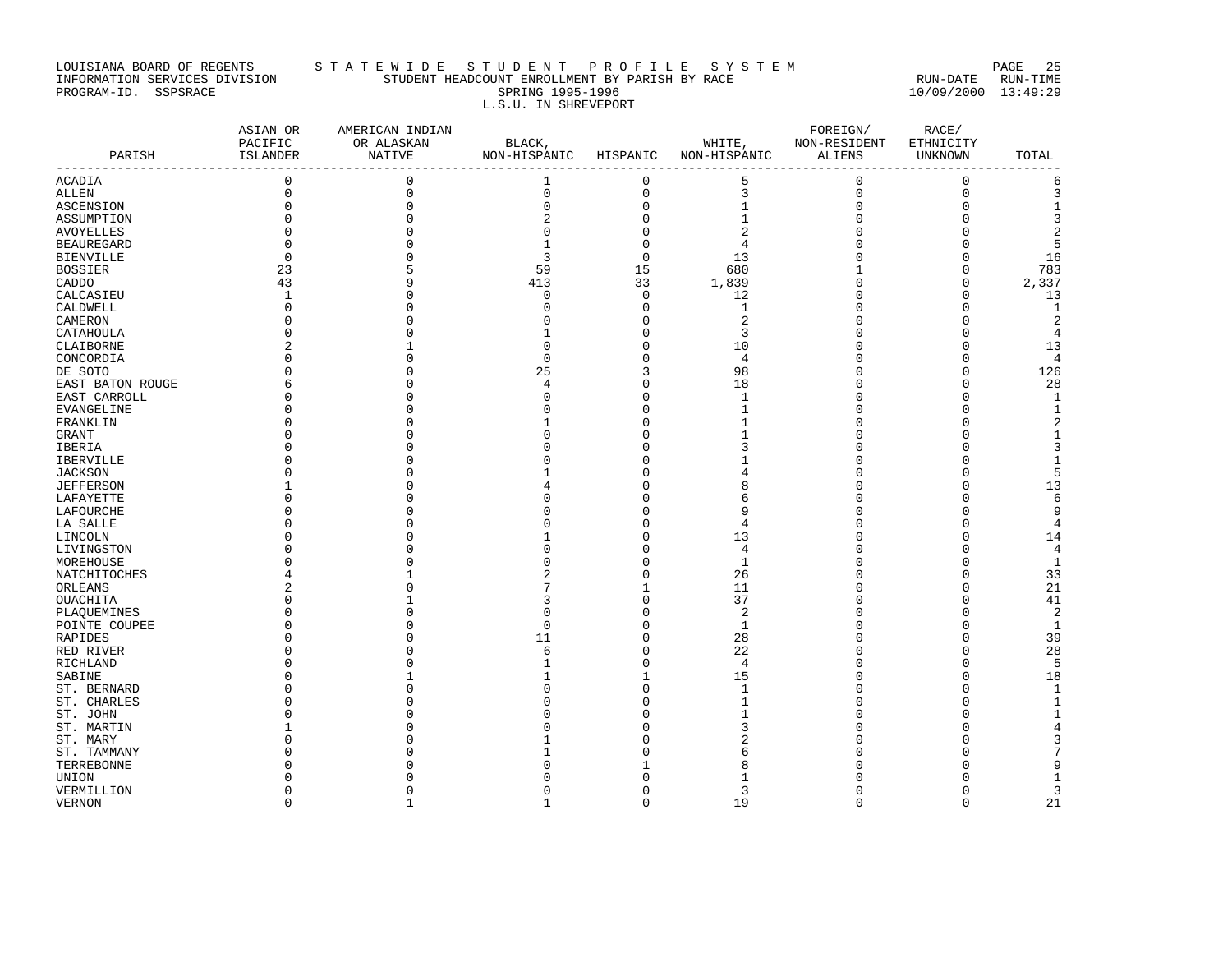# LOUISIANA BOARD OF REGENTS STA TE WIDE STUDENT PROFILE SYSTEM PAGE 26 INFORMATION SERVICES DIVISION STUDENT HEADCOUNT ENROLLMENT BY PARISH BY RACE RUN-DATE RUN-TIME PROGRAM-ID. SSPSRACE SPRING 1995-1996 10/09/2000 13:49:29 L.S.U. IN SHREVEPORT

| PARISH             | ASIAN OR<br>PACIFIC<br>ISLANDER | AMERICAN INDIAN<br>OR ALASKAN<br>NATIVE | BLACK,<br>NON-HISPANIC | HISPANIC | WHITE,<br>NON-HISPANIC | FOREIGN/<br>NON-RESIDENT<br>ALIENS | RACE/<br>ETHNICITY<br>UNKNOWN | TOTAL |
|--------------------|---------------------------------|-----------------------------------------|------------------------|----------|------------------------|------------------------------------|-------------------------------|-------|
| WASHINGTON         |                                 |                                         |                        |          |                        |                                    |                               |       |
| WEBSTER            |                                 |                                         |                        |          |                        |                                    |                               | 114   |
| WEST BATON ROUGE   |                                 |                                         |                        |          |                        |                                    |                               |       |
| WEST CARROLL       |                                 |                                         |                        |          |                        |                                    |                               |       |
| WEST FELICIANA     |                                 |                                         |                        |          |                        |                                    |                               |       |
| WINN               |                                 |                                         |                        |          |                        |                                    |                               |       |
| LOUISIANA TOTAL    | 84                              | 19                                      | 569                    | 55       | 3,052                  |                                    |                               | 3,780 |
| OUT-OF-STATE TOTAL |                                 |                                         |                        |          | 78                     |                                    |                               | 86    |
| FOREIGN TOTAL      |                                 |                                         |                        |          |                        | 14                                 |                               | 14    |
| TOTAL STUDENTS     | 84                              |                                         | 577                    | 55       | 3,130                  |                                    |                               | 3,880 |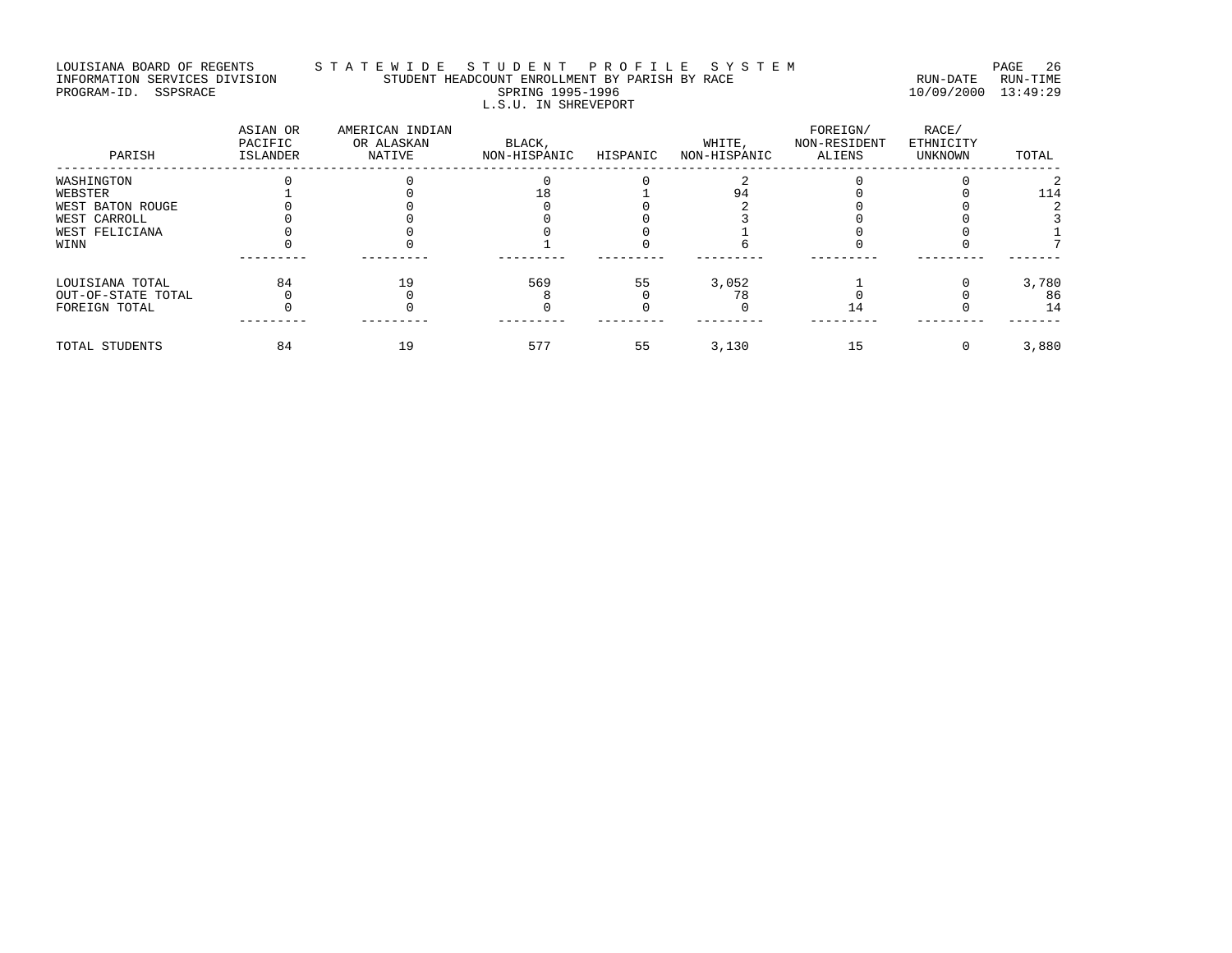# LOUISIANA BOARD OF REGENTS STA TE WIDE STUDE NT PROFILE SYSTEM SOARD OF RAGE 27 INFORMATION SERVICES DIVISION STUDENT HEADCOUNT ENROLLMENT BY PARISH BY RACE RUN-DATE RUN-TIME PROGRAM-ID. SSPSRACE SPRING 1995-1996 10/09/2000 13:49:29 UNIVERSITY OF NEW ORLEANS

| PARISH                | ASIAN OR<br>PACIFIC<br>ISLANDER<br>---------------------- | AMERICAN INDIAN<br>OR ALASKAN<br>NATIVE | BLACK,<br>NON-HISPANIC HISPANIC |               | WHITE,<br>NON-HISPANIC | FOREIGN/<br>NON-RESIDENT<br>ALIENS | RACE/<br>ETHNICITY<br>UNKNOWN | TOTAL          |
|-----------------------|-----------------------------------------------------------|-----------------------------------------|---------------------------------|---------------|------------------------|------------------------------------|-------------------------------|----------------|
| ACADIA                | 0                                                         | 0                                       | 7                               | 0             | 8                      | 0                                  | 0                             | 15             |
| ALLEN                 | 0                                                         | $\mathbf 0$                             | $\overline{2}$                  | $\mathbf 0$   | $\mathbf{1}$           | $\mathsf 0$                        | $\mathbf 0$                   | $\overline{3}$ |
| ASCENSION             | $\Omega$                                                  | 2                                       | 7                               | 1             | 15                     | $\Omega$                           | $\Omega$                      | 25             |
| ASSUMPTION            |                                                           | U                                       | $\mathcal{D}$                   | $\Omega$      |                        |                                    |                               | 6              |
| AVOYELLES             |                                                           | O                                       |                                 | $\Omega$      |                        |                                    | <sup>0</sup>                  | 9              |
| BEAUREGARD            |                                                           |                                         | n                               | O             |                        |                                    |                               | 2              |
| BIENVILLE             |                                                           |                                         |                                 | $\Omega$      |                        |                                    |                               |                |
| BOSSIER               |                                                           | Ω                                       | -1                              |               | 11                     |                                    | ∩                             | 13             |
| CADDO                 |                                                           |                                         | 26                              | $\Omega$      | 23                     |                                    | U                             | 50             |
| CALCASIEU             |                                                           |                                         | 5                               | 0             | 14                     | C                                  | <sup>0</sup>                  | 20             |
| CALDWELL              |                                                           |                                         | $\cap$                          | $\Omega$      |                        |                                    | U                             | 1              |
| CATAHOULA             |                                                           |                                         |                                 | O             | C                      |                                    |                               |                |
| CLAIBORNE             |                                                           |                                         |                                 | O             |                        |                                    |                               | 2              |
| CONCORDIA             |                                                           |                                         | -1                              | C             |                        |                                    | U                             |                |
| DE SOTO               |                                                           |                                         | $\Omega$                        |               | 3                      |                                    | <sup>0</sup>                  | 3              |
| EAST BATON ROUGE      |                                                           | q                                       | 29                              |               | 77                     |                                    | <sup>0</sup>                  | 123            |
| EAST FELICIANA        |                                                           | U                                       | -1                              | C             | C                      |                                    |                               |                |
| EVANGELINE            |                                                           | O                                       | 1                               | O             |                        |                                    | O                             | 6              |
| FRANKLIN              |                                                           |                                         | -1                              | C             |                        |                                    |                               |                |
| GRANT                 |                                                           | O                                       | $\mathbf 0$                     |               |                        |                                    | <sup>0</sup>                  |                |
| IBERIA                |                                                           | 2                                       | 21                              |               |                        |                                    | U                             | 32             |
| IBERVILLE             | O                                                         | O                                       | $\overline{2}$                  | $\mathbf 0$   |                        |                                    | <sup>0</sup>                  | 4              |
| JACKSON               | 0                                                         | 0                                       | 0                               | 0             | 1                      |                                    | $\Omega$                      | 1              |
| JEFFERSON             | 261                                                       | 115                                     | 296                             | 394           | 3,763                  |                                    | 5                             | 4,838          |
| JEFFERSON DAVIS       | O                                                         | 1                                       | 2                               | 0             | 7                      |                                    | $\Omega$                      | 10             |
| LAFAYETTE             |                                                           | 5<br>2                                  |                                 | $\Omega$      | 36                     |                                    | <sup>n</sup><br>U             | 53             |
| LAFOURCHE             |                                                           | O                                       |                                 | 0<br>$\Omega$ | 60                     |                                    |                               | 71             |
| LA SALLE              |                                                           | $\Omega$                                |                                 | $\Omega$      | -1                     |                                    |                               | 1<br>3         |
| LINCOLN<br>LIVINGSTON |                                                           | -1                                      |                                 | $\Omega$      | 15                     |                                    |                               | 17             |
| MADISON               |                                                           | U                                       |                                 | $\Omega$      | 1                      |                                    | n                             | 3              |
| MOREHOUSE             | U                                                         | O                                       |                                 | $\mathbf 0$   | 2                      |                                    | <sup>0</sup>                  | 2              |
| NATCHITOCHES          | 2                                                         | 0                                       | -1                              | 0             | 18                     |                                    | $\Omega$                      | 21             |
| ORLEANS               | 211                                                       | 177                                     | 1,611                           | 299           | 3,655                  |                                    | 6                             | 5,960          |
| OUACHITA              | O                                                         | 1                                       | 3                               | 0             | 11                     | n                                  | $\Omega$                      | 15             |
| PLAQUEMINES           | 3                                                         | 4                                       | 21                              | 3             | 115                    | ∩                                  | <sup>0</sup>                  | 146            |
| POINTE COUPEE         |                                                           | O                                       | 1                               | 0             | 3                      |                                    |                               | 4              |
| RAPIDES               |                                                           | O                                       |                                 |               | 16                     |                                    | <sup>0</sup>                  | 24             |
| RED RIVER             |                                                           | -1                                      | $\mathcal{D}$                   | $\Omega$      | $\Omega$               |                                    | U                             | 3              |
| RICHLAND              |                                                           | O                                       | $\Omega$                        | 0             |                        |                                    | <sup>0</sup>                  | 2              |
| SABINE                | U                                                         | 0                                       | $\Omega$                        | $\mathbf 0$   | -1                     |                                    | $\cap$                        | 1              |
| ST. BERNARD           | 18                                                        | 13                                      | 10                              | 24            | 438                    |                                    | $\Omega$                      | 503            |
| ST. CHARLES           | 4                                                         | 11                                      | 30                              | 11            | 170                    |                                    |                               | 226            |
| ST. HELENA            |                                                           | $\Omega$                                | $\mathbf{1}$                    | $\mathbf 0$   | $\Omega$               |                                    | <sup>0</sup>                  | 1              |
| ST. JAMES             |                                                           |                                         | 12                              | 0             | 6                      |                                    | 0                             | 19             |
| ST. JOHN              |                                                           | 6                                       | 25                              | 11            | 122                    |                                    | $\cap$                        | 168            |
| ST. LANDRY            |                                                           | n                                       | 10                              | $\mathbf 0$   | 9                      |                                    |                               | 19             |
| ST. MARTIN            |                                                           |                                         | $\mathcal{L}$                   | $\Omega$      | 3                      |                                    |                               | -5             |
| ST. MARY              |                                                           |                                         | 8                               | 2             | 13                     | n                                  | $\Omega$                      | 25             |
| ST. TAMMANY           | 12                                                        | 46                                      | 32                              | 32            | 803                    | $\Omega$                           | $\Omega$                      | 925            |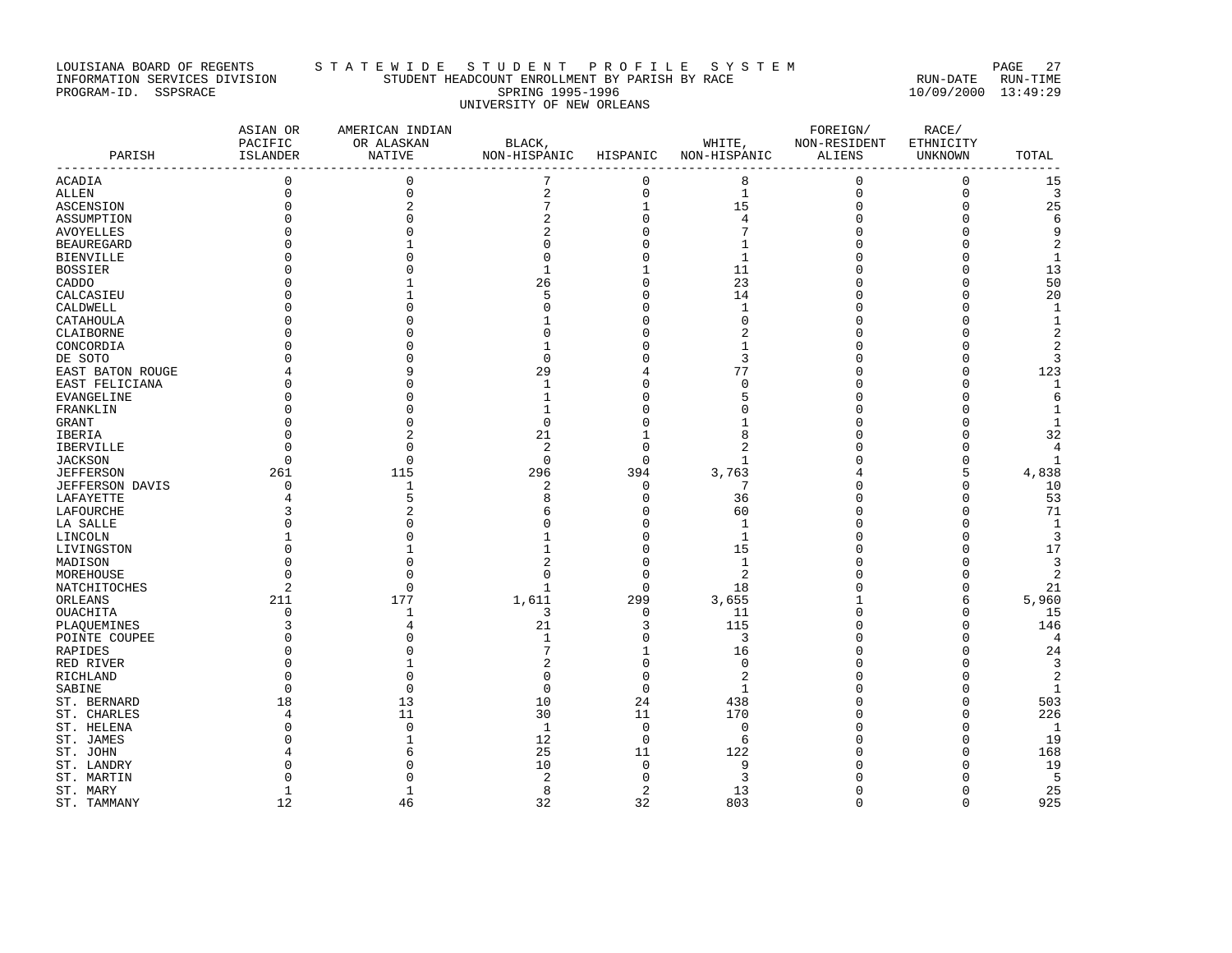# LOUISIANA BOARD OF REGENTS STA TE WIDE STUDENT PROFILE SYSTEM PAGE 28 INFORMATION SERVICES DIVISION STUDENT HEADCOUNT ENROLLMENT BY PARISH BY RACE RUN-DATE RUN-TIME PROGRAM-ID. SSPSRACE SPRING 1995-1996 10/09/2000 13:49:29 UNIVERSITY OF NEW ORLEANS

| PARISH             | ASIAN OR<br>PACIFIC<br>ISLANDER | AMERICAN INDIAN<br>OR ALASKAN<br>NATIVE | BLACK,<br>NON-HISPANIC | HISPANIC | WHITE,<br>NON-HISPANIC | FOREIGN/<br>NON-RESIDENT<br>ALIENS | RACE/<br>ETHNICITY<br><b>UNKNOWN</b> | TOTAL  |
|--------------------|---------------------------------|-----------------------------------------|------------------------|----------|------------------------|------------------------------------|--------------------------------------|--------|
| TANGIPAHOA         |                                 |                                         |                        |          | 28                     |                                    |                                      |        |
| TENSAS             |                                 |                                         |                        |          |                        |                                    |                                      |        |
| TERREBONNE         |                                 |                                         |                        |          |                        |                                    |                                      | 75     |
| UNION              |                                 |                                         |                        |          |                        |                                    |                                      |        |
| VERMILLION         |                                 |                                         |                        |          |                        |                                    |                                      |        |
| VERNON             |                                 |                                         |                        |          |                        |                                    |                                      |        |
| WASHINGTON         |                                 |                                         |                        |          |                        |                                    |                                      | 21     |
| WEBSTER            |                                 |                                         |                        |          |                        |                                    |                                      |        |
| WEST BATON ROUGE   |                                 |                                         |                        |          |                        |                                    |                                      |        |
| WEST CARROLL       |                                 |                                         |                        |          |                        |                                    |                                      |        |
| WEST FELICIANA     |                                 |                                         |                        |          |                        |                                    |                                      |        |
| LOUISIANA TOTAL    | 531                             | 409                                     | 2,233                  | 789      | 9,570                  |                                    | 11                                   | 13,550 |
| OUT-OF-STATE TOTAL | 14                              | 51                                      | 87                     | 34       | 373                    |                                    |                                      | 559    |
| FOREIGN TOTAL      | 39                              |                                         |                        |          | 11                     | 563                                |                                      | 628    |
| TOTAL STUDENTS     | 584                             | 461                                     | 2,326                  | 830      | 9,954                  | 570                                | 12                                   | 14,737 |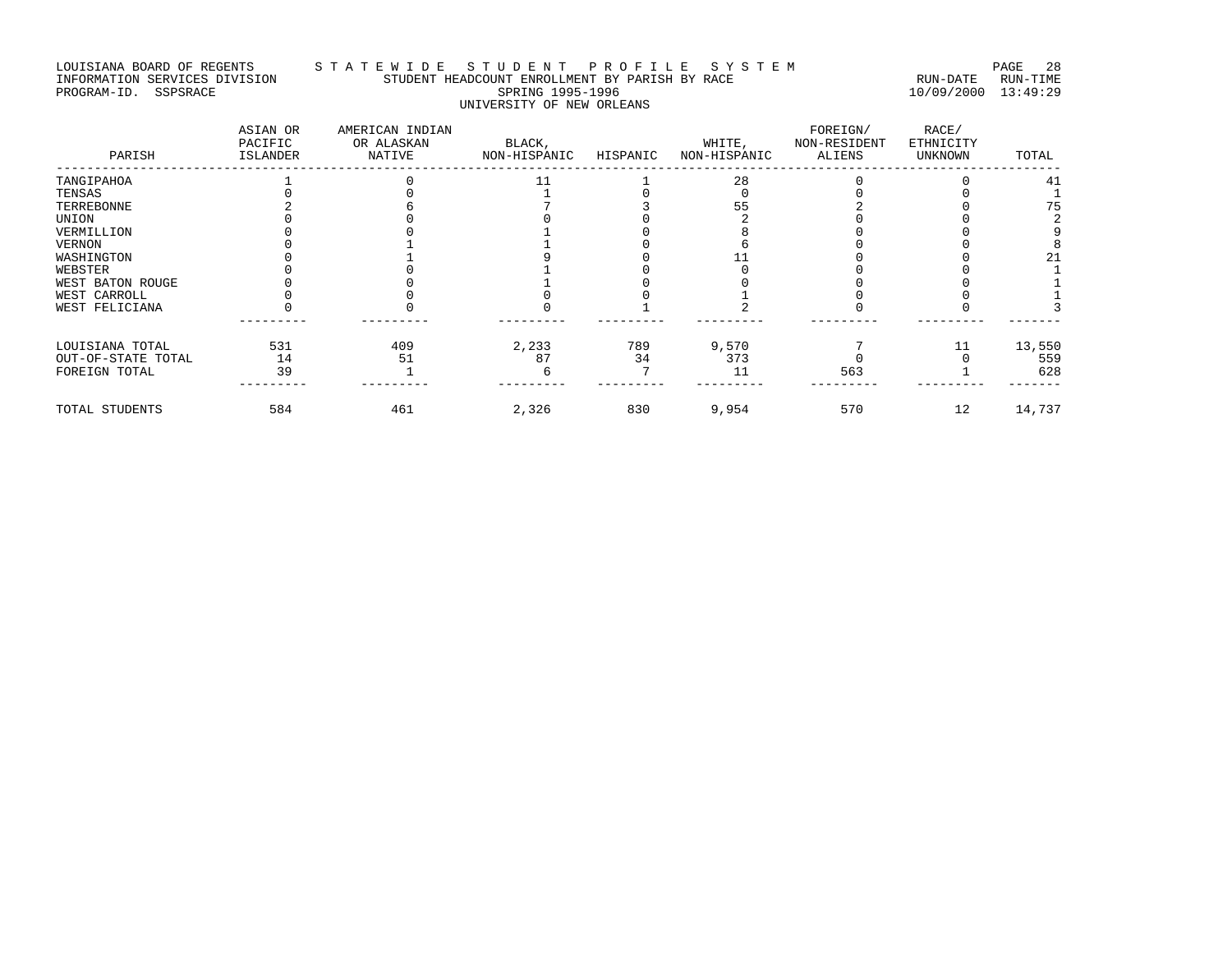#### LOUISIANA BOARD OF REGENTS S T A T E W I D E S T U D E N T P R O F I L E S Y S T E M PAGE 29 INFORMATION SERVICES DIVISION STUDENT HEADCOUNT ENROLLMENT BY PARISH BY RACE RUN-DATE RUN-TIME PROGRAM-ID. SSPSRACE SPRING 1995-1996 10/09/2000 13:49:29 L.S.U. LAW CENTER

| PARISH                     | ASIAN OR<br>PACIFIC<br>ISLANDER | AMERICAN INDIAN<br>OR ALASKAN<br>NATIVE | BLACK,<br>NON-HISPANIC HISPANIC |                | NON-HISPANIC ALIENS | FOREIGN/<br>WHITE, NON-RESIDENT | RACE/<br>ETHNICITY<br>UNKNOWN<br>$-- -$ | TOTAL                            |
|----------------------------|---------------------------------|-----------------------------------------|---------------------------------|----------------|---------------------|---------------------------------|-----------------------------------------|----------------------------------|
| ACADIA                     | 0                               | 0                                       | 0                               | 0              | 5                   | 0                               | 0                                       | 5                                |
| ALLEN                      | 0                               | $\mathbf 0$                             | $\mathbf 0$                     | $\mathsf 0$    | 2                   | $\mathbf 0$                     | $\mathbf 0$                             | $\overline{2}$                   |
| ASCENSION                  | $\Omega$                        | $\Omega$                                | O                               | $\mathbf 0$    | 11                  | $\Omega$                        | $\mathbf 0$                             | 11                               |
| ASSUMPTION                 |                                 |                                         |                                 | $\Omega$       | 1                   |                                 | U                                       | 1                                |
| AVOYELLES                  |                                 |                                         |                                 | $\Omega$       | 4                   |                                 |                                         | 4                                |
| BEAUREGARD                 |                                 |                                         |                                 | $\Omega$       |                     |                                 |                                         | 3                                |
| BIENVILLE                  |                                 |                                         |                                 | $\Omega$       |                     |                                 |                                         |                                  |
| BOSSIER                    |                                 |                                         |                                 | $\Omega$       | 6                   |                                 |                                         | 6                                |
| CADDO                      |                                 |                                         |                                 | $\Omega$       | 26                  |                                 |                                         | 28                               |
| CALCASIEU                  |                                 |                                         |                                 | $\Omega$       | 12                  |                                 | $\Omega$                                | 12                               |
| CALDWELL                   |                                 |                                         |                                 | $\Omega$       | 1                   |                                 |                                         | $\mathbf{1}$                     |
| CAMERON                    |                                 |                                         |                                 | $\Omega$       | 4                   |                                 |                                         |                                  |
| CATAHOULA                  |                                 |                                         |                                 | O              | 1                   |                                 |                                         |                                  |
| CONCORDIA                  |                                 |                                         |                                 | $\Omega$       |                     |                                 |                                         | 1                                |
| DE SOTO                    |                                 |                                         | C                               | $\Omega$       | 2                   |                                 | O                                       | 2                                |
| EAST BATON ROUGE           |                                 |                                         | 14                              | 3              | 175                 |                                 | O                                       | 195                              |
| EAST FELICIANA             |                                 |                                         | $\Omega$                        | $\Omega$       | 2                   |                                 | U                                       | $\overline{2}$                   |
| EVANGELINE                 | O                               |                                         |                                 | $\Omega$       | 2                   |                                 |                                         | $\overline{2}$                   |
| FRANKLIN                   |                                 |                                         |                                 | $\Omega$       |                     |                                 |                                         |                                  |
| GRANT                      |                                 |                                         |                                 | $\Omega$       |                     |                                 |                                         | $\overline{2}$                   |
| IBERIA                     |                                 |                                         |                                 | U              |                     |                                 |                                         |                                  |
| IBERVILLE                  |                                 |                                         |                                 | $\Omega$       | 2                   |                                 |                                         | 3                                |
| JACKSON                    |                                 |                                         |                                 | $\Omega$       | 2                   |                                 | O                                       | $\overline{2}$                   |
| JEFFERSON                  |                                 |                                         |                                 | $\overline{2}$ | 45                  |                                 | O                                       | 50                               |
| JEFFERSON DAVIS            |                                 |                                         |                                 | $\Omega$       | 3                   |                                 | O                                       | 3                                |
| LAFAYETTE                  |                                 |                                         |                                 | O              | 31                  |                                 | n                                       | 33                               |
| LAFOURCHE                  |                                 |                                         |                                 | $\Omega$       | 3                   |                                 |                                         | 4                                |
| LINCOLN                    |                                 |                                         |                                 | $\Omega$       | 8                   |                                 |                                         | 9                                |
| LIVINGSTON                 |                                 |                                         |                                 | $\Omega$       | 6                   |                                 |                                         |                                  |
| MOREHOUSE                  |                                 |                                         |                                 | O              | 2                   |                                 |                                         | $\overline{2}$                   |
| NATCHITOCHES               |                                 |                                         |                                 | O              | 6                   |                                 |                                         | 6                                |
| ORLEANS                    |                                 |                                         |                                 | $\Omega$       | 28                  |                                 | O                                       | 28                               |
| OUACHITA                   |                                 |                                         |                                 | $\Omega$       | 17                  |                                 | O                                       | 18                               |
| PLAQUEMINES                |                                 |                                         |                                 | $\Omega$       | 4                   |                                 | O                                       | $\overline{4}$                   |
| POINTE COUPEE              |                                 |                                         |                                 | $\Omega$       | 1                   |                                 | O                                       | $\mathbf{1}$                     |
| RAPIDES                    |                                 |                                         |                                 |                | 14                  |                                 | O                                       | 15                               |
| RICHLAND                   |                                 |                                         |                                 | O              | 2                   |                                 |                                         | $\overline{c}$<br>$\overline{c}$ |
| SABINE                     |                                 |                                         |                                 | O<br>O         |                     |                                 |                                         |                                  |
| ST. BERNARD<br>ST. CHARLES |                                 |                                         |                                 | O              |                     |                                 |                                         |                                  |
| ST. JOHN                   |                                 |                                         |                                 | $\Omega$       |                     |                                 |                                         | 1                                |
| ST. LANDRY                 |                                 |                                         |                                 | $\Omega$       | 6                   |                                 |                                         |                                  |
| ST. MARTIN                 |                                 |                                         |                                 | U              | 3                   |                                 |                                         | 3                                |
| ST. MARY                   |                                 |                                         |                                 | $\Omega$       | $\overline{a}$      |                                 |                                         | $\overline{2}$                   |
| ST. TAMMANY                |                                 |                                         |                                 | $\Omega$       | 21                  |                                 | 0                                       | 21                               |
| TANGIPAHOA                 |                                 |                                         |                                 | $\Omega$       | 13                  |                                 | U                                       | 13                               |
| TERREBONNE                 |                                 |                                         |                                 | O              | 11                  |                                 | U                                       | 11                               |
| UNION                      |                                 |                                         |                                 |                | 1                   |                                 |                                         | $\mathbf{1}$                     |
| VERMILLION                 | O                               |                                         |                                 | $\Omega$       | 5                   |                                 | O                                       | 5                                |
| VERNON                     | $\Omega$                        | $\Omega$                                |                                 | $\Omega$       | 3                   | $\Omega$                        | $\Omega$                                | 4                                |
|                            |                                 |                                         |                                 |                |                     |                                 |                                         |                                  |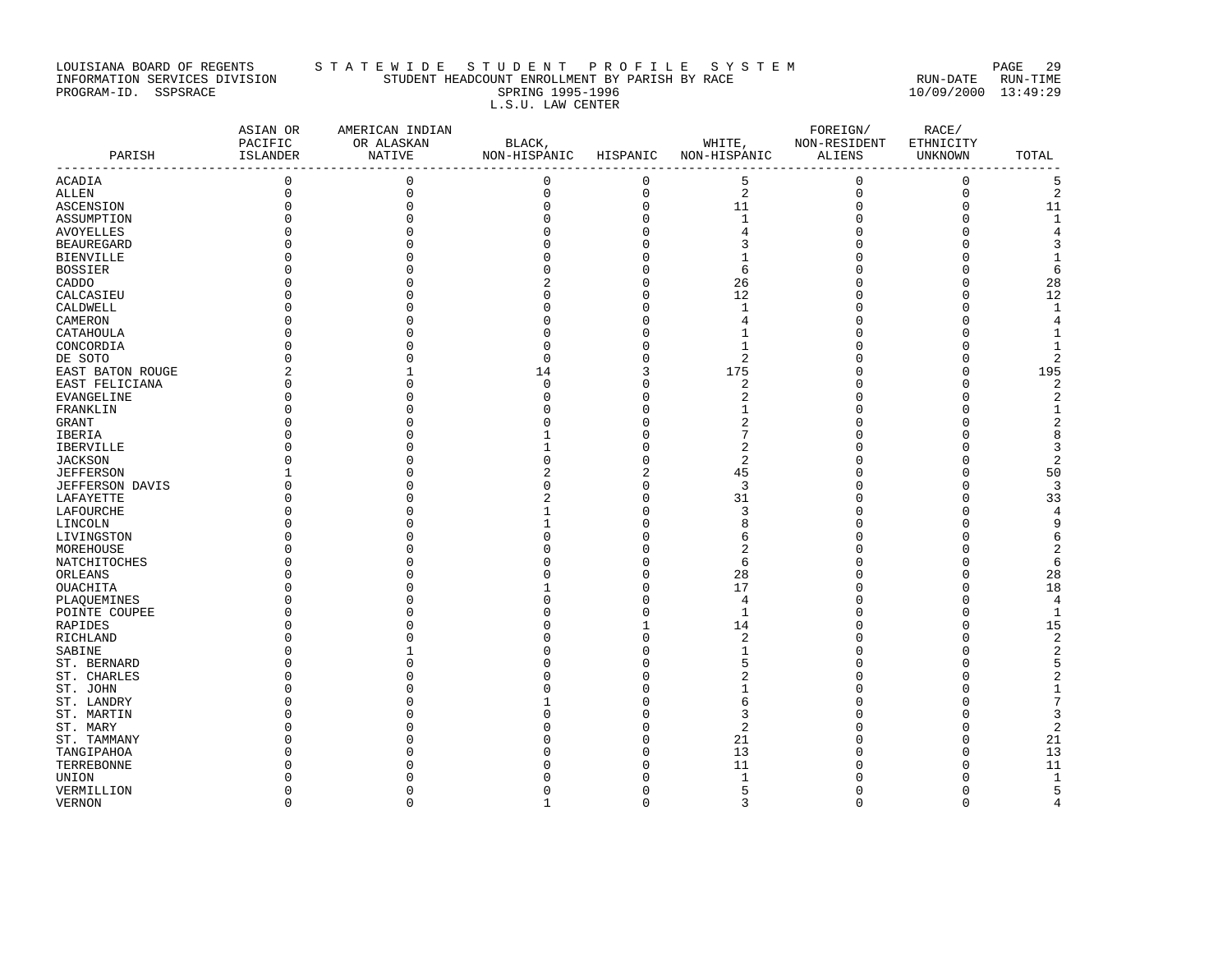#### LOUISIANA BOARD OF REGENTS STA TE WIDE STUDENT PROFILE SYSTEM PAGE 30 INFORMATION SERVICES DIVISION STUDENT HEADCOUNT ENROLLMENT BY PARISH BY RACE RUN-DATE RUN-TIME PROGRAM-ID. SSPSRACE SPRING 1995-1996 10/09/2000 13:49:29 L.S.U. LAW CENTER

| PARISH             | ASIAN OR<br>PACIFIC<br>ISLANDER | AMERICAN INDIAN<br>OR ALASKAN<br>NATIVE | BLACK,<br>NON-HISPANIC | HISPANIC | WHITE,<br>NON-HISPANIC | FOREIGN/<br>NON-RESIDENT<br>ALIENS | RACE/<br>ETHNICITY<br>UNKNOWN | TOTAL |
|--------------------|---------------------------------|-----------------------------------------|------------------------|----------|------------------------|------------------------------------|-------------------------------|-------|
| WASHINGTON         |                                 |                                         |                        |          |                        |                                    |                               |       |
| WEST CARROLL       |                                 |                                         |                        |          |                        |                                    |                               |       |
| WEST FELICIANA     |                                 |                                         |                        |          |                        |                                    |                               |       |
| WINN               |                                 |                                         |                        |          |                        |                                    |                               |       |
| LOUISIANA TOTAL    |                                 |                                         | 27                     |          | 524                    |                                    |                               | 562   |
| OUT-OF-STATE TOTAL |                                 |                                         |                        |          | 56                     |                                    |                               | 66    |
| FOREIGN TOTAL      |                                 |                                         |                        |          |                        |                                    |                               |       |
| TOTAL STUDENTS     |                                 |                                         | 36                     |          | 580                    |                                    |                               | 637   |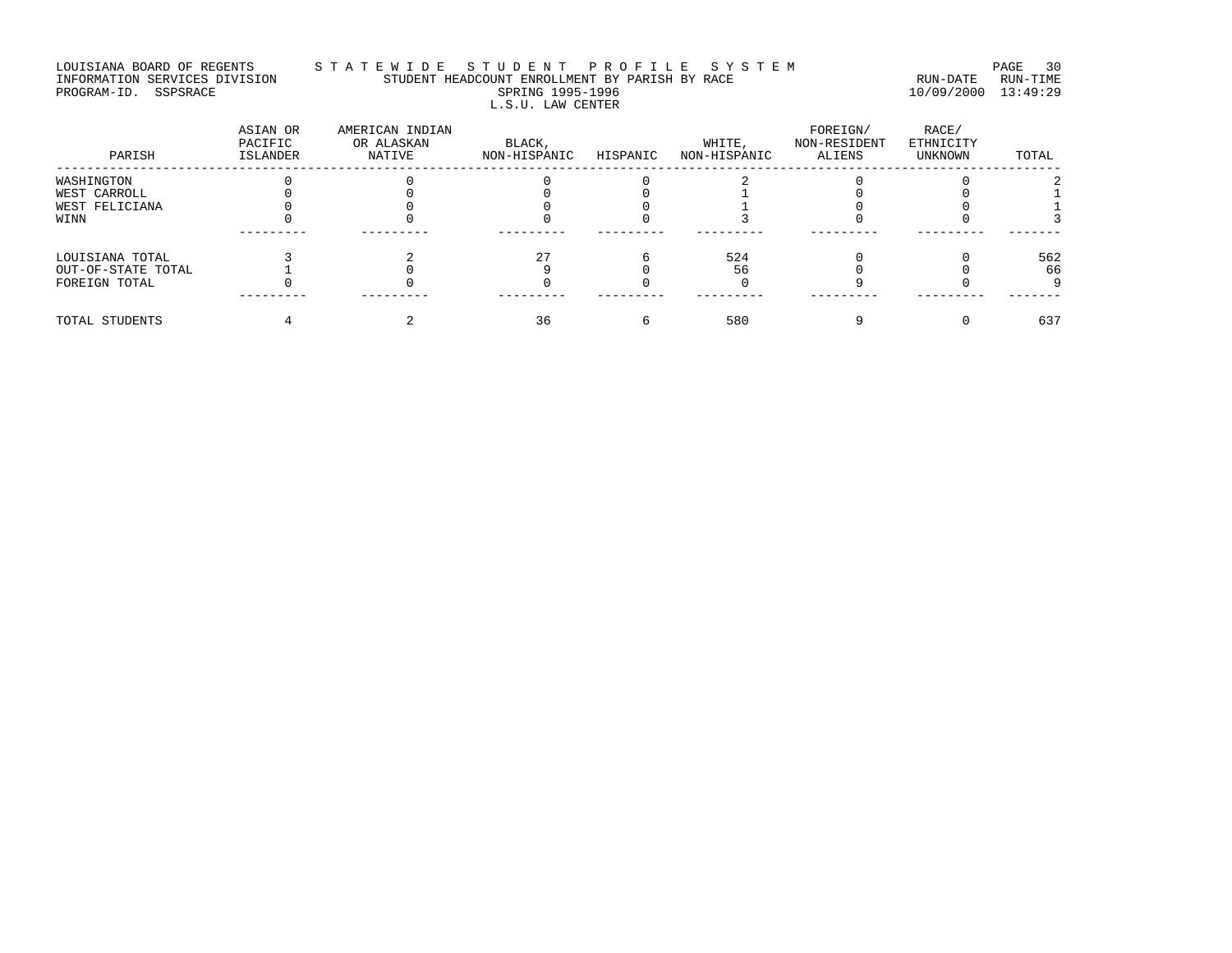# LOUISIANA BOARD OF REGENTS STA TE WIDE STUDENT PROFILE SYSTEM PAGE 31 INFORMATION SERVICES DIVISION STUDENT HEADCOUNT ENROLLMENT BY PARISH BY RACE RUN-DATE RUN-TIME PROGRAM-ID. SSPSRACE SPRING 1995-1996 10/09/2000 13:49:29 SOUTHERN U. IN BATON ROUGE

| PARISH                              | ASIAN OR<br>PACIFIC<br>ISLANDER | AMERICAN INDIAN<br>OR ALASKAN<br>NATIVE | BLACK,<br>NON-HISPANIC | HISPANIC              | WHITE,<br>NON-HISPANIC | FOREIGN/<br>NON-RESIDENT<br>ALIENS | RACE/<br>ETHNICITY<br>UNKNOWN | TOTAL           |
|-------------------------------------|---------------------------------|-----------------------------------------|------------------------|-----------------------|------------------------|------------------------------------|-------------------------------|-----------------|
| ------------------<br><b>ACADIA</b> | $\mathbf 0$                     | 0                                       | 31                     | ------<br>$\mathbf 0$ | 2                      | 0                                  | $\mathbf{1}$                  | 34              |
| ALLEN                               | $\mathsf 0$                     | 0                                       | 19                     | $\mathbb O$           | $\mathbf{1}$           | $\mathbb O$                        | 0                             | 20              |
| ASCENSION                           | 0                               | $\mathbf 0$                             | 168                    | $\mathsf 0$           | 8                      | 0                                  | $\mathbf 0$                   | 176             |
| ASSUMPTION                          | U                               | $\Omega$                                | 42                     | 0                     | 2                      | 0                                  | 1                             | 45              |
| <b>AVOYELLES</b>                    | $\Omega$                        | $\Omega$                                | 32                     | $\mathbf 0$           | 7                      | $\mathbf 0$                        | $\mathbf 0$                   | 39              |
| <b>BEAUREGARD</b>                   |                                 |                                         | 18                     | $\mathbf 0$           |                        | $\Omega$                           | $\Omega$                      | 20              |
| BIENVILLE                           |                                 |                                         | 5                      | 0                     |                        | 0                                  | 0                             | -5              |
| <b>BOSSIER</b>                      |                                 |                                         | 19                     | 0                     |                        | $\Omega$                           | $\Omega$                      | 20              |
| CADDO                               | $\Omega$                        | $\Omega$                                | 224                    | $\mathbf 0$           | 6                      | $\Omega$                           | 1                             | 231             |
| CALCASIEU                           |                                 | $\Omega$                                | 121                    | $\mathbf 0$           |                        | $\Omega$                           | 0                             | 130             |
| CALDWELL                            | 0                               | U                                       | 15                     | 0                     |                        | $\Omega$                           | $\Omega$                      | 15              |
| CAMERON                             |                                 | C                                       | $\overline{c}$         | 0                     |                        | $\Omega$                           | O                             | $\overline{3}$  |
| CATAHOULA                           | O                               | U                                       | 21                     | $\Omega$              | U                      | $\Omega$                           | O                             | 21              |
| CLAIBORNE                           | $\Omega$                        | $\Omega$                                | 7                      | $\mathbf 0$           |                        | $\Omega$                           | $\Omega$                      | 8               |
| CONCORDIA                           |                                 |                                         | 43                     | $\Omega$              | 1                      | $\Omega$                           | $\mathbf 0$                   | 44              |
| DE SOTO                             |                                 | U                                       | 27                     | $\mathbf 0$           | 1                      | 1                                  | $\Omega$                      | 29              |
| EAST BATON ROUGE                    | 8                               | 1                                       | 2,880                  | 0                     | 152                    | 9                                  | 14                            | 3,064           |
| EAST CARROLL                        | $\Omega$                        | $\Omega$                                | 29                     | $\mathbf 0$           | $\Omega$               | $\Omega$                           | $\mathbf{0}$                  | 29              |
| EAST FELICIANA                      | $\Omega$                        | $\Omega$                                | 114                    | $\mathbf 0$           | 8                      | $\Omega$                           | 1                             | 123             |
|                                     | U                               | C                                       | 40                     | $\mathbf 0$           | 16                     | $\Omega$                           | 1                             | 57              |
| EVANGELINE                          | U                               | U                                       | 34                     | 0                     | $\Omega$               | $\Omega$                           | $\Omega$                      | 34              |
| FRANKLIN                            | $\Omega$                        | $\Omega$                                | 7                      | $\mathbf 0$           | $\Omega$               | $\Omega$                           | $\Omega$                      | $7\phantom{.0}$ |
| GRANT<br>IBERIA                     |                                 | $\Omega$                                | 95                     | 1                     | 5                      | $\Omega$                           | 0                             | 101             |
|                                     |                                 | U                                       | 279                    | $\mathbf 0$           | 10                     | $\Omega$                           | O                             | 289             |
| IBERVILLE                           | U                               |                                         |                        |                       |                        |                                    |                               |                 |
| <b>JACKSON</b>                      |                                 | 0<br>$\Omega$                           | 11<br>109              | 0<br>$\mathsf 0$      | 2<br>10                | 0<br>$\Omega$                      | 0<br>3                        | 13<br>123       |
| <b>JEFFERSON</b>                    |                                 | C                                       |                        | $\Omega$              | -1                     | $\Omega$                           | $\Omega$                      |                 |
| <b>JEFFERSON DAVIS</b>              |                                 | n                                       | 18                     |                       |                        |                                    |                               | 19              |
| LAFAYETTE                           |                                 |                                         | 114                    | $\Omega$              | 8                      | $\Omega$                           | 1                             | 123             |
| LAFOURCHE                           | 0                               | U                                       | 29                     | 0<br>$\Omega$         |                        | $\mathbf 0$                        | 0<br>$\Omega$                 | 35              |
| LA SALLE                            |                                 |                                         | 6                      |                       |                        | $\Omega$                           |                               | 6               |
| LINCOLN                             |                                 |                                         | 10                     | $\Omega$              |                        | $\Omega$                           | 0                             | 10              |
| LIVINGSTON                          |                                 |                                         | 33                     | $\Omega$              | 5                      | $\Omega$                           | $\Omega$                      | 39              |
| MADISON                             | 0                               | U                                       | 22                     | $\Omega$              | 2                      | $\Omega$                           | 0                             | 24              |
| MOREHOUSE                           |                                 | U                                       | 30                     | $\Omega$              | U                      | C                                  | O                             | 30              |
| NATCHITOCHES                        |                                 |                                         | 38                     | $\Omega$              | 5                      | $\Omega$                           | $\Omega$                      | 43              |
| ORLEANS                             |                                 | C                                       | 575                    | 0                     | 17                     | $\Omega$                           | 0                             | 595             |
| OUACHITA                            | O                               | 0                                       | 105                    | 0                     | 8                      | $\Omega$                           | 0                             | 113             |
| PLAOUEMINES                         | U                               | U                                       | 29                     | $\Omega$              | -1                     | $\Omega$                           | $\mathbf 0$                   | 30              |
| POINTE COUPEE                       |                                 | $\Omega$                                | 121                    | $\mathbf 0$           | 15                     | $\Omega$                           | $\mathbf 0$                   | 136             |
| RAPIDES                             |                                 | U                                       | 148                    | $\mathbf 0$           | 10                     | $\Omega$                           | $\overline{2}$                | 160             |
| RED RIVER                           | U                               | U                                       | 9                      | $\Omega$              | $\Omega$               | $\mathbf 0$                        | 0                             | 9               |
| RICHLAND                            |                                 |                                         | 8                      | $\Omega$              |                        | $\bigcap$                          | O                             | 9               |
| SABINE                              |                                 |                                         | 7                      | $\Omega$              |                        | $\Omega$                           | $\Omega$                      | 7               |
| ST. BERNARD                         |                                 |                                         | 7                      | $\Omega$              |                        | C                                  | $\Omega$                      | 9               |
| ST. CHARLES                         |                                 |                                         | 20                     | $\Omega$              |                        | $\Omega$                           | 0                             | 21              |
| ST. HELENA                          |                                 |                                         | 77                     | $\Omega$              |                        | C                                  | 0                             | 77              |
| ST. JAMES                           |                                 |                                         | 122                    |                       | C                      |                                    | O                             | 125             |
| ST. JOHN                            |                                 |                                         | 67                     | $\Omega$              | O                      | $\bigcap$                          | $\Omega$                      | 67              |
| ST. LANDRY                          | 0                               | 0                                       | 297                    | 0                     | 18                     | 0                                  | 1                             | 316             |
| ST. MARTIN                          | $\Omega$                        | $\Omega$                                | 51                     | $\Omega$              | -1                     | $\Omega$                           | $\Omega$                      | 52              |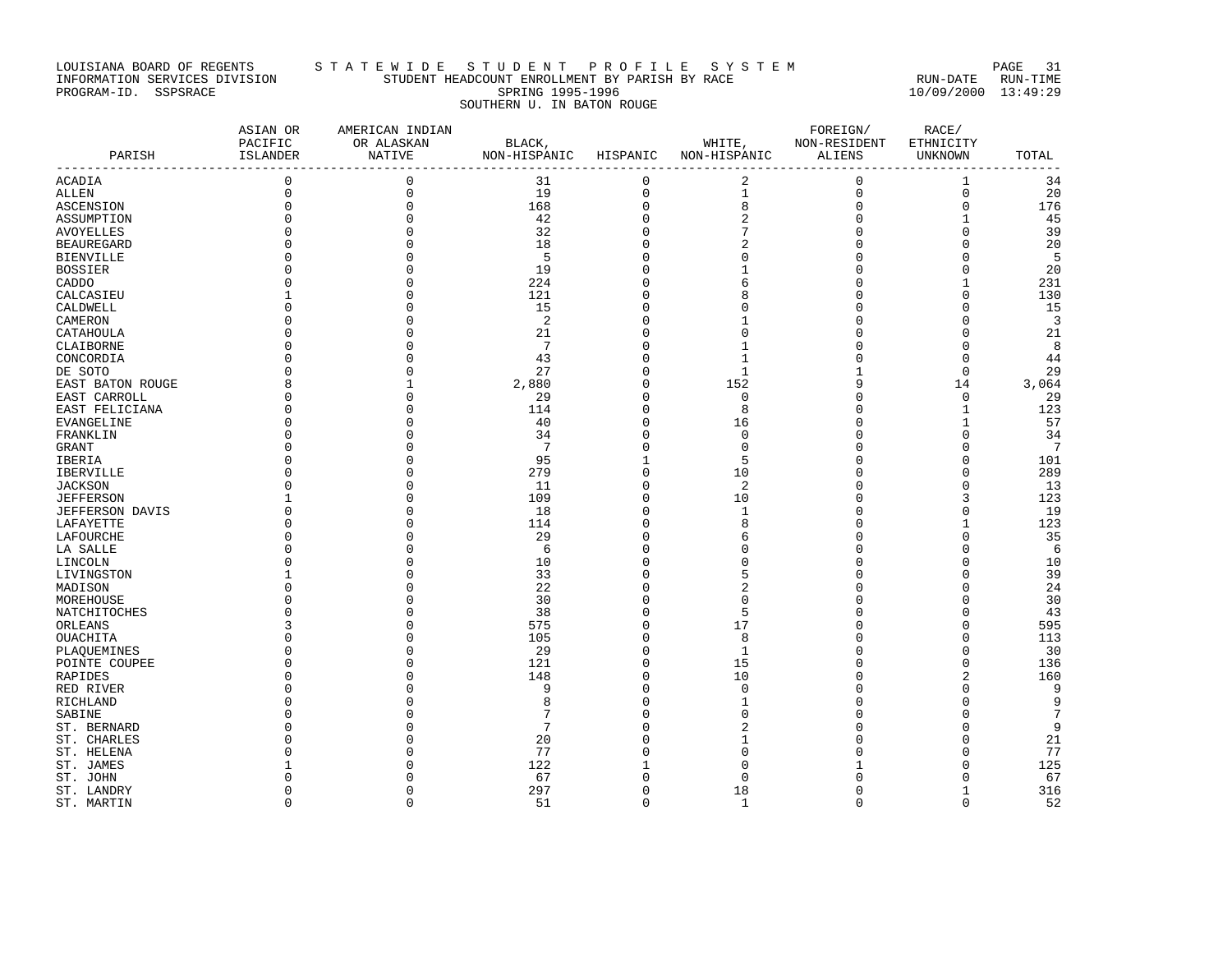# LOUISIANA BOARD OF REGENTS STATEWIDE STUDE STUDENT PROFILE SYSTEM<br>INFORMATION SERVICES DIVISION STUDENT HEADCOUNT ENROLLMENT BY PARISH BY RACE INFORMATION SERVICES DIVISION STUDENT HEADCOUNT ENROLLMENT BY PARISH BY RACE RUN-DATE RUN-TIME PROGRAM-ID. SSPSRACE SPRING 1995-1996 10/09/2000 13:49:29 SOUTHERN U. IN BATON ROUGE

| PARISH             | ASIAN OR<br>PACIFIC<br>ISLANDER | AMERICAN INDIAN<br>OR ALASKAN<br>NATIVE | BLACK,<br>NON-HISPANIC | HISPANIC | WHITE,<br>NON-HISPANIC | FOREIGN/<br>NON-RESIDENT<br>ALIENS | RACE/<br>ETHNICITY<br><b>UNKNOWN</b> | TOTAL                                   |
|--------------------|---------------------------------|-----------------------------------------|------------------------|----------|------------------------|------------------------------------|--------------------------------------|-----------------------------------------|
| ST. MARY           |                                 |                                         | 89                     |          |                        |                                    |                                      | 97                                      |
| ST. TAMMANY        |                                 |                                         | 54                     |          |                        |                                    |                                      | 59                                      |
| TANGIPAHOA         |                                 |                                         | 121                    |          |                        |                                    |                                      | 123                                     |
| TENSAS             |                                 |                                         | 44                     |          |                        |                                    |                                      | 44                                      |
| TERREBONNE         |                                 |                                         | 74                     |          |                        |                                    |                                      | 75                                      |
| UNION              |                                 |                                         | 12                     |          |                        |                                    |                                      | $\begin{array}{c} 12 \\ 25 \end{array}$ |
| VERMILLION         |                                 |                                         | 21                     |          |                        |                                    |                                      |                                         |
| VERNON             |                                 |                                         | 15                     |          |                        |                                    |                                      | 17                                      |
| WASHINGTON         |                                 |                                         | 86                     |          |                        |                                    |                                      | $\begin{array}{c} 88 \\ 45 \end{array}$ |
| WEBSTER            |                                 |                                         | 44                     |          |                        |                                    |                                      |                                         |
| WEST BATON ROUGE   |                                 |                                         | 137                    |          |                        |                                    |                                      | 146                                     |
| WEST CARROLL       |                                 |                                         | 14                     |          |                        |                                    |                                      | 14                                      |
| WEST FELICIANA     |                                 |                                         | 51                     |          |                        |                                    |                                      | 61                                      |
| WINN               |                                 |                                         |                        |          |                        |                                    |                                      |                                         |
| LOUISIANA TOTAL    | 15                              |                                         | 7,103                  |          | 388                    | 11                                 | 26                                   | 7,548                                   |
| OUT-OF-STATE TOTAL |                                 |                                         | 1,881                  |          | 37                     |                                    |                                      | 1,932                                   |
| FOREIGN TOTAL      | 81                              |                                         | 33                     |          |                        | 45                                 | 11                                   | 178                                     |
| TOTAL STUDENTS     | 100                             |                                         | 9,017                  |          | 432                    | 61                                 | 41                                   | 9,658                                   |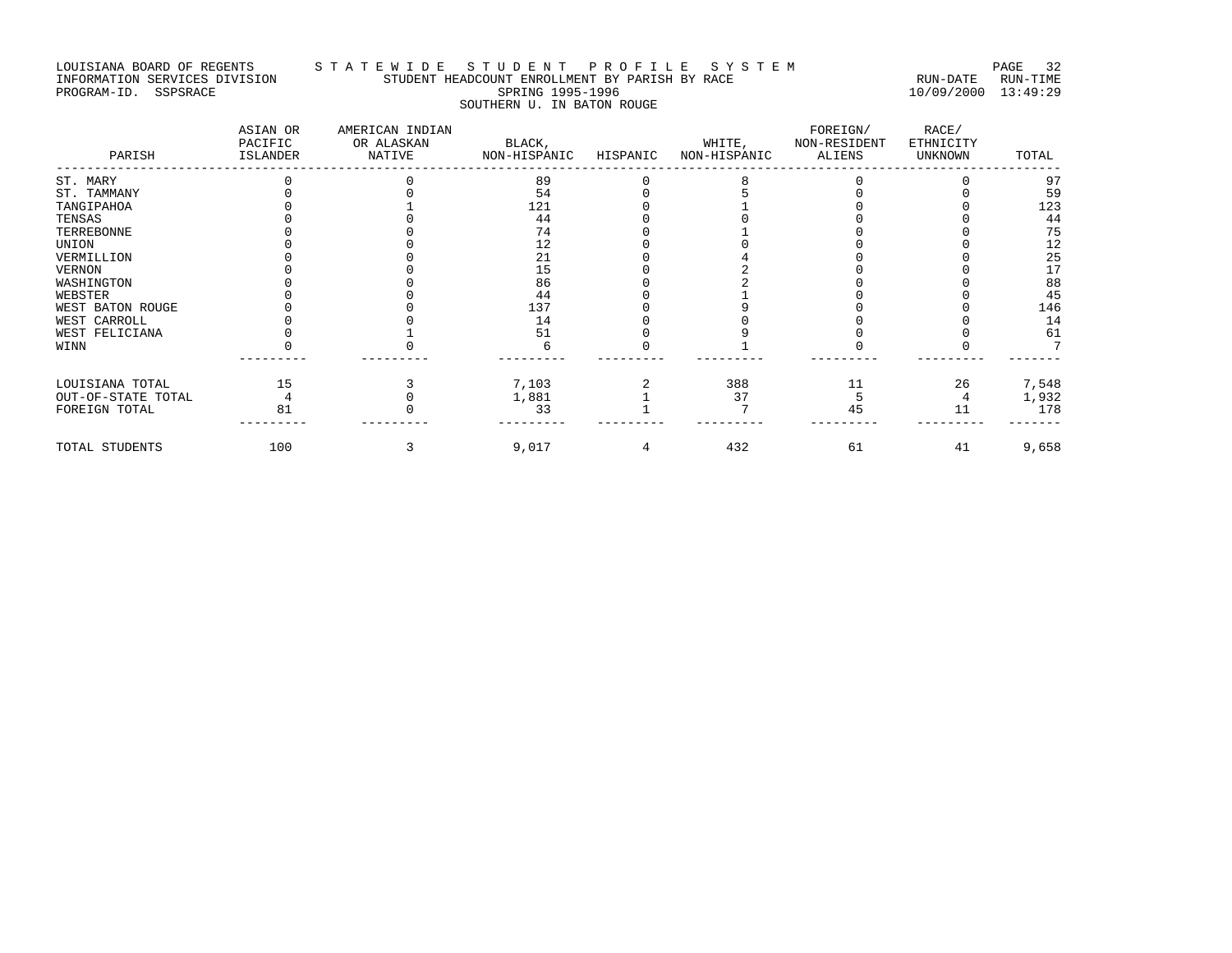# LOUISIANA BOARD OF REGENTS STA TE WIDE STUDENT PROFILE SYSTEM PAGE 33 INFORMATION SERVICES DIVISION STUDENT HEADCOUNT ENROLLMENT BY PARISH BY RACE RUN-DATE RUN-TIME PROGRAM-ID. SSPSRACE SPRING 1995-1996 10/09/2000 13:49:29 SOUTHERN U. IN NEW ORLEANS

| PARISH             | ASIAN OR<br>PACIFIC<br>ISLANDER | AMERICAN INDIAN<br>OR ALASKAN<br><b>NATIVE</b> | BLACK,<br>NON-HISPANIC | HISPANIC     | WHITE,<br>NON-HISPANIC | FOREIGN/<br>NON-RESIDENT<br><b>ALIENS</b> | RACE/<br>ETHNICITY<br><b>UNKNOWN</b> | TOTAL            |
|--------------------|---------------------------------|------------------------------------------------|------------------------|--------------|------------------------|-------------------------------------------|--------------------------------------|------------------|
| ACADIA             |                                 |                                                | 0                      | 0            | 1                      | <sup>0</sup>                              | $\Omega$                             | 1                |
| ASCENSION          | $\Omega$                        | $\Omega$                                       | 4                      | $\mathsf 0$  | $\Omega$               | $\Omega$                                  | $\Omega$                             | 4                |
| ASSUMPTION         | O                               | O                                              |                        | 0            |                        |                                           | C                                    | 5                |
| AVOYELLES          |                                 |                                                |                        |              |                        |                                           |                                      | 3                |
| BOSSIER            |                                 |                                                |                        |              |                        |                                           |                                      |                  |
| CADDO              |                                 |                                                |                        |              |                        |                                           |                                      | 3                |
| CALCASIEU          |                                 |                                                |                        |              |                        |                                           |                                      |                  |
| CONCORDIA          |                                 |                                                | 3                      |              |                        |                                           |                                      | 3                |
| EAST BATON ROUGE   |                                 |                                                | 16                     |              |                        |                                           |                                      | 19               |
| EAST CARROLL       |                                 |                                                |                        |              |                        |                                           |                                      | $\mathbf{1}$     |
| EAST FELICIANA     |                                 |                                                |                        |              |                        |                                           |                                      | $1\,$            |
| EVANGELINE         |                                 |                                                |                        |              |                        |                                           |                                      | $\overline{2}$   |
| FRANKLIN           |                                 |                                                |                        |              |                        |                                           |                                      | 3                |
| IBERIA             |                                 |                                                |                        |              |                        |                                           |                                      | 9                |
| IBERVILLE          |                                 |                                                |                        |              | U                      |                                           |                                      | 7                |
| JEFFERSON          |                                 |                                                | 365                    |              | 33                     |                                           |                                      | 408              |
| JEFFERSON DAVIS    |                                 |                                                | ำ                      | U            | -1                     |                                           |                                      | 2                |
| LAFAYETTE          |                                 |                                                | Я                      |              | 14                     |                                           |                                      | 23               |
| LAFOURCHE          |                                 |                                                |                        |              | 2                      |                                           |                                      | 10               |
| LA SALLE           |                                 |                                                |                        |              |                        |                                           |                                      | $\boldsymbol{2}$ |
| LINCOLN            |                                 |                                                |                        |              |                        |                                           |                                      | $\overline{2}$   |
| MOREHOUSE          |                                 |                                                |                        | U            | O                      |                                           | C                                    | 1                |
| NATCHITOCHES       | O                               |                                                |                        | $\mathbf 0$  | n                      |                                           | $\Omega$                             | 2                |
| ORLEANS            | 18                              |                                                | 3,202                  | 15           | 150                    |                                           | 29                                   | 3,416            |
| OUACHITA           | U                               |                                                | 1                      | 0            |                        |                                           | n                                    | 1                |
| PLAQUEMINES        |                                 |                                                | 28                     | O            |                        |                                           | C                                    | 28               |
| POINTE COUPEE      |                                 |                                                |                        |              |                        |                                           |                                      | 2                |
| RAPIDES            |                                 |                                                | 5                      |              |                        |                                           |                                      | 5                |
| SABINE             |                                 |                                                |                        |              |                        |                                           |                                      | 1                |
| ST. BERNARD        |                                 |                                                | 15                     |              |                        |                                           |                                      | 21               |
| ST. CHARLES        |                                 |                                                | 49                     |              |                        |                                           |                                      | 50               |
| ST. HELENA         |                                 |                                                | 4                      |              |                        |                                           |                                      | 4                |
| ST. JAMES          |                                 |                                                | 5                      |              |                        |                                           |                                      | 5                |
| ST. JOHN           |                                 |                                                | 33                     |              |                        |                                           |                                      | 35               |
| ST. LANDRY         |                                 |                                                | 8                      |              |                        |                                           |                                      | 8                |
| ST. MARTIN         |                                 |                                                |                        |              |                        |                                           |                                      | 3                |
|                    |                                 |                                                |                        |              |                        |                                           |                                      | 5                |
| ST. MARY           |                                 |                                                | 25                     |              |                        |                                           |                                      | 27               |
| ST. TAMMANY        |                                 |                                                | 8                      |              |                        |                                           |                                      | 10               |
| TANGIPAHOA         |                                 |                                                | -1                     | 0            |                        |                                           | ſ                                    |                  |
| TENSAS             |                                 |                                                |                        |              |                        |                                           | C                                    | $\mathbf{1}$     |
| TERREBONNE         |                                 |                                                | 15                     | 0            |                        |                                           |                                      | 16               |
| WASHINGTON         | O<br>$\cap$                     | O<br>$\cap$                                    | 11                     | 0            | $\Omega$<br>$\cap$     | <sup>0</sup>                              | $\Omega$                             | 11               |
| WEST FELICIANA     |                                 |                                                | 2                      | 0            |                        | ∩                                         | 0                                    | $\overline{2}$   |
| LOUISIANA TOTAL    | 22                              | 4                                              | 3,868                  | 18           | 224                    | 1                                         | 31                                   | 4,168            |
| OUT-OF-STATE TOTAL | 1                               | $\mathbf 1$                                    | 73                     | $\mathbf{1}$ | 10                     | $\Omega$                                  | 5                                    | 91               |
| FOREIGN TOTAL      | $\mathbf 0$                     | $\Omega$                                       | $\mathbf{0}$           | $\mathbf 0$  | $\Omega$               | 65                                        | $\mathbf 0$                          | 65               |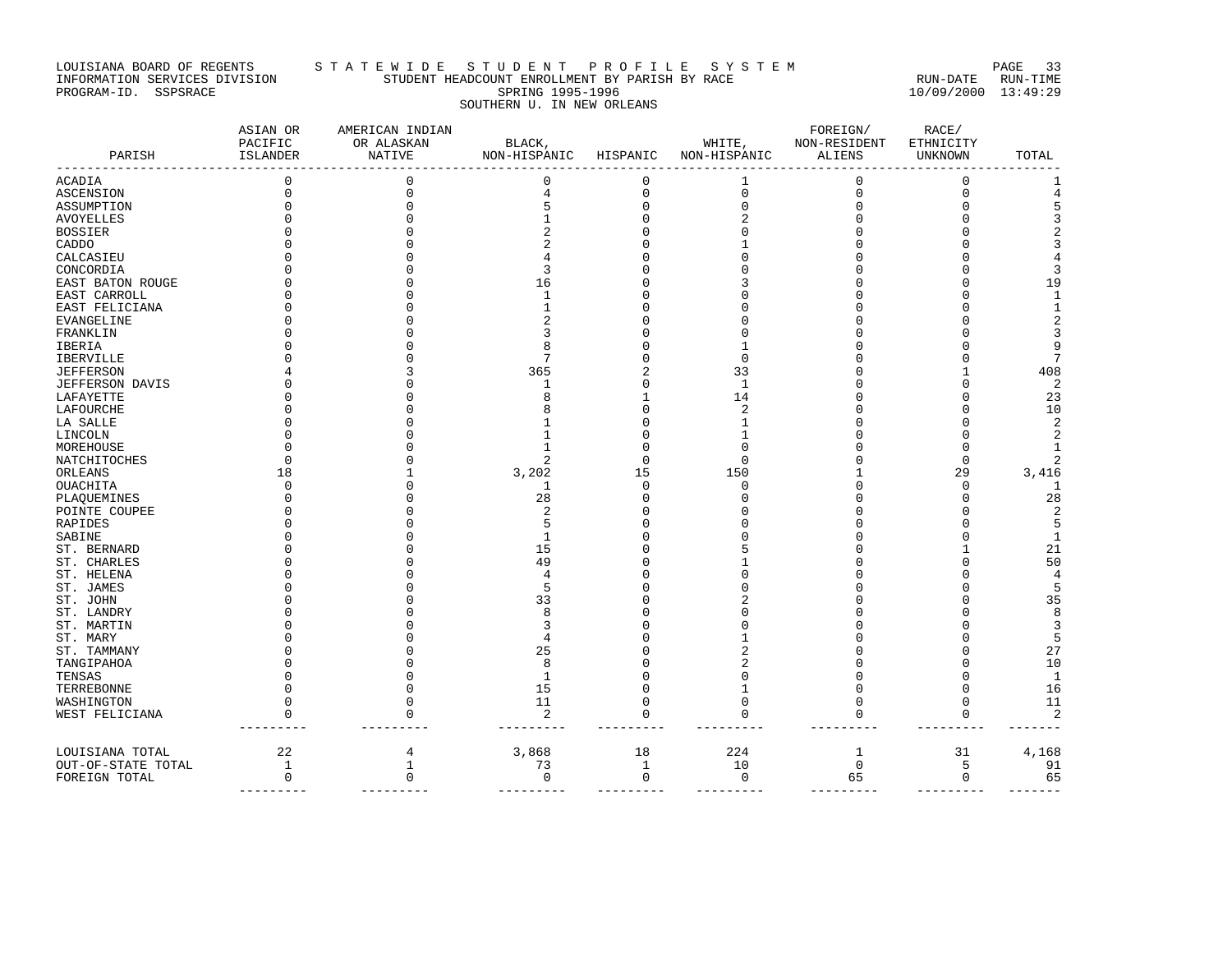| LOUISIANA BOARD OF REGENTS    | STATEWIDE STUDENT PROFILE SYSTEM               |                     | PAGE 34 |
|-------------------------------|------------------------------------------------|---------------------|---------|
| INFORMATION SERVICES DIVISION | STUDENT HEADCOUNT ENROLLMENT BY PARISH BY RACE | RUN-DATE RUN-TIME   |         |
| PROGRAM-ID. SSPSRACE          | SPRING 1995-1996                               | 10/09/2000 13:49:29 |         |
|                               | SOUTHERN U. IN NEW ORLEANS                     |                     |         |

|                   | ASIAN OR                          | INDIAN<br>AMERICAN     |                              |          |                       | <b>FOREIGN</b>              | RACE.                              |        |
|-------------------|-----------------------------------|------------------------|------------------------------|----------|-----------------------|-----------------------------|------------------------------------|--------|
| PARISH            | <b>PACIFIC</b><br><b>LSLANDER</b> | ASKAN<br>OR.<br>NATIVE | <b>BLACK</b><br>NON-HISPANIC | HISPANIC | WHITE<br>NON-HISPANIC | -RESIDENT<br>NON-<br>ALIENS | <b>ETHNICITY</b><br><b>UNKNOWN</b> | TOTAL  |
| TOTAL<br>STUDENTS | ∼                                 |                        | .941                         | --       | 234                   | 66                          | 36                                 | 324ء م |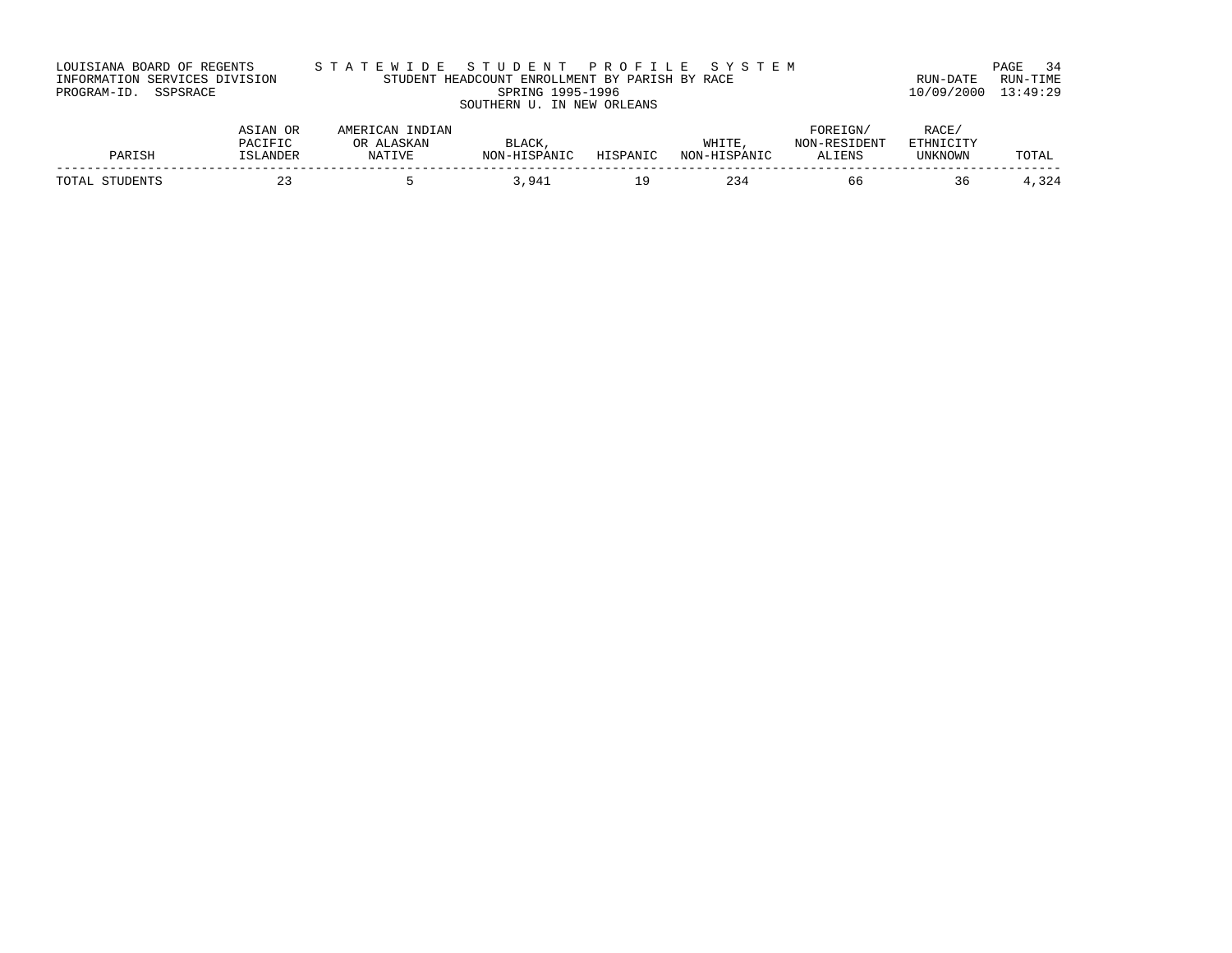# LOUISIANA BOARD OF REGENTS STATEWIDE STUDENT END AT PROFILE SYSTEM FAGE 35<br>INFORMATION SERVICES DIVISION STUDENT HEADCOUNT ENROLLMENT BY PARISH BY RACE INFORMATION SERVICES DIVISION STATE STUDENT HEADCOUNT ENROLLMENT BY PARISH BY RACE PROGRAM-ID. SSPSRACE SPRING 1995-1996 SOUTHERN U. IN SHREVEPORT

PROGRAM-ID. SSPSRACE SPRING 1995-1996 10/09/2000 13:49:29

| PARISH                 | ASIAN OR<br>PACIFIC<br>ISLANDER | AMERICAN INDIAN<br>OR ALASKAN<br>NATIVE | BLACK,<br>NON-HISPANIC | HISPANIC       | WHITE,<br>NON-HISPANIC | FOREIGN/<br>NON-RESIDENT<br>ALIENS | RACE/<br>ETHNICITY<br>UNKNOWN | TOTAL          |
|------------------------|---------------------------------|-----------------------------------------|------------------------|----------------|------------------------|------------------------------------|-------------------------------|----------------|
| <b>ACADIA</b>          |                                 |                                         |                        | $\Omega$       |                        | $\Omega$                           | $\Omega$                      |                |
| ASSUMPTION             | $\Omega$                        | $\Omega$                                |                        | 0              | 0                      | 0                                  | $\Omega$                      | 1              |
| <b>BEAUREGARD</b>      |                                 |                                         |                        |                |                        |                                    |                               | $\mathbf{1}$   |
| <b>BIENVILLE</b>       |                                 |                                         |                        |                |                        |                                    |                               | 5              |
| <b>BOSSIER</b>         |                                 |                                         | 71                     |                | 9                      |                                    |                               | 82             |
| CADDO                  |                                 |                                         | 994                    |                | 74                     |                                    |                               | 1,077          |
| CALCASIEU              |                                 |                                         |                        |                | C                      |                                    |                               |                |
| CATAHOULA              |                                 |                                         |                        |                |                        |                                    |                               |                |
| CLAIBORNE              |                                 |                                         |                        |                |                        |                                    |                               | 8              |
| CONCORDIA              |                                 |                                         |                        |                |                        |                                    |                               | $\mathbf{1}$   |
| DE SOTO                |                                 |                                         | 63                     |                |                        |                                    |                               | 68             |
| EAST BATON ROUGE       |                                 |                                         |                        |                |                        |                                    |                               | 5              |
| EAST FELICIANA         |                                 |                                         |                        |                |                        |                                    |                               |                |
| FRANKLIN               |                                 |                                         |                        |                |                        |                                    |                               |                |
| <b>GRANT</b>           |                                 |                                         |                        |                |                        |                                    |                               |                |
| IBERVILLE              |                                 |                                         |                        |                |                        |                                    |                               |                |
| <b>JACKSON</b>         |                                 |                                         |                        |                |                        |                                    |                               |                |
| <b>JEFFERSON</b>       |                                 |                                         |                        |                |                        |                                    |                               |                |
| <b>JEFFERSON DAVIS</b> |                                 |                                         |                        |                |                        |                                    |                               |                |
| LA SALLE               |                                 |                                         |                        |                |                        |                                    |                               |                |
| LINCOLN                |                                 |                                         |                        |                |                        |                                    |                               |                |
| MADISON                |                                 |                                         |                        |                |                        |                                    |                               |                |
| MOREHOUSE              |                                 |                                         |                        |                |                        |                                    |                               |                |
| NATCHITOCHES           |                                 |                                         |                        |                |                        |                                    |                               |                |
| ORLEANS                |                                 |                                         |                        |                |                        |                                    |                               |                |
| OUACHITA               |                                 |                                         |                        |                |                        |                                    |                               |                |
| <b>RAPIDES</b>         |                                 |                                         |                        |                |                        |                                    |                               | $\overline{2}$ |
| RED RIVER              |                                 |                                         |                        |                |                        |                                    |                               | 10             |
| RICHLAND               |                                 |                                         |                        |                |                        |                                    |                               | $\mathbf{1}$   |
| ST. CHARLES            |                                 |                                         |                        |                |                        |                                    |                               |                |
| ST. MARTIN             |                                 |                                         |                        |                |                        |                                    |                               |                |
| TENSAS                 |                                 |                                         |                        |                |                        |                                    |                               |                |
| UNION                  |                                 |                                         |                        |                |                        |                                    |                               |                |
| VERMILLION             |                                 |                                         |                        |                |                        |                                    |                               |                |
| <b>VERNON</b>          |                                 |                                         |                        |                |                        |                                    |                               |                |
| WASHINGTON             |                                 |                                         |                        |                |                        | U                                  |                               |                |
| WEBSTER                |                                 |                                         | 17                     |                |                        |                                    |                               | 21             |
| LOUISIANA TOTAL        | 0                               | $\overline{\mathbf{c}}$                 | 1,206                  | $\overline{2}$ | 103                    | 2                                  | 9                             | 1,324          |
| OUT-OF-STATE TOTAL     | 0                               | $\mathbf{0}$                            | 0                      | $\mathbf 0$    | $\mathbf 0$            | 0                                  | $\mathbf 0$                   | $\Omega$       |
| FOREIGN TOTAL          |                                 |                                         | $\cap$                 | $\cap$         | U                      |                                    |                               | $\Omega$       |
| TOTAL STUDENTS         | $\mathbf 0$                     | 2                                       | 1,206                  | 2              | 103                    | 2                                  | 9                             | 1,324          |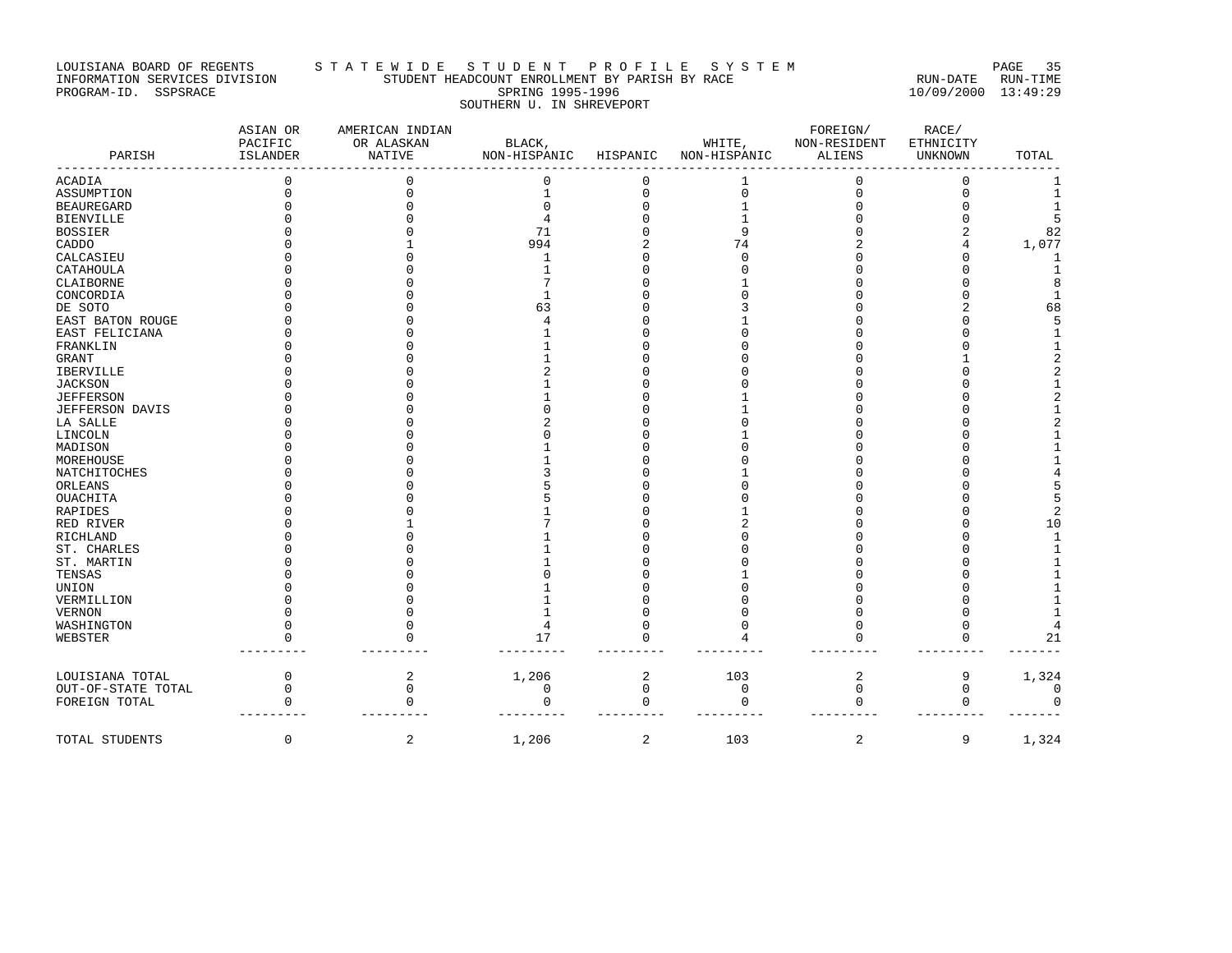# LOUISIANA BOARD OF REGENTS STA T E W I D E S T U D E N T P R O F I L E S Y S T E M PAGE 36 INFORMATION SERVICES DIVISION STUDENT HEADCOUNT ENROLLMENT BY PARISH BY RACE RUN-DATE RUN-TIME PROGRAM-ID. SSPSRACE SPRING 1995-1996 10/09/2000 13:49:29 PUBLIC INSTITUTION SUMMARY

| PARISH                    | ASIAN OR<br>PACIFIC<br>ISLANDER | AMERICAN INDIAN<br>OR ALASKAN<br>NATIVE | BLACK,<br>NON-HISPANIC HISPANIC |                 | NON-HISPANIC | FOREIGN/<br>WHITE, NON-RESIDENT<br>ALIENS | RACE/<br>ETHNICITY<br>UNKNOWN | TOTAL           |
|---------------------------|---------------------------------|-----------------------------------------|---------------------------------|-----------------|--------------|-------------------------------------------|-------------------------------|-----------------|
| ACADIA                    | ------------------------<br>4   | ---------------<br>6                    | 224                             | 3               | 1,316        | $\mathbf 0$                               | 6                             | 1,559           |
| ALLEN                     | $\mathbf 0$                     | 11                                      | 89                              | 6               | 432          | $\mathbf 0$                               | $\overline{4}$                | 542             |
| ASCENSION                 | 3                               | 3                                       | 305                             | 17              | 1,320        | $\mathbf 0$                               | 14                            | 1,662           |
| ASSUMPTION                | $\Omega$                        | 3                                       | 157                             | $\mathbf{1}$    | 428          | $\Omega$                                  | $\overline{2}$                | 591             |
| AVOYELLES                 | 3                               | 6                                       | 168                             | 4               | 724          |                                           | 6                             | 913             |
| BEAUREGARD                | 10                              | 8                                       | 130                             | 12              | 700          | $\mathbf 0$                               | 10                            | 870             |
| <b>BIENVILLE</b>          | 1                               | 3                                       | 195                             | $\mathbf 0$     | 226          | $\mathbf 0$                               | 15                            | 440             |
| BOSSIER                   | 49                              | 12                                      | 411                             | 45              | 1,932        | 1                                         | 69                            | 2,519           |
| CADDO                     | 72                              | 30                                      | 2,771                           | 58              | 3,888        | 3                                         | 78                            | 6,900           |
| CALCASIEU                 | 52                              | 22                                      | 1,072                           | 57              | 4,242        | 11                                        | 8                             | 5,464           |
| CALDWELL                  | $\mathbf 0$                     | $\mathbf 0$                             | 32                              | 5               | 234          | $\mathbf 0$                               | $\mathbf 0$                   | 271             |
| CAMERON                   |                                 | 1                                       | $7\phantom{.0}$                 | 0               | 239          | $\Omega$                                  | $\overline{c}$                | 251             |
| CATAHOULA                 | $\mathbf{1}$                    | $\mathbf{1}$                            | 76                              | 6               | 309          | $\Omega$                                  | $\overline{2}$                | 395             |
| CLAIBORNE                 | $\overline{2}$                  | $\overline{2}$                          | 153                             | $\mathbf{1}$    | 192          | 0                                         | 5                             | 355             |
| CONCORDIA                 | 3                               | $\overline{2}$                          | 157                             | $\mathbf{1}$    | 330          | $\Omega$                                  | 8                             | 501             |
| DE SOTO                   | <sup>1</sup>                    | $\overline{4}$                          | 290                             | 8               | 335          | 2                                         | 17                            | 657             |
| EAST BATON ROUGE          | 393                             | 57                                      | 4,009                           | 208             | 9,916        | 9                                         | 156                           | 14,748          |
| EAST CARROLL              | 1                               | $\mathbf 0$                             | 159                             | $\mathbf{1}$    | 88           | 0                                         | 1                             | 250             |
| EAST FELICIANA            | 5                               | $\mathbf{1}$                            | 169                             | $\mathbf 0$     | 192          | $\mathbf 0$                               | 4                             | 371             |
| EVANGELINE                | $\Omega$                        | $\overline{2}$                          | 177                             | 10              | 804          | $\Omega$                                  | 2                             | 995             |
| FRANKLIN                  | $\Omega$                        | $\overline{2}$                          | 216                             | 3               | 405          | 0                                         | $\overline{2}$                | 628             |
| GRANT                     | 1                               | 9                                       | - 61                            | $\overline{3}$  | 346          | 0                                         | 7                             | 427             |
| IBERIA                    | 30                              | 7                                       | 581                             | 18              | 1,415        | $\mathbf 0$                               | 20                            | 2,071           |
| IBERVILLE                 | $\overline{3}$                  | $\mathbf{1}$                            | 388                             | 3               | 361          | $\mathbf 0$                               | 9                             | 765             |
| <b>JACKSON</b>            | $\Omega$                        | 2                                       | 194                             | $\mathbf 0$     | 317          | $\Omega$                                  | 5                             | 518             |
| <b>JEFFERSON</b>          | 776                             | 250                                     | 2,176                           | 1,067           | 10,439       | 4                                         | 67                            | 14,779          |
| JEFFERSON DAVIS           | $\overline{1}$                  | 13                                      | 140                             | -3              | 714          | 0                                         | $\Omega$                      | 871             |
| LAFAYETTE                 | 133                             | 39                                      | 1,371                           | 115             | 6,805        | $\mathbf 1$                               | 77                            | 8,541           |
| LAFOURCHE                 | 45                              | 37                                      | 236                             | 27              | 2,410        | 0                                         | -7                            | 2,762           |
| LA SALLE                  | $\overline{\mathbf{3}}$         | 3                                       | 29                              | $\mathbf{1}$    | 370          | $\Omega$                                  | 14                            | 420             |
| LINCOLN                   | 17                              | 10                                      | 537                             | 16              | 1,431        | 2                                         | 22                            | 2,035           |
| LIVINGSTON                | 6                               | 11                                      | 104                             | 18              | 1,850        | $\Omega$                                  | 9                             | 1,998           |
| MADISON                   | 4                               | $\mathbf 0$                             | 211                             | $\overline{c}$  | 188          | $\mathbf 0$                               | $\overline{2}$                | 407             |
| MOREHOUSE<br>NATCHITOCHES | 4<br>39                         | -1<br>23                                | 377<br>501                      | 1<br>16         | 480<br>1,222 | $\mathbf 0$<br>13                         | 1<br>64                       | 864             |
|                           | 612                             | 246                                     | 9,992                           | 653             | 7,881        | $\overline{2}$                            | 97                            | 1,878<br>19,483 |
| ORLEANS<br>OUACHITA       | 72                              | 22                                      | 1,436                           | 28              | 3,974        | $\Omega$                                  | 23                            | 5,555           |
| PLAQUEMINES               | 17                              | 14                                      | 234                             | 11              | 541          | 0                                         | 2                             | 819             |
| POINTE COUPEE             | - 6                             | $\overline{3}$                          | 176                             | -2              | 472          | $\Omega$                                  | 12                            | 671             |
| RAPIDES                   | 48                              | 36                                      | 996                             | 31              | 2,743        | 5                                         | 45                            | 3,904           |
| RED RIVER                 | $\mathbf 0$                     | 5                                       | 92                              | 1               | 148          | 0                                         | 6                             | 252             |
| RICHLAND                  | $\overline{2}$                  | $\overline{2}$                          | 169                             | 2               | 512          | $\mathbf 0$                               | 5                             | 692             |
| SABINE                    | 9                               | 42                                      | 80                              | 16              | 490          | $\Omega$                                  | 21                            | 658             |
| ST. BERNARD               | 39                              | 30                                      | 112                             | 85              | 2,244        | $\Omega$                                  | 9                             | 2,519           |
| ST. CHARLES               | 15                              | 18                                      | 279                             | 43              | 1,045        | 0                                         | $\overline{7}$                | 1,407           |
| ST. HELENA                | 2                               | 1                                       | 169                             | $\mathbf 0$     | 43           |                                           | $\Omega$                      | 215             |
| ST. JAMES                 | 1                               | 1                                       | 231                             | 4               | 318          | 1                                         | 3                             | 559             |
| ST. JOHN                  | 8                               | 17                                      | 324                             | 25              | 833          | $\Omega$                                  | 4                             | 1,211           |
| ST. LANDRY                | 11                              | 4                                       | 990                             | 9               | 1,825        | 0                                         | 19                            | 2,858           |
| ST. MARTIN                | 15                              | $\overline{2}$                          | 325                             | $7\phantom{.0}$ | 760          | $\Omega$                                  | 8                             | 1,117           |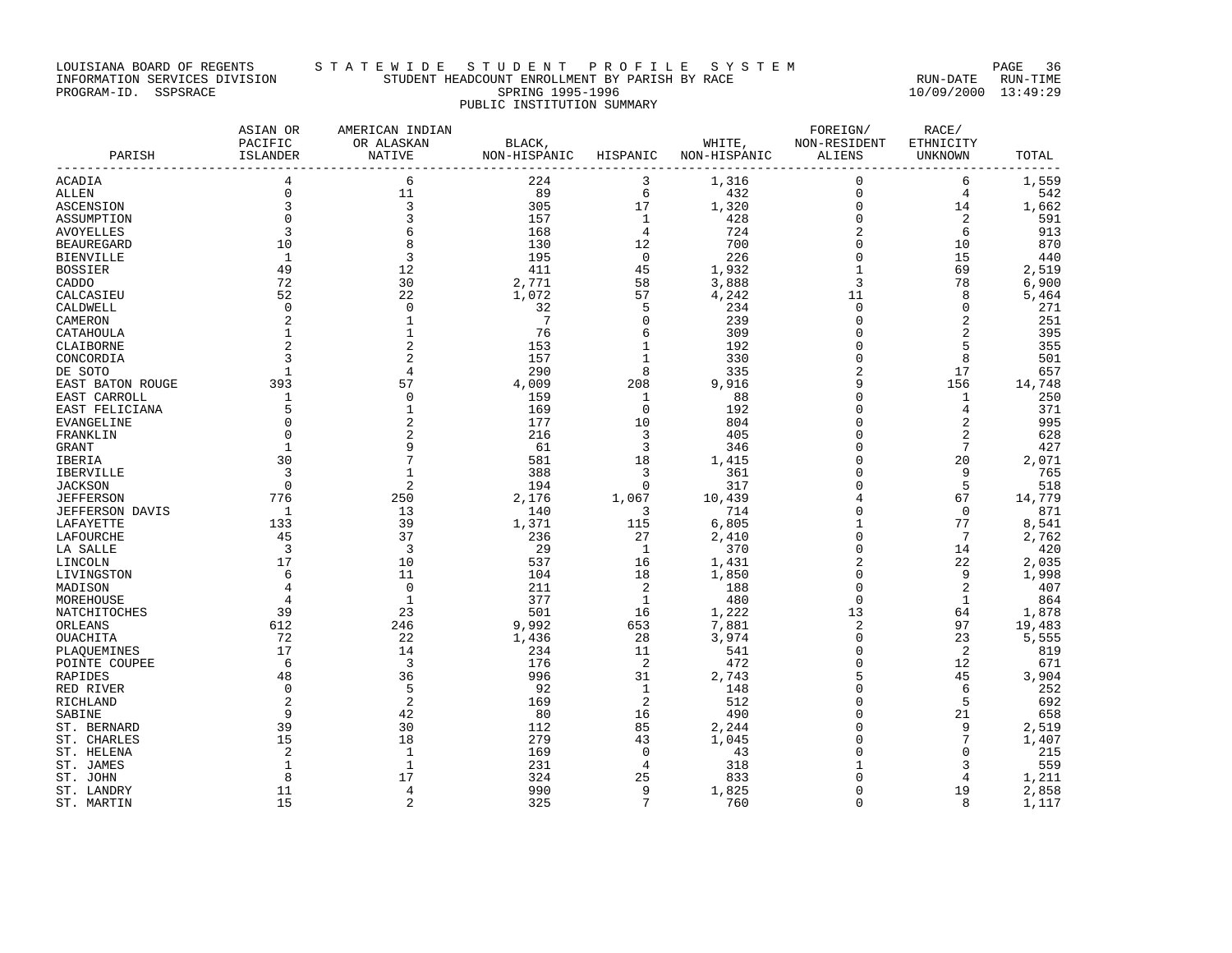# LOUISIANA BOARD OF REGENTS STA TE WIDE STUDENT PROFILE SYSTEM PAGE 37 INFORMATION SERVICES DIVISION STUDENT HEADCOUNT ENROLLMENT BY PARISH BY RACE RUN-DATE RUN-TIME PROGRAM-ID. SSPSRACE SPRING 1995-1996 10/09/2000 13:49:29 PUBLIC INSTITUTION SUMMARY

| PARISH             | ASIAN OR<br>PACIFIC<br>ISLANDER | AMERICAN INDIAN<br>OR ALASKAN<br>NATIVE | BLACK,<br>NON-HISPANIC | HISPANIC | WHITE,<br>NON-HISPANIC | FOREIGN/<br>NON-RESIDENT<br>ALIENS | RACE/<br>ETHNICITY<br><b>UNKNOWN</b> | TOTAL   |
|--------------------|---------------------------------|-----------------------------------------|------------------------|----------|------------------------|------------------------------------|--------------------------------------|---------|
| ST. MARY           | 31                              | 24                                      | 392                    | 24       | 1,107                  |                                    | 3                                    | 1,581   |
| ST. TAMMANY        | 52                              | 91                                      | 459                    | 113      | 5,194                  |                                    | 32                                   | 5,941   |
| TANGIPAHOA         | 17                              | 24                                      | 724                    | 40       | 2,797                  |                                    |                                      | 3,605   |
| TENSAS             |                                 |                                         | 125                    |          | 110                    |                                    |                                      | 239     |
| TERREBONNE         | 46                              | 63                                      | 391                    | 34       | 2,330                  |                                    |                                      | 2,877   |
| UNION              |                                 |                                         | 126                    |          | 415                    |                                    |                                      | 555     |
| VERMILLION         | 55                              |                                         | 143                    |          | 1,238                  |                                    |                                      | 1,455   |
| VERNON             | 55                              | 16                                      | 278                    | 72       | 1,254                  |                                    | 48                                   | 1,725   |
| WASHINGTON         |                                 |                                         | 285                    |          | 610                    |                                    |                                      | 907     |
| WEBSTER            |                                 |                                         | 315                    |          | 539                    |                                    |                                      | 870     |
| WEST BATON ROUGE   |                                 |                                         | 170                    |          | 315                    |                                    |                                      | 495     |
| WEST CARROLL       |                                 |                                         | 56                     |          | 282                    |                                    |                                      | 343     |
| WEST FELICIANA     |                                 |                                         | 62                     |          | 145                    |                                    |                                      | 212     |
| WINN               |                                 |                                         | 143                    |          | 456                    |                                    | 13                                   | 621     |
| LOUISIANA TOTAL    | 2,790                           | 1,268                                   | 37,147                 | 2,962    | 97,221                 | 61                                 | 1,115                                | 142,564 |
| OUT-OF-STATE TOTAL | 159                             | 102                                     | 6,171                  | 291      | 5,835                  | - 6                                | 131                                  | 12,695  |
| FOREIGN TOTAL      | 194                             | 6                                       | 71                     | 81       | 63                     | 3,712                              | 34                                   | 4,161   |
| TOTAL STUDENTS     | 3,143                           | 1,376                                   | 43,389                 |          | 3,334 103,119          | 3,779                              | 1,280                                | 159,420 |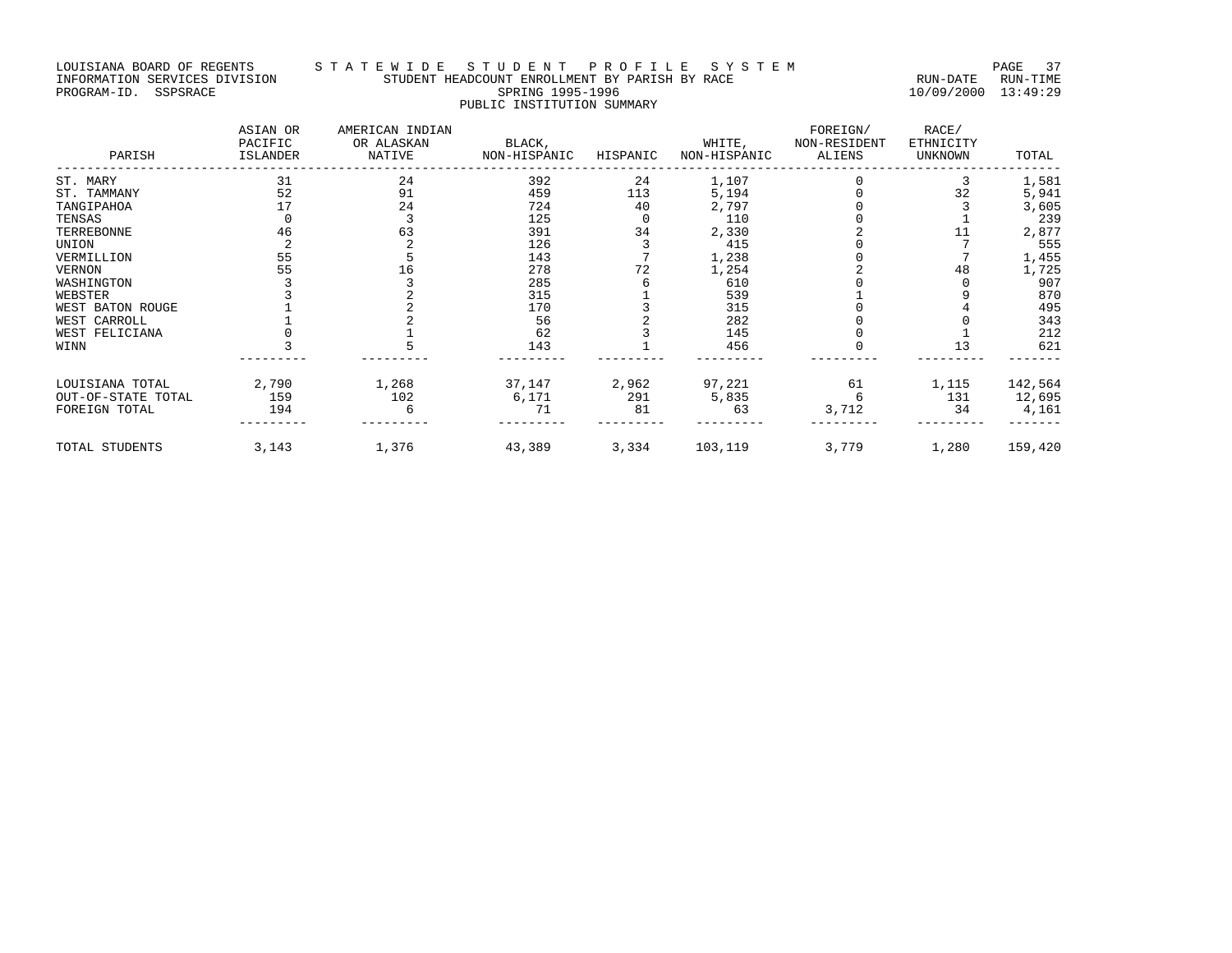# LOUISIANA BOARD OF REGENTS STA TE WIDE STUDENT PROFILE SYSTEM PAGE 38 INFORMATION SERVICES DIVISION STUDENT HEADCOUNT ENROLLMENT BY PARISH BY RACE RUN-DATE RUN-TIME PROGRAM-ID. SSPSRACE SPRING 1995-1996 10/09/2000 13:49:29 PRIVATE INSTITUTION SUMMARY

| PARISH             | ASIAN OR<br>PACIFIC<br><b>ISLANDER</b> | AMERICAN INDIAN<br>OR ALASKAN<br>NATIVE | BLACK,<br>NON-HISPANIC | HISPANIC | WHITE,<br>NON-HISPANIC | FOREIGN/<br>NON-RESIDENT<br>ALIENS | RACE/<br>ETHNICITY<br>UNKNOWN | TOTAL |
|--------------------|----------------------------------------|-----------------------------------------|------------------------|----------|------------------------|------------------------------------|-------------------------------|-------|
|                    |                                        |                                         |                        |          |                        |                                    |                               |       |
| LOUISIANA TOTAL    |                                        |                                         |                        |          |                        |                                    |                               | ∩     |
| OUT-OF-STATE TOTAL |                                        |                                         |                        |          |                        |                                    |                               |       |
| FOREIGN TOTAL      |                                        |                                         |                        |          |                        |                                    |                               |       |
| TOTAL STUDENTS     |                                        |                                         |                        |          |                        |                                    |                               | ∩     |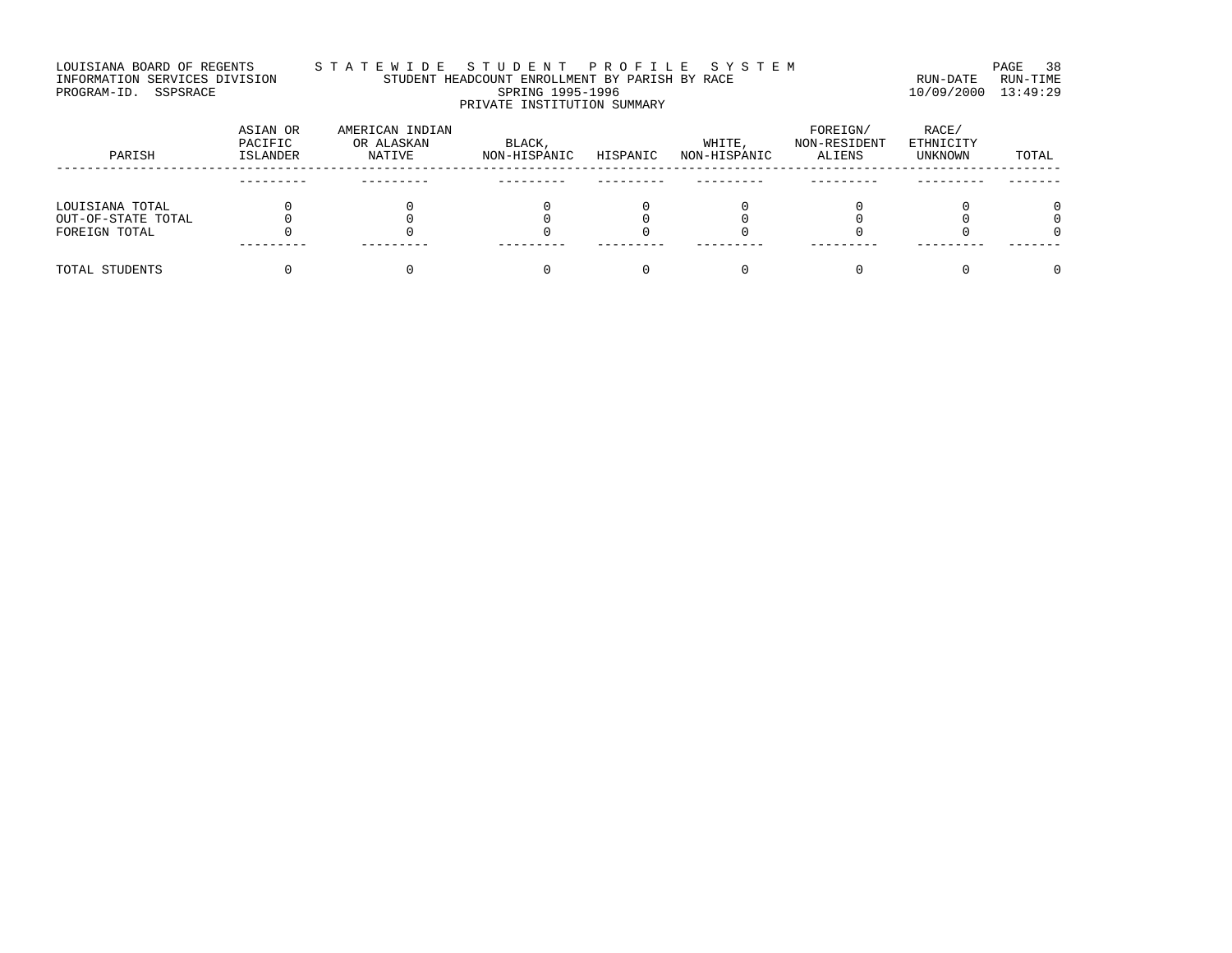# LOUISIANA BOARD OF REGENTS STATEWIDE STUDENT PROFILE SYSTEM PAGE 39<br>INFORMATION SERVICES DIVISION STUDENT HEADCOUNT ENROLLMENT BY PARISH BY RACE INFORMATION SERVICES DIVISION STUDENT HEADCOUNT ENROLLMENT BY PARISH BY RACE RUN-DATE RUN-TIME PROGRAM-ID. SSPSRACE SPRING 1995-1996 10/09/2000 13:49:29 STATE SUMMARY

| PARISH                 | ASIAN OR<br>PACIFIC     | AMERICAN INDIAN<br>OR ALASKAN | BLACK,<br>NON-HISPANIC |                            | WHITE,              | FOREIGN/<br>NON-RESIDENT | RACE/<br>ETHNICITY |        |
|------------------------|-------------------------|-------------------------------|------------------------|----------------------------|---------------------|--------------------------|--------------------|--------|
|                        | ISLANDER                | NATIVE                        |                        | HISPANIC                   | NON-HISPANIC ALIENS |                          | UNKNOWN            | TOTAL  |
| ACADIA                 | $\overline{4}$          | 6                             | 224                    | 3                          | 1,316               | $\circ$                  | 6                  | 1,559  |
| <b>ALLEN</b>           | $\mathbf 0$             | 11                            | 89                     | 6                          | 432                 | $\mathbf 0$              | 4                  | 542    |
| <b>ASCENSION</b>       | 3                       | $\overline{3}$                | 305                    | 17                         | 1,320               | $\overline{0}$           | 14                 | 1,662  |
| ASSUMPTION             | $\Omega$                | $\overline{3}$                | 157                    | $\mathbf{1}$               | 428                 | $\mathbf 0$              | 2                  | 591    |
| AVOYELLES              | 3                       | 6                             | 168                    | $\overline{4}$             | 724                 | 2                        | 6                  | 913    |
| <b>BEAUREGARD</b>      | 10                      | 8                             | 130                    | 12                         | 700                 | $\mathbf 0$              | 10                 | 870    |
| <b>BIENVILLE</b>       | $\mathbf{1}$            | 3                             | 195                    | $\overline{0}$             | 226                 | $\mathbf 0$              | 15                 | 440    |
| <b>BOSSIER</b>         | 49                      | 12                            | 411                    | 45                         | 1,932               | $\mathbf{1}$             | 69                 | 2,519  |
| CADDO                  | 72                      | 30                            | 2,771                  | 58                         | 3,888               | 3                        | 78                 | 6,900  |
| CALCASIEU              | 52                      | 22                            | 1,072                  | 57                         | 4,242               | 11                       | 8                  | 5,464  |
| CALDWELL               | $\overline{0}$          | $\mathbf 0$                   | 32                     | 5                          | 234                 | $\mathbf 0$              | $\mathbf 0$        | 271    |
| CAMERON                | 2                       | $\mathbf{1}$                  | 7                      | $\overline{0}$             | 239                 | $\mathbf 0$              | $\overline{2}$     | 251    |
| CATAHOULA              | $\mathbf{1}$            | $\mathbf{1}$                  | 76                     | 6                          | 309                 | $\mathbf 0$              | $\overline{2}$     | 395    |
| CLAIBORNE              |                         | 2                             | 153                    | $\mathbf{1}$               | 192                 | $\mathbf 0$              | 5                  | 355    |
| CONCORDIA              | 3                       |                               | 157                    | $\mathbf{1}$               | 330                 | $\mathbf 0$              | 8                  | 501    |
| DE SOTO                | 1                       | 4                             | 290                    | 8                          | 335                 | $\overline{c}$           | 17                 | 657    |
| EAST BATON ROUGE       | 393                     | 57                            | 4,009                  | 208                        | 9,916               | 9                        | 156                | 14,748 |
| EAST CARROLL           | 1                       | $\mathbf 0$                   | 159                    | 1                          | 88                  | $\mathbf 0$              | 1                  | 250    |
| EAST FELICIANA         | 5                       | $\mathbf{1}$                  | 169                    | $\overline{0}$             | 192                 | 0                        | 4                  | 371    |
| EVANGELINE             | $\mathbf 0$             |                               | 177                    | 10                         | 804                 | $\mathbf 0$              | $\overline{c}$     | 995    |
| FRANKLIN               | $\mathbf 0$             |                               | 216                    | $\overline{\mathbf{3}}$    | 405                 | $\mathbf 0$              | $\overline{2}$     | 628    |
| <b>GRANT</b>           | $\mathbf{1}$            | 9                             | 61                     | $\overline{3}$             | 346                 | $\mathbf 0$              | $7\phantom{.0}$    | 427    |
| IBERIA                 | 30                      |                               | 581                    | 18                         | 1,415               | $\mathbf 0$              | 20                 | 2,071  |
| IBERVILLE              | $\overline{3}$          | $\mathbf{1}$                  | 388                    | $\overline{3}$             | 361                 | $\mathbf 0$              | 9                  | 765    |
| <b>JACKSON</b>         | $\Omega$                | 2                             | 194                    | $\overline{0}$             | 317                 | $\Omega$                 | 5                  | 518    |
| <b>JEFFERSON</b>       | 776                     | 250                           | 2,176                  | 1,067                      | 10,439              |                          | 67                 | 14,779 |
| <b>JEFFERSON DAVIS</b> | 1                       | 13                            | 140                    | $\overline{\mathbf{3}}$    | 714                 | 0                        | $\Omega$           | 871    |
| LAFAYETTE              | 133                     | 39                            | 1,371                  | 115                        | 6,805               | $\mathbf{1}$             | 77                 | 8,541  |
| LAFOURCHE              | 45                      | 37                            | 236                    | 27                         | 2,410               | $\mathbf 0$              | $7\phantom{.0}$    | 2,762  |
| LA SALLE               | $\overline{\mathbf{3}}$ | $\overline{3}$                | 29                     | $\overline{\phantom{0}}$   | 370                 | $\mathbf 0$              | 14                 | 420    |
| LINCOLN                | 17                      | 10                            | 537                    | 16                         | 1,431               |                          | 22                 | 2,035  |
| LIVINGSTON             | 6                       | 11                            | 104                    | 18                         | 1,850               | 0                        | 9                  | 1,998  |
| MADISON                | 4                       | $\mathbf 0$                   | 211                    | $\overline{\phantom{0}}^2$ | 188                 | $\mathbf 0$              | $\overline{2}$     | 407    |
| MOREHOUSE              | 4                       | $\mathbf{1}$                  | 377                    | 1                          | 480                 | $\mathbf 0$              | $\mathbf{1}$       | 864    |
| NATCHITOCHES           | 39                      | 23                            | 501                    | 16                         | 1,222               | 13                       | 64                 | 1,878  |
| ORLEANS                | 612                     | 246                           | 9,992                  | 653                        | 7,881               | $\overline{c}$           | 97                 | 19,483 |
| OUACHITA               | 72                      | 22                            | 1,436                  | 28                         | 3,974               | 0                        | 23                 | 5,555  |
| PLAQUEMINES            | 17                      | 14                            | 234                    | 11                         | 541                 | $\mathbf 0$              | 2                  | 819    |
| POINTE COUPEE          | 6                       | $\overline{3}$                | 176                    | 2                          | 472                 | $\mathbf 0$              | 12                 | 671    |
| RAPIDES                | 48                      | 36                            | 996                    | 31                         | 2,743               | 5                        | 45                 | 3,904  |
| RED RIVER              | $\overline{0}$          | 5                             | 92                     | 1                          | 148                 | $\mathbf 0$              | 6                  | 252    |
| RICHLAND               | $\overline{2}$          | 2                             | 169                    | 2                          | 512                 | $\mathbf 0$              | 5                  | 692    |
| SABINE                 | 9                       | 42                            | 80                     | 16                         | 490                 | $\mathbf 0$              | 21                 | 658    |
| ST. BERNARD            | 39                      | 30                            | 112                    | 85                         | 2,244               | $\mathbf 0$              | 9                  | 2,519  |
| ST. CHARLES            | 15                      | 18                            | 279                    | 43                         | 1,045               | 0                        | $\overline{7}$     | 1,407  |
| ST. HELENA             | 2                       | $\mathbf{1}$                  | 169                    | $\overline{0}$             | 43                  | $\mathbf 0$              | $\mathbf{0}$       | 215    |
| ST. JAMES              | 1                       | $\mathbf{1}$                  | 231                    | 4                          | 318                 | $\mathbf{1}$             | 3                  | 559    |
| ST. JOHN               | 8                       | 17                            | 324                    | 25                         | 833                 | $\mathbf 0$              | 4                  | 1,211  |
| ST. LANDRY             | 11                      | 4                             | 990                    | 9                          | 1,825               | $\mathbf 0$              | 19                 | 2,858  |
| ST. MARTIN             | 15                      | $\overline{a}$                | 325                    | $7\phantom{.0}$            | 760                 | $\Omega$                 | 8                  | 1,117  |